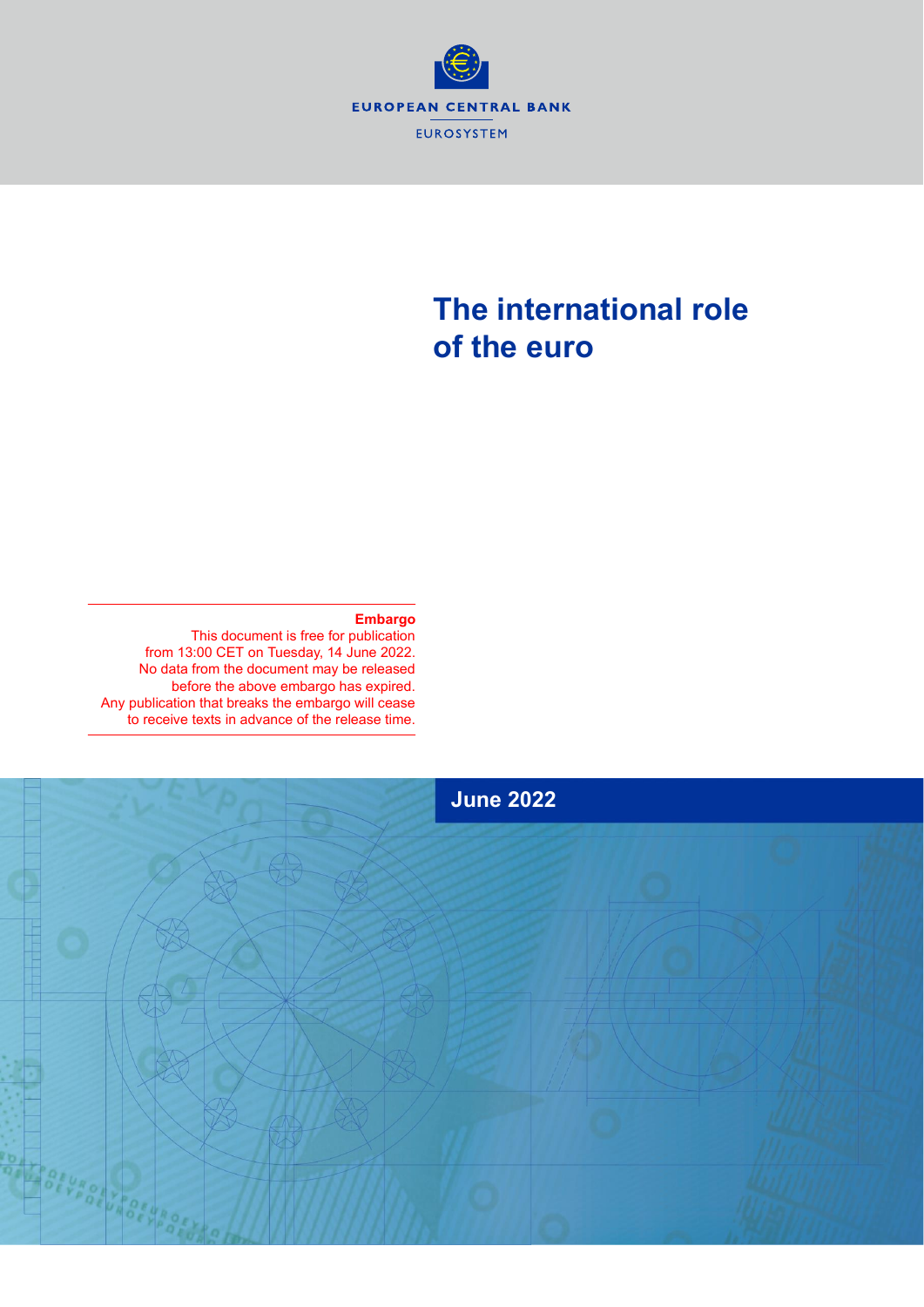# **Contents**

|              | $\mathbf{2}$<br><b>Foreword</b> |                                                                                                            |    |  |  |
|--------------|---------------------------------|------------------------------------------------------------------------------------------------------------|----|--|--|
| 1            | <b>Main findings</b>            |                                                                                                            |    |  |  |
|              |                                 | <b>Box 1</b> The Russian invasion of Ukraine and international currencies                                  | 8  |  |  |
| $\mathbf{2}$ | <b>Key developments</b>         |                                                                                                            |    |  |  |
|              | 2.1                             | Use of the euro as an international reserve and investment<br>currency                                     | 12 |  |  |
|              |                                 | <b>Box 2</b> The internationalisation of the renminbi: regaining strength?                                 | 14 |  |  |
|              | 2.2                             | The euro in global foreign exchange markets                                                                | 18 |  |  |
|              | 2.3                             | Use of the euro in international debt and loan markets                                                     | 19 |  |  |
|              |                                 | <b>Box 3</b> New insights from sectoral developments in international loans                                | 26 |  |  |
|              | 2.4                             | Use of the euro as an invoicing currency                                                                   | 29 |  |  |
|              |                                 | Box 4 How important is invoicing currency choice for the impact of<br>exchange rate fluctuations on trade? | 30 |  |  |
|              | 2.5                             | Use of euro cash outside the euro area                                                                     | 33 |  |  |
|              |                                 | <b>Box 5 Euro-based stablecoins</b>                                                                        | 34 |  |  |
| 3            |                                 | <b>Statistical annex</b>                                                                                   | 40 |  |  |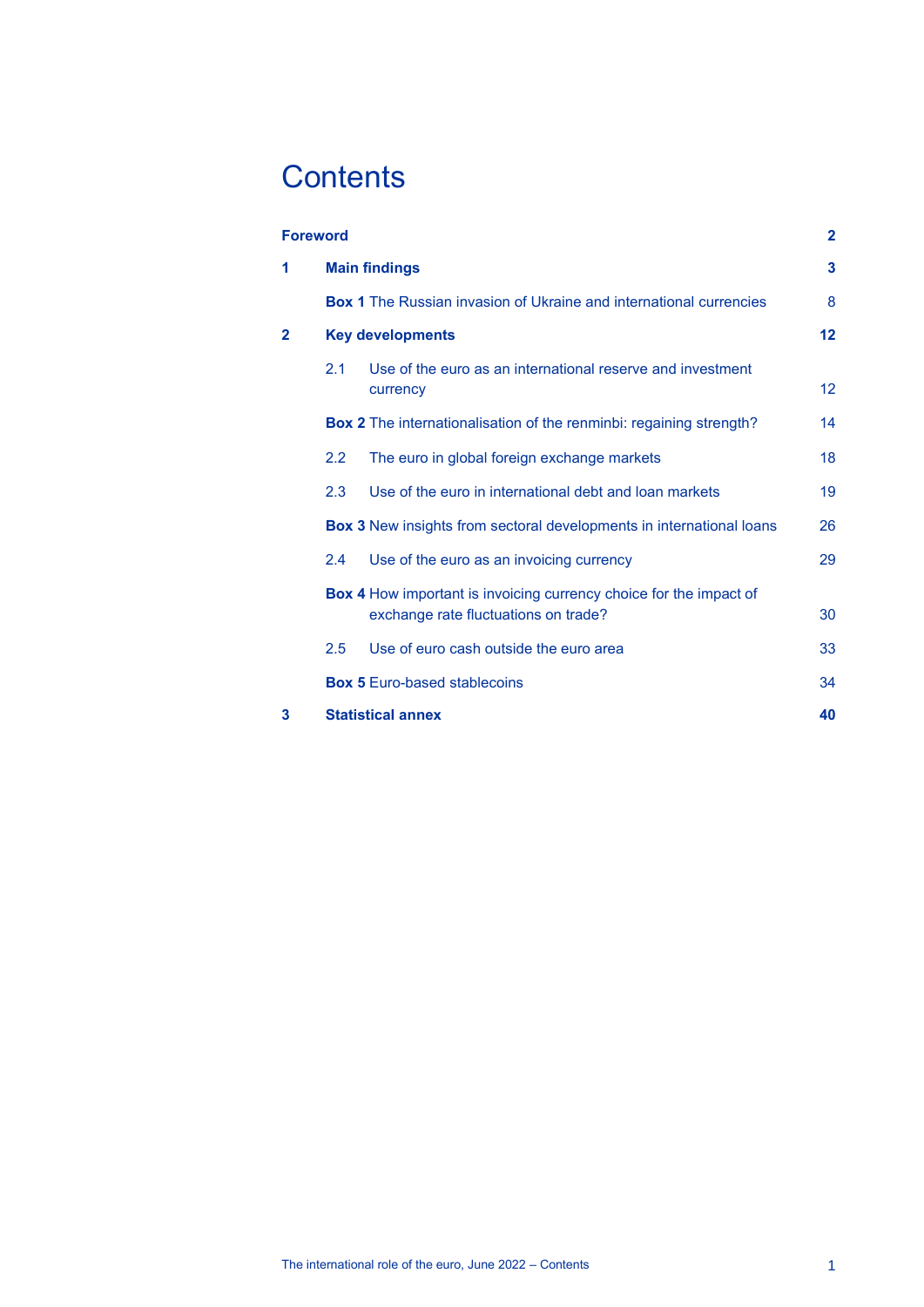## <span id="page-2-0"></span>Foreword



This 21st annual review of the international role of the euro published by the European Central Bank (ECB) presents an overview of developments in the use of the euro by non-euro area residents.

The report covers developments in 2021. During this period, the euro area and other major economies recovered from the coronavirus (COVID-19) pandemic recession. The euro area has experienced one of the steepest recoveries in its history, thanks also to ample fiscal and monetary policy support. Now we face rising global inflation driven by higher energy costs, supply bottlenecks and normalising demand as economies reopen. On balance, however, these developments have not resulted in a significant change in the international role of the euro. On the one hand, the share of the euro in global foreign exchange reserves increased slightly, and the share of the euro in international bond issuance, in outstanding international loans and in outstanding international deposits increased markedly. On the other hand, the share of the euro in foreign exchange settlements declined. The share of the euro in the outstanding stock of international debt securities, as well as in invoicing of both extra-euro imports and exports, remained broadly stable in the review period.

Moreover, the report discusses the implications of the Russian invasion of Ukraine and of the financial sanctions imposed on Russia for the future of international currencies. The Union's economic and financial resilience to the current geopolitical challenges can also support the international role of the euro.

The international role of the euro is primarily supported by a deeper and more complete Economic and Monetary Union (EMU), including advancing the capital markets union, in the context of the pursuit of sound economic policies in the euro area. The Eurosystem supports these policies and emphasises the need for further efforts to complete EMU.

The ECB will continue to monitor developments and publish information on the international role of the euro on a regular basis.

Christine Lagarde President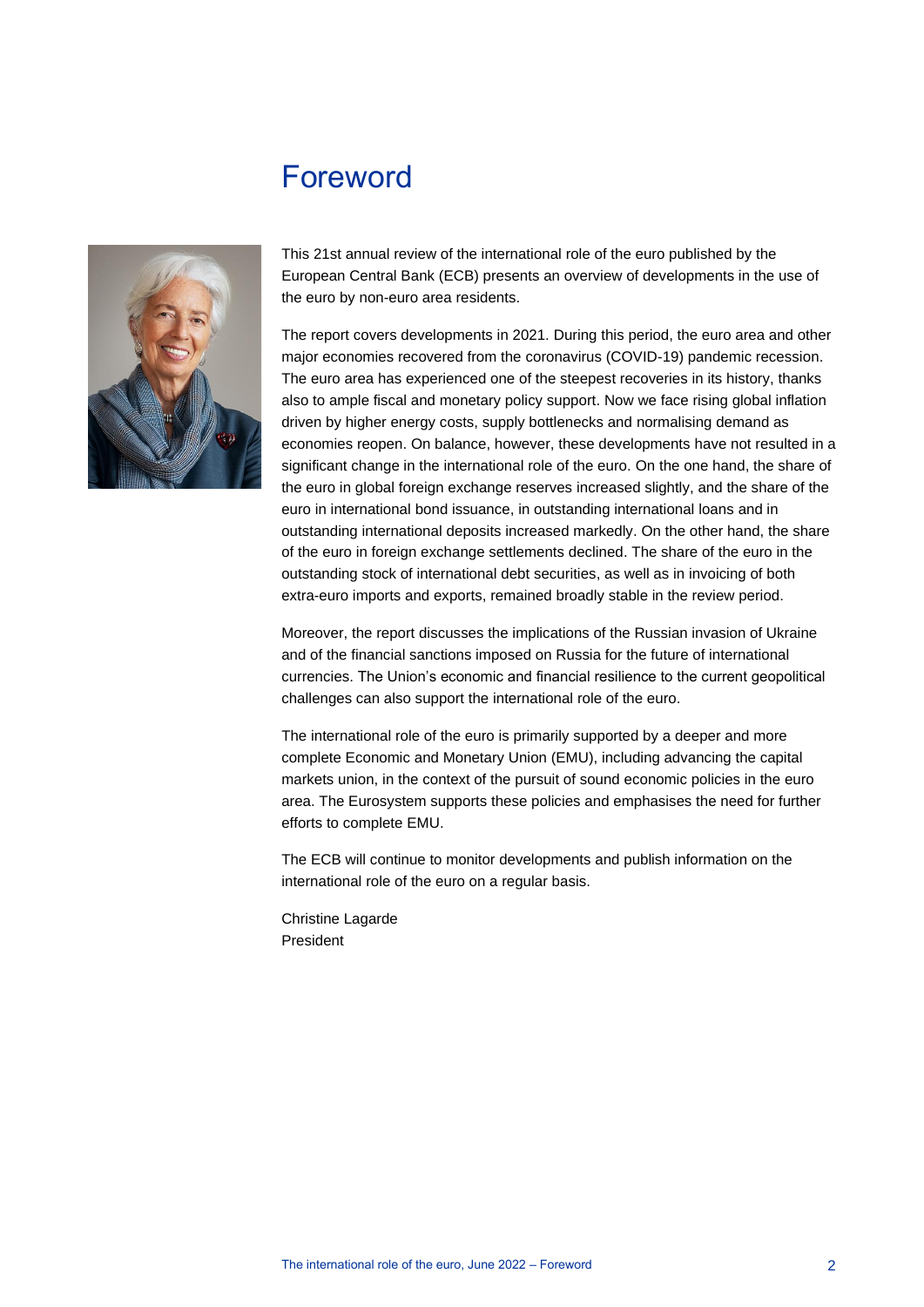## 1 Main findings

<span id="page-3-0"></span>The international role of the euro remained stable in 2021. Over this period, the euro area and other major economies recovered from the COVID-19 pandemic recession. The euro area experienced one of the steepest recoveries in its history, bolstered by ample fiscal and monetary policy support, in an environment of rising global inflation driven by higher energy costs, supply bottlenecks and the normalisation of demand as economies reopen. On balance, these developments did not result in a significant change in the international role of the euro.

A composite index of the euro's international role remained stable over the review period (**Chart 1**). Adjusting for exchange rate valuation effects, the index remained unchanged. At current exchange rates, it increased marginally by 0.1 percentage points. The share of the euro across various indicators of international currency use remained close to historical lows, averaging around 19%. The euro remained the second most important currency in the international monetary system (**Chart 2**).

#### **Chart 1**

#### The international role of the euro remained stable in 2021



Sources: Bank for International Settlements (BIS), International Monetary Fund (IMF), CLS Bank International, Ilzetzki, Reinhart and Rogoff (2019) and ECB calculations.

Notes: Arithmetic average of the shares of the euro at constant (current) exchange rates in stocks of international bonds, loans by banks outside the euro area to borrowers outside the euro area, deposits with banks outside the euro area from creditors outside the<br>euro area, global foreign exchange settlements, global foreign exchange reserves and glob The estimates for the share of the euro in global exchange rate regimes are based on IMF data for the period post-2010; pre-2010<br>shares were estimated using data from Ilzetzki, E., Reinhart, C. and Rogoff, K. (2019), "Exch [Century: which anchor will hold?",](https://academic.oup.com/qje/article-abstract/134/2/599/5274128?redirectedFrom=fulltext) *Quarterly Journal of Economics*, Vol. 134, Issue 2, May, pp. 599-646. The latest observations are for the fourth quarter of 2021.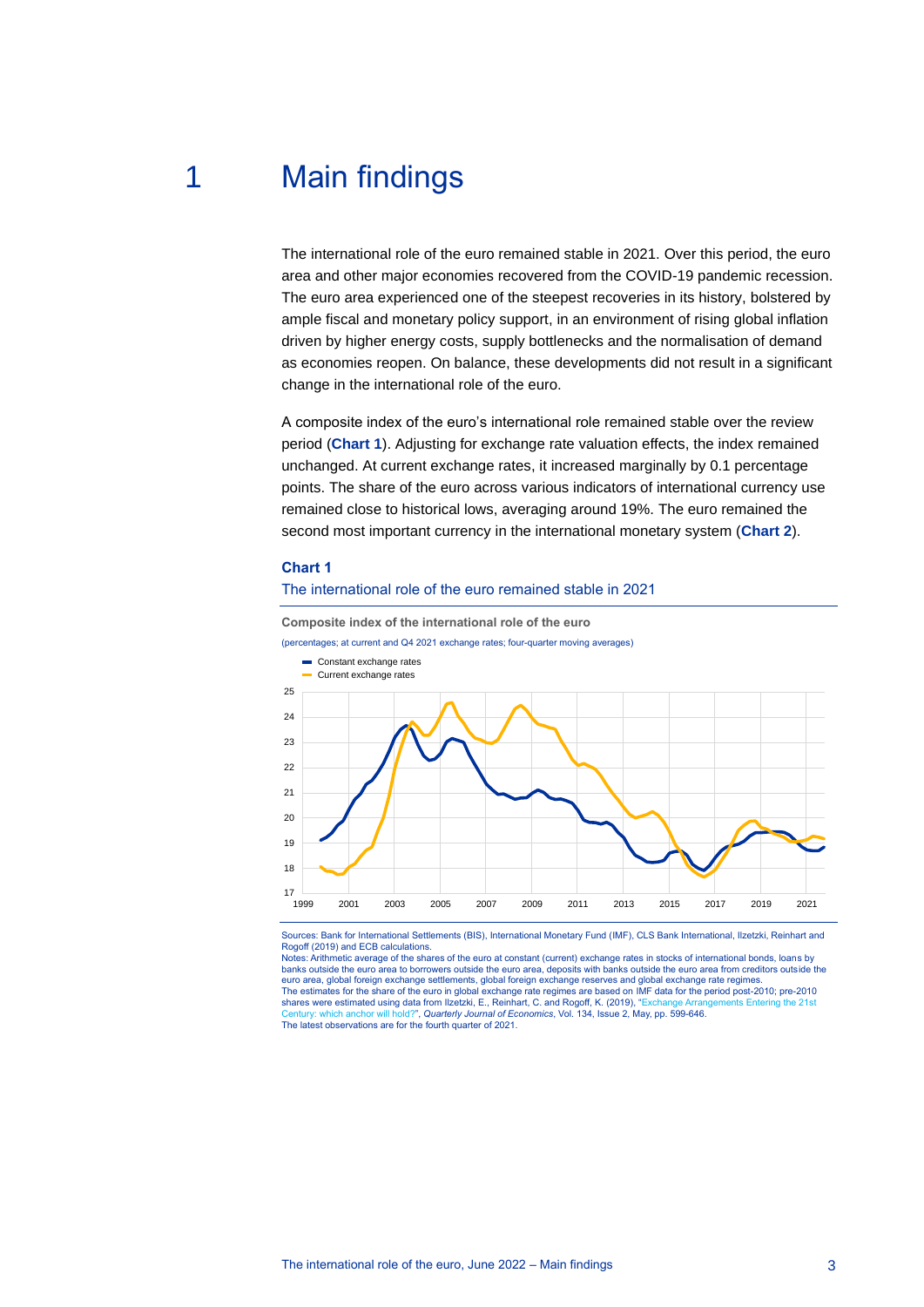#### **Chart 2**



The euro remained the second most important currency in the international monetary system

Sources: BIS, IMF, Society for Worldwide Interbank Financial Telecommunication (SWIFT) and ECB calculations. Notes: The latest data for foreign exchange reserves, international debt and international loans are for the fourth quarter of 2021.<br>Foreign exchange turnover data as of April 2019. SWIFT data as of December 2021.

The share of the euro in global official holdings of foreign exchange reserves increased by 0.5 percentage points to 20.6%, when measured at constant exchange rates (**Table 1**). Foreign official investors increased their euro-denominated reserves, although evidence from surveys suggests that low yields continued to be one of the primary concerns affecting their investment strategies in 2021. However, additional survey-based evidence suggests that the sentiment of official reserve managers towards the euro might have improved in the course of the past year.

The share of the euro increased markedly in international bond issuance, in outstanding international loans and in outstanding international deposits. The share of the euro in international bond issuance increased by almost 3 percentage points, from 21.8% in 2020 to 24.6% in 2021. The increase in euro-denominated bond issuance was broad-based across borrower residence. It was driven especially by strong issuance by financial and other services firms. The share of the euro in the outstanding stock of international loans increased by over 2 percentage points to 17.6% between 2020 and 2021, while the share of the euro in the outstanding stock of international deposits rose by over 1 percentage point to almost 17% over the same period, in an environment characterised by the ECB's accommodative monetary policy stance.

Other indicators of the international role of the euro suggest that the global attractiveness of the euro remained stable overall over the review period. These indicators include the share of the euro in the outstanding stock of international debt securities, which remained unchanged, while the share of the euro in invoicing of both extra-euro imports and exports changed in absolute terms by half a percentage point or less.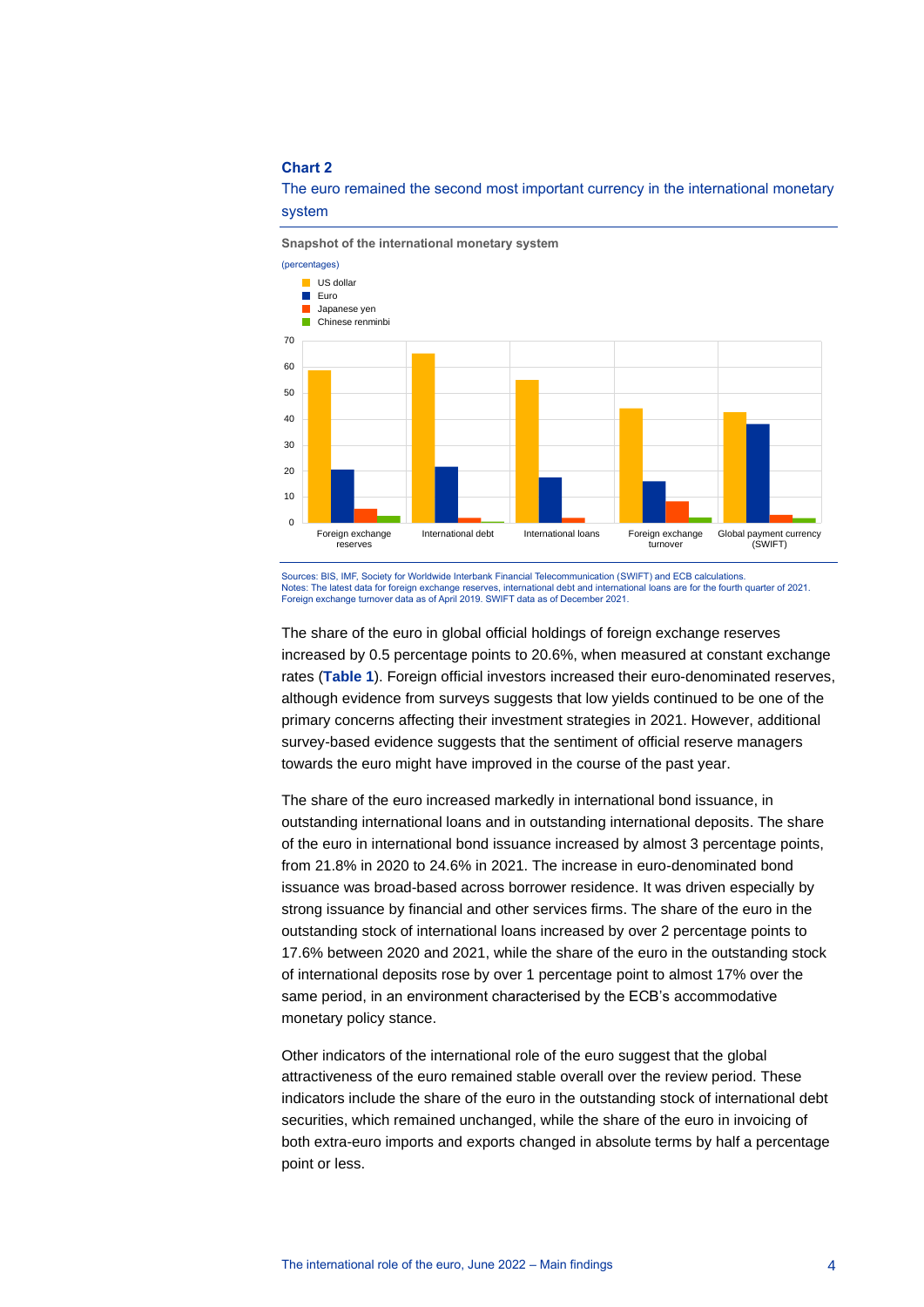International issuance of green bonds denominated in euro almost doubled in volume to €41 billion in 2021. However, the share of the euro in this market segment declined by 5 percentage points, to around 30%, amid strong issuance of green bonds denominated in the US dollar and other currencies. The share of the euro in foreign exchange settlements at constant exchange rates declined by 1.4 percentage points, to about 36%. <sup>1</sup> Finally, net shipments of banknotes also declined significantly in 2021, by around 6 percentage points, possibly reflecting, inter alia, the lingering effects of the pandemic on tourism and migrant workers' remittances.

The Council of the European Union (EU) stressed, in its conclusions adopted on 5 April 2022, that a stronger international role of the euro, including through the strengthening and deepening of Economic and Monetary Union (EMU), is one of the key pillars of the EU's strategy to achieve economic and financial strategic autonomy in an open economy.<sup>2</sup>

The policy implications stressed by the Eurosystem in the past remain fully valid. The international role of the euro is primarily supported by a deeper and more complete EMU, including advancing the capital markets union, in the context of the pursuit of sound economic policies in the euro area. The Eurosystem supports these policies and emphasises the need for further efforts to complete EMU.

This year's interim edition of the report includes five analytical boxes. **Box 1** discusses the implications of the Russian invasion of Ukraine and of the financial sanctions imposed on Russia for the prospective global roles of the euro and the US dollar. First, it has been argued that the sanctions might accelerate the erosion of the US dollar as a global reserve currency, that it could provide a fillip to official reserve managers seeking to bypass the US dollar and the euro in the international monetary and financial system, and that international payment systems could become more segmented. However, the implications of these developments remain uncertain. Recent research suggests that the direction of causality between reserve management decisions and other international currency uses matters. Shifts in the currency composition of global reserve portfolios per se might not necessarily herald broader changes. Second, the role of the US dollar in all dimensions of international currency use besides foreign reserves has remained stable – or even increased – in the past two decades. Third, alternatives to major international currencies often lack the depth, liquidity or other economic and financial attributes required to appeal to global investors. In particular, China cannot diversify its very large foreign exchange reserve holdings of more than USD 3 trillion – or about one-quarter of global foreign exchange reserves – in its own domestic currency, which limits the potential upside for a stronger international role for the renminbi. Finally, the Russian invasion of Ukraine might serve as a reminder of the relevance of sound institutions, the ability to maintain price stability over the medium term, and geopolitical considerations as determinants of international currency status.

Note that currency shares in this market segment sum up to 200% because each exchange rate transaction involves two currencies.

<sup>&</sup>lt;sup>2</sup> See Council Conclusions on the EU's economic and financial strategic autonomy: one year after the [Commission's Communication,](https://data.consilium.europa.eu/doc/document/ST-6301-2022-INIT/en/pdf?utm_source=dsms-auto&utm_medium=email&utm_campaign=Council+adopts+conclusions+on+strategic+autonomy+of+the+European+economic+and+financial+sector) adopted on 5 April 2022.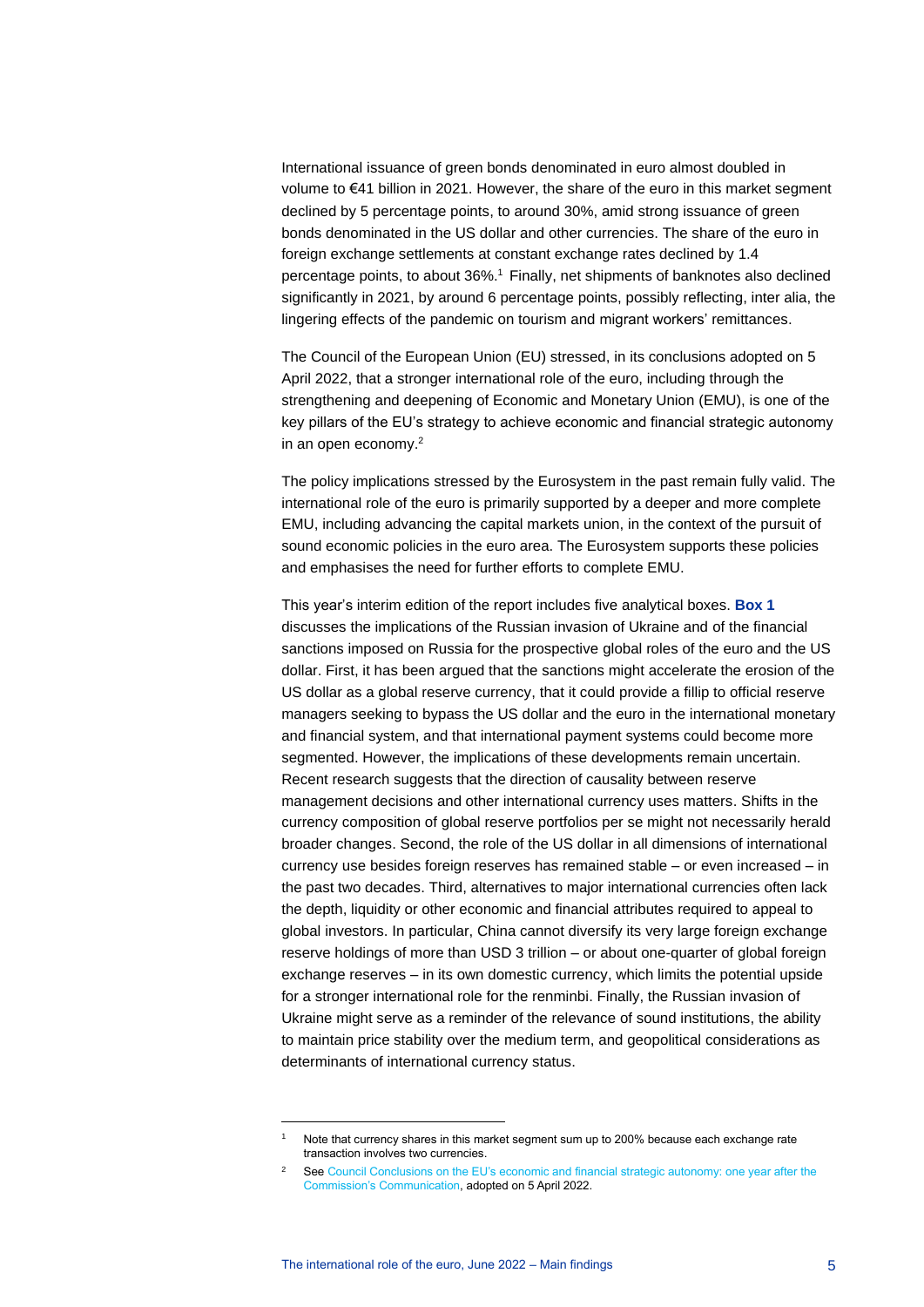**Box 2** reviews recent developments in the international role of the Chinese renminbi, which remains more limited than the global economic and financial importance of China. However, several recent developments might herald signs of a potential turnaround in the international role of the renminbi. These include progress in developing a digital yuan, which might be used at some point for payments in crossborder trade with China, the inclusion of Chinese bonds in major global bond benchmarks, and the possibility that the Russian invasion of Ukraine could benefit the renminbi as a global reserve and payment currency. However, several factors continue to weigh on the global appeal of the renminbi, such as the incomplete openness of China's capital and financial account (particularly for outflows) and the lack of full flexibility of the renminbi exchange rate.

**Box 3** provides insights into the international use of the euro as a financing currency across different economic sectors and the trends over time using new international locational banking statistics from the BIS. The box shows that euro-denominated international loans to non-bank financial institutions (NBFIs) have grown rapidly in recent years, and that the euro is particularly important as a financing currency for this segment of the international loan market. Given that non-banks are expected to play an increasingly strong role in the global financial system in the future, these developments might contribute to bolstering the global appeal of the euro as a financing currency in the period ahead.

**Box 4** examines the interplay between the exchange rate elasticities of euro area external trade and the role of the euro as an invoicing currency. Using panel local projections on monthly bilateral data, the box shows that higher euro invoicing shares are related to a stronger response of export volumes and weaker reactions of external trade prices to exchange rate movements in the short to medium term. Thus, in the presence of strong exchange rate movements, euro invoicing plays a key role in altering the impact of these movements on external trade export volumes and prices.

Finally, **Box 5** examines the role of the euro in the global market for stablecoins, which are digital assets designed to minimise price volatility, typically pegged against a single fiat currency (or a basket of fiat currencies). At 0.2%, the share of the euro in this market is extremely small, given that almost all stablecoins are linked to the US dollar – i.e. 99% of the market capitalisation (equal to USD 160 billion in 2021). ECB staff empirical estimates on the first euro-based stablecoin ever issued (Stasis euro) suggest that it does not provide holders with a hedge against financial market volatility, given that its value declines in periods of global financial market stress. Further evidence suggests that transactions in stablecoins are largely driven by transactions in other crypto-assets. This suggests that stablecoins are not viewed as a new safe financial asset class that investors would arbitrage against other asset classes, but as vehicles for transactions in more volatile crypto-assets. Potential risks triggered by more widespread stablecoin adoption can be managed through the existing Eurosystem's oversight framework that covers stablecoin arrangements that qualify as payment systems, regardless of the technology used. Moreover, the Eurosystem is reviewing its oversight framework for payment instruments and schemes with a view to broadening its scope. In particular, the issuance of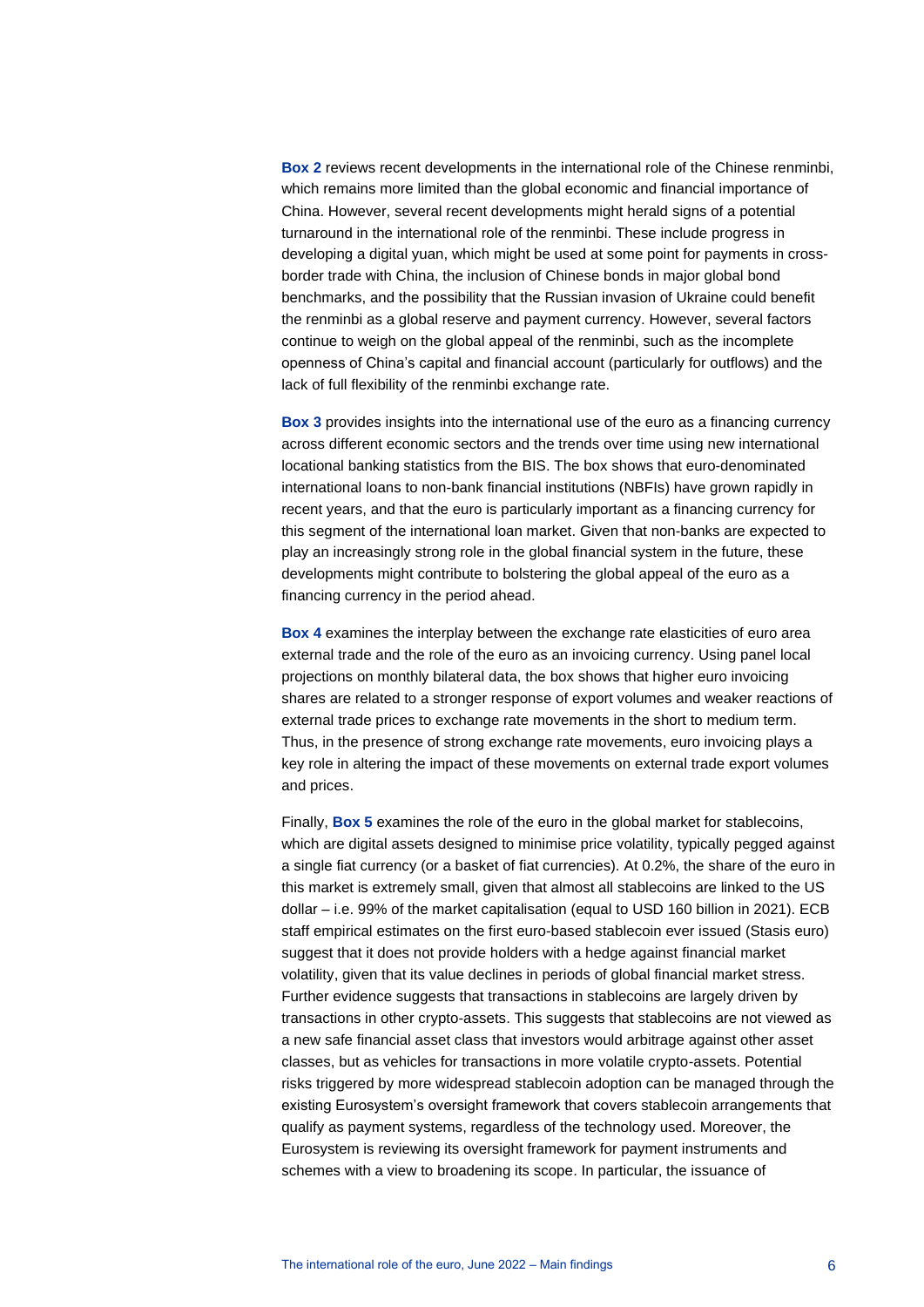stablecoins and provision of crypto-asset services in Europe will be regulated under the Markets in Crypto-Assets (MiCA) Regulation, which is currently at the negotiation stage. <sup>3</sup> These efforts are likely to be complemented by stronger international cooperation on the regulation of crypto-assets.

l.

#### **Table 1**

#### The international role of the euro from different perspectives

**Summary of data in this report**

|                                                                                                                                                          | Share of the euro<br>(percentages, unless otherwise<br>indicated) |                             | <b>Total outstanding amounts</b><br>(at current exchange rates) |                      |                             |                        |                          |
|----------------------------------------------------------------------------------------------------------------------------------------------------------|-------------------------------------------------------------------|-----------------------------|-----------------------------------------------------------------|----------------------|-----------------------------|------------------------|--------------------------|
| <b>Indicator</b>                                                                                                                                         | Latest                                                            | <b>Comparison</b><br>period | <b>Difference</b><br>(% points)                                 | Latest               | <b>Comparison</b><br>period | <b>Unit</b>            | <b>Difference</b><br>(%) |
| Stock of global foreign<br>exchange reserves with<br>known currency composition,<br>at constant exchange rates                                           | 20.6<br>(Q4 2021)                                                 | 20.1<br>(Q4 2020)           | 0.5                                                             | 12,937<br>(Q4 2021)  | 12,706<br>(Q4 2020)         | <b>USD</b><br>billions | 1.8                      |
| <b>Outstanding international</b><br>debt securities: narrow<br>measure, i.e. excluding home<br>currency issuance,<br>at constant exchange rates          | 21.7<br>(Q4 2021)                                                 | 21.7<br>(Q4 2020)           | 0.0                                                             | 17.787<br>(Q4 2021)  | 16.881<br>(Q4 2020)         | <b>USD</b><br>billions | 5.4                      |
| <b>Outstanding international</b><br>loans: by banks outside the<br>euro area to borrowers<br>outside the euro area.<br>at constant exchange rates        | 17.6<br>(Q4 2021)                                                 | 15.4<br>(Q4 2020)           | 2.2                                                             | 2,885<br>(Q4 2021)   | 2,846<br>(Q4 2020)          | <b>USD</b><br>billions | 1.4                      |
| <b>Outstanding international</b><br>deposits: with banks outside<br>the euro area from creditors<br>outside the euro area,<br>at constant exchange rates | 16.9<br>(Q4 2021)                                                 | 15.5<br>(Q4 2020)           | 1.4                                                             | 3,262<br>(Q4 2021)   | 2.992<br>(Q4 2020)          | <b>USD</b><br>billions | 9.0                      |
| <b>Foreign currency-</b><br>denominated debt issuance,<br>at current exchange rates                                                                      | 24.6<br>(2021)                                                    | 21.8<br>(2020)              | 2.8                                                             | 2,323<br>(2021)      | 2,107<br>(2020)             | <b>USD</b><br>billions | 10.3                     |
| <b>Euro nominal effective</b><br>exchange rate (broad<br>measure against 42 trading<br>partners)                                                         | 118.8<br>(31 Dec.<br>2021)                                        | 123.2<br>(31 Dec.<br>2020)  | $-3.6$                                                          |                      |                             |                        |                          |
| Daily foreign exchange<br>trading (settled by CLS), at<br>constant exchange rates, as a<br>percentage of foreign<br>exchange settlement                  | 35.5<br>(Q4 2021)                                                 | 36.9<br>(Q4 2020)           | $-1.4$                                                          |                      |                             |                        |                          |
| Invoicing of goods exported<br>from the euro area to non-<br>euro area countries, at<br>current exchange rates                                           | 59.2<br>(2021)                                                    | 59.7<br>(2020)              | $-0.5$                                                          |                      |                             |                        |                          |
| <b>Invoicing of goods imported</b><br>to the euro area from non-<br>euro area countries, at<br>current exchange rates                                    | 51.6<br>(2021)                                                    | 51.4<br>(2020)              | 0.2                                                             |                      |                             |                        |                          |
| <b>Cumulative net shipments of</b><br>euro banknotes to<br>destinations outside the euro<br>area (seasonally adjusted)                                   |                                                                   |                             |                                                                 | 157.4<br>(Dec. 2021) | 167.7<br>(Dec. 2020)        | <b>EUR</b><br>billions | $-6.1$                   |

Sources: BIS, CLS Bank International, Dealogic, IMF, national sources and ECB calculations.<br>Notes: An increase in the euro nominal effective exchange rate indicates an appreciation of the euro. For foreign exchange trading

<sup>3</sup> See ECB Crypto-Assets Task Force (2020), "Stablecoins: Implications for monetary policy, financial [stability, market infrastructure and payments, and banking supervision in the euro area"](https://www.ecb.europa.eu/pub/pdf/scpops/ecb.op247~fe3df92991.en.pdf), *Occasional Paper Series*, No. 247, European Central Bank, Frankfurt am Main, September.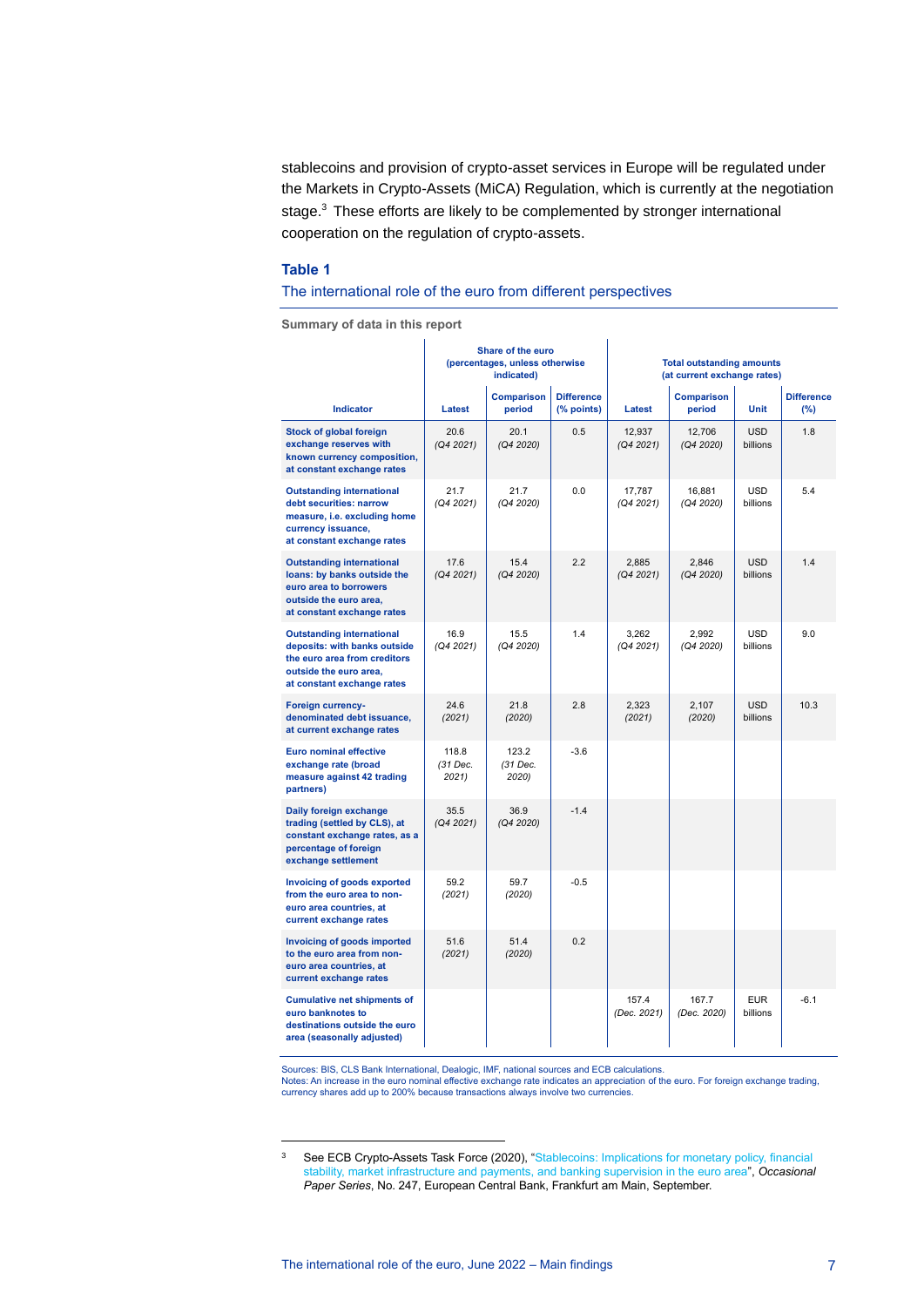## <span id="page-8-0"></span>**Box 1** The Russian invasion of Ukraine and international currencies

#### **Prepared by Maurizio Michael Habib and Arnaud Mehl**

The Russian invasion of Ukraine and financial sanctions imposed on Russia, such as the decisions to freeze about half of its official foreign reserves and to ban selected Russian banks from SWIFT, 4 have fuelled speculation about the implications of these developments for the prospective roles of the US dollar and the euro globally.

It has been argued that the recent sanctions might provide a fillip to countries seeking to bypass the US dollar and the euro in the international monetary and financial system.<sup>5</sup> Russia had already cut its US dollar exposures significantly after the seizure of Crimea and the introduction of international sanctions in 2014. Russia had diversified its official foreign reserve holdings of USD 630 billion away from the US dollar, had attempted to shift the currency denomination of its international payments and reduced domestic dollarisation. By mid-2021, gold exceeded the US dollar in Russia's official foreign reserves – equating to 22% compared with 16% for the US dollar. The share of the renminbi, at 13%, was close to that of the US dollar, while euro-denominated assets accounted for the largest share (32%). Virtually all of Russia's official holdings of US Treasuries have been liquidated.<sup>6</sup>

Following the latest sanctions, Russia and other countries may, it is alleged, diversify their portfolios further away from the US dollar and other traditional reserve currencies into other assets, such as the renminbi, gold and crypto-assets. They may try to find alternatives to SWIFT for international payments, such as China's Cross-Border Interbank Payments System, which would bolster the renminbi's global role. International payment systems could become more segmented. Russia has demanded that importers of Russian gas should no longer pay in dollars or euro, but in roubles. The Russian invasion of Ukraine is therefore seen as accelerating the "stealth erosion" of the US dollar's role as a global reserve currency. Since the turn of the millennium, the share of the US dollar in global foreign exchange reserves has declined by more than 10 percentage points, mainly to the benefit other non-traditional reserve currencies, including the Chinese renminbi (see **Chart A**).<sup>7</sup>

However, the implications of these developments on the global appeal of the major international currencies remain unclear.

First, the direction of causality between reserve management decisions and other international currency uses matters. Recent research has pointed to the fact that the role of a currency in global trade and finance determines its importance in global foreign exchange reserves.<sup>8</sup> There are strong complementarities between the various functions of international currencies, but causality flows primarily in one direction. Therefore, unless more significant changes to international payments or

SWIFT is a global messaging network through which international payments between banks are conducted.

<sup>5</sup> See, for example, Buttonwood (2022), "Can foreign currency reserves be sanction-proofed?", *The Economist*, London, 15 March.

<sup>&</sup>lt;sup>6</sup> Back in 2013, before the invasion of Crimea, Russia was the eleventh largest holder of US Treasuries, with holdings to the tune of almost USD 140 billon. In January 2022, Russia's holdings stood at barely USD 4 billion. However, it is possible that some holdings are being held indirectly in other jurisdictions.

<sup>7</sup> See Arslanalp, S., Eichengreen, B. J. and Simpson-Bell, C. (2022), ["The stealth erosion of dollar](https://www.imf.org/en/Publications/WP/Issues/2022/03/24/The-Stealth-Erosion-of-Dollar-Dominance-Active-Diversifiers-and-the-Rise-of-Nontraditional-515150)  [dominance: active diversifiers and the rise of non-traditional reserve currencies"](https://www.imf.org/en/Publications/WP/Issues/2022/03/24/The-Stealth-Erosion-of-Dollar-Dominance-Active-Diversifiers-and-the-Rise-of-Nontraditional-515150), *Working Paper*, No 2022/058, International Monetary Fund, Washington, March 24.

<sup>8</sup> Gopinath, G. and J. Stein (2021), "Banking, trade, and the making of a dominant currency", *Quarterly Journal of Economics*, Volume 136, Issue 2, pp. 783-830.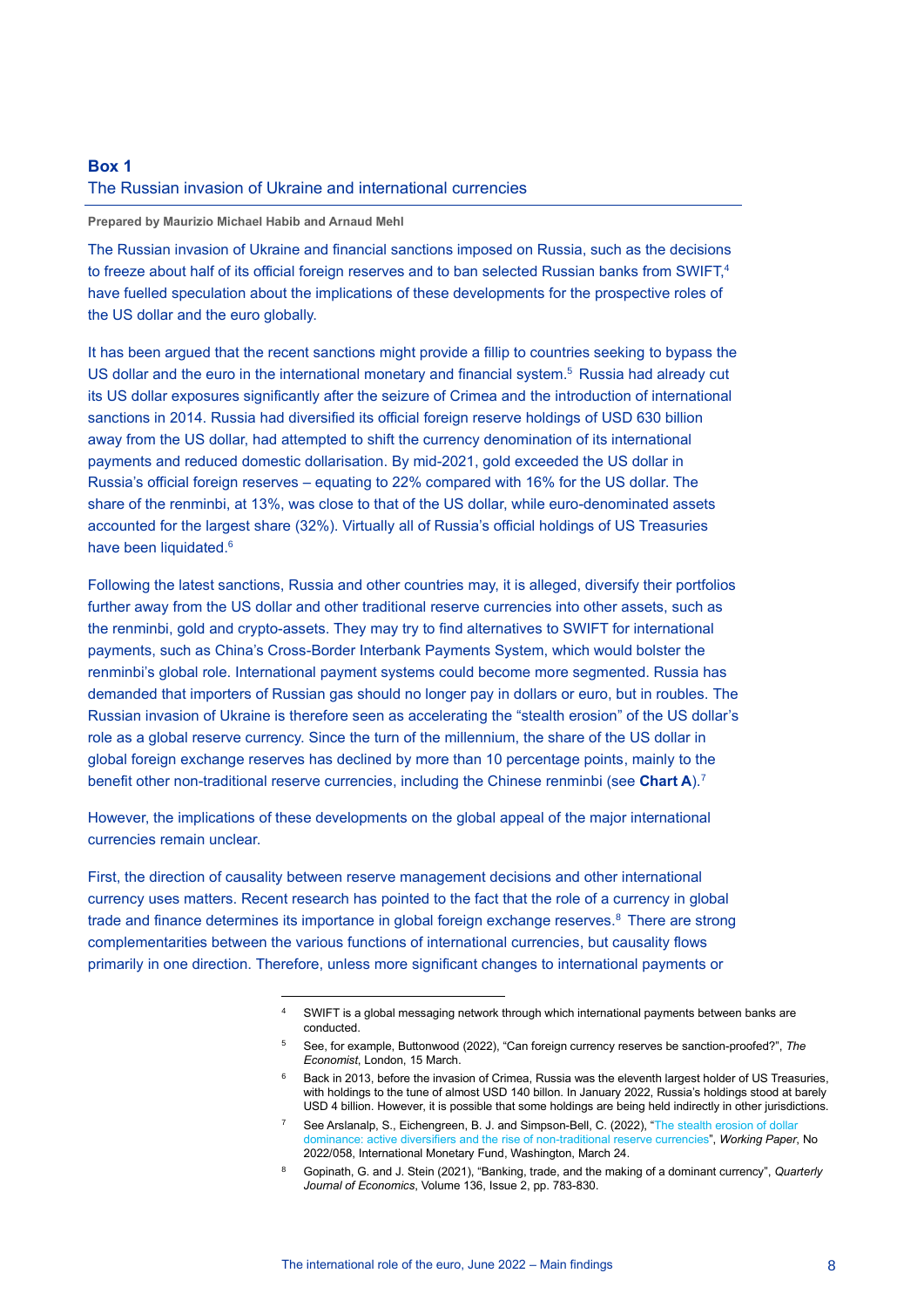debt issuance patterns occur, shifts in the currency composition of global reserve portfolios might not necessarily herald broader changes in other dimensions of international currency use.<sup>9</sup>

Second, although the share of the US dollar as a global reserve currency has declined, in other dimensions of international currency use, it has remained stable, such as in global foreign exchange turnover and for the invoicing of global trade, or it has increased significantly, such as in international bond issuance.

Third, alternatives to major international currencies often lack the depth, liquidity or other economic and financial attributes required to appeal to global investors. At more than USD 23 trillion, the US Treasury market remains deeper and more liquid than markets in any other safe assets, including the euro government debt market, which is still fragmented among different issuers.<sup>10</sup> China's government debt market in renminbi, at more than USD 7 trillion, might offer an alternative to US Treasuries in the medium term. The share of the renminbi in global official foreign exchange reserves has more than doubled since 2016 to almost 3% in 2021. However, despite recent measures to lift restrictions, access to renminbi-denominated bonds and bank deposits for foreign official investors is not fully liberalised. The rebalancing of global official foreign exchange reserves away from the US dollar in the past two decades has mostly benefited currencies more easily traded than the renminbi (see **Chart A**).<sup>11</sup> Foreign official investors hold between one-fifth and onethird of the stock of general government debt issued by the United States, the euro area or the United Kingdom, but less than 5% of the stock issued by China (see **Chart B**). About a quarter of the USD 12 trillion in global official foreign exchange reserves are held by China and cannot be diversified into renminbi. Gold may not be a more attractive alternative for official reserve managers seeking to diversify away from the US dollar or the euro, being neither remunerated nor usable for international payments; it is also subject to physical storage costs. Rebalancing portfolio holdings into crypto-assets is challenging, too. Some of the crypto-assets, such as bitcoin, are supplied in fixed quantities, have highly volatile prices and behave similarly to risky speculative assets. This makes them unappealing to official reserve managers. Stablecoins might be more attractive in the future. However, at least so far, they may lack guarantees in terms of redeemability – if issuers are able to lock tokens in the wallets of holders – and the required scale, with a market capitalisation of just USD 185 billion in 2021 – only 1% of global foreign exchange reserve holdings. Most stablecoins are pegged to the US dollar, which suggests that complementarities between the various uses of international currencies benefit the incumbent unit – the US dollar.<sup>12</sup> In addition, financial supervisors are increasingly scrutinising market transactions to identify those that might be conducted with a view to evading financial sanctions, and encourage crypto exchanges to remain mindful of reputational risk.

According to press reports, Saudi Arabia has held discussions with China to denominate their bilateral oil transactions in renminbi rather than US dollars. Russia has also recently started to invoice its exports of coal and oil to China in renminbi.

<sup>&</sup>lt;sup>10</sup> In a related vein, it has been argued that the dominant role of the US dollar as a reserve currency is unlikely to be affected as the United States has the largest, most liquid government bond market and a fully open capital account (see Brunnermeier, M.K., James, H., Landau, J. P., "Sanctions and the [international monetary system"](https://voxeu.org/article/sanctions-and-international-monetary-system), VoxEU, 5 April 2022).

<sup>11</sup> Such as the Australian dollar, Canadian dollar, Swedish krona and Swiss franc. See also Arslanalp, S., Eichengreen, B. J. and Simpson-Bell, C., op. cit.

<sup>&</sup>lt;sup>12</sup> See Box 5, "Euro-based stablecoins", in this report for further details.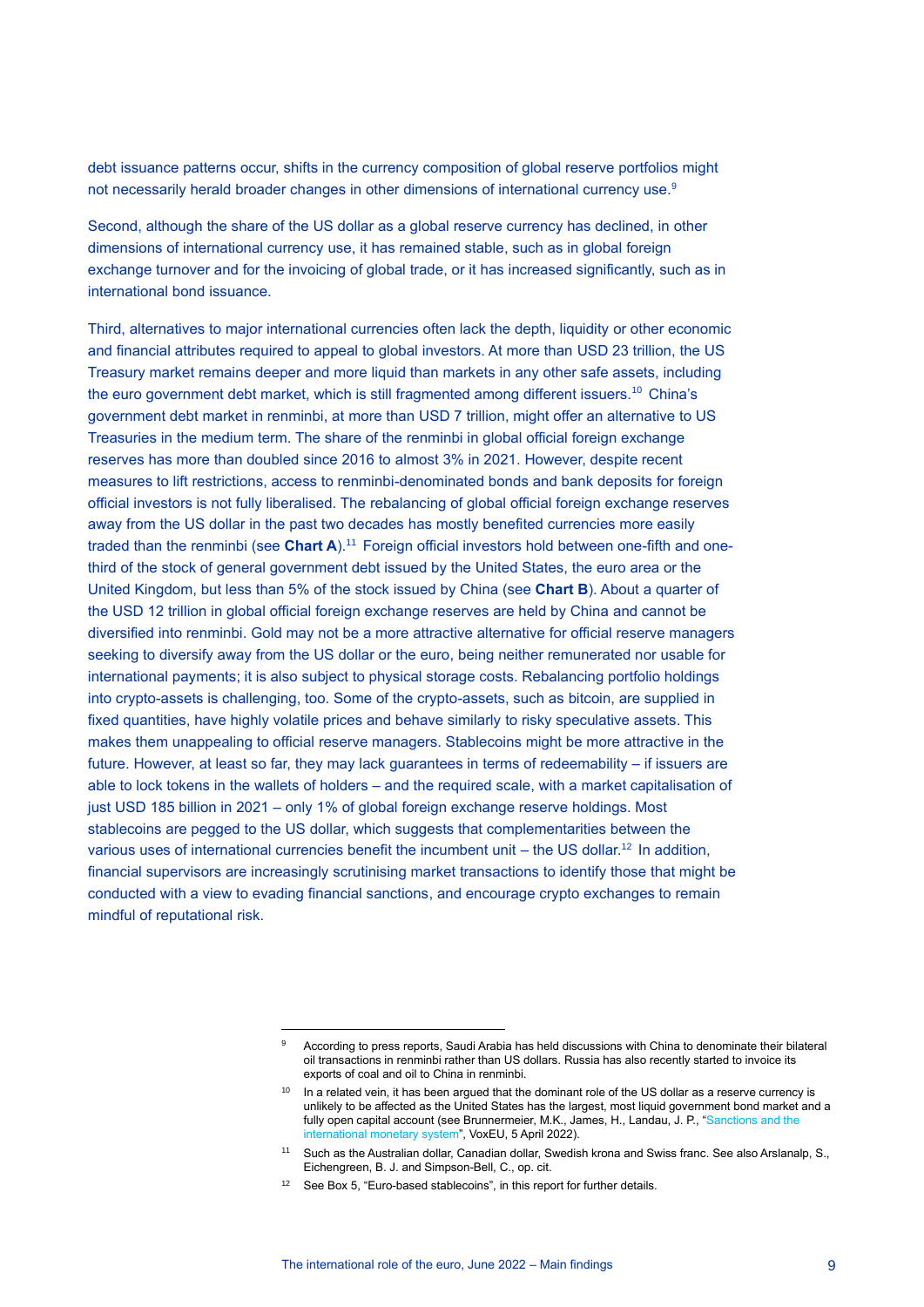#### **Chart A**



The decline of the role of the US dollar in global foreign exchange reserves

**Change in the share of selected currencies in global official holdings of foreign exchange reserves since 1999** (percentage points, at constant Q4 2021 exchange rates)

Sources: IMF and ECB calculations.

Notes: The change in the share of the renminbi is estimated using data available since 2016; the change in the shares of the Australian and Canadian dollars are estimated using data available since 2012. The latest observation is for the fourth quarter of 2021.

Finally, the Russian invasion of Ukraine might serve as a reminder of the relevance of sound institutions, macroeconomic fundamentals, including price stability over the medium term, and geopolitical considerations as determinants of international currency status. Research suggests that, since the early nineteenth century, the leading international currency or currencies have been those of countries where the rule of law is respected, which emphasise checks and balances, build durable international alliances, and where creditors are well represented.<sup>13</sup> Moreover, research also stresses that the choice of international reserve currencies depends on broad strategic and geopolitical considerations. In particular, one study found that military alliances boost the share of a currency in the partner's foreign reserve holdings by about 30 percentage points.<sup>14</sup>

Overall, time will tell whether more significant changes in the international role of currencies will unfold. What is possible, however, is that the Russian invasion of Ukraine might have acted as a catalyst in related domains. For instance, some countries have accelerated plans to explore central bank digital currencies (CBDC) in the wake of the invasion, which may have implications for the global appeal of major currencies.<sup>15</sup>

<sup>13</sup> Barry Eichengreen (2013), ["Number one country, number one currency?"](https://www.researchgate.net/publication/256056552_Number_One_Country_Number_One_Currency), *World Economy*, Volume 36(4), April, pp. 363-374.

<sup>&</sup>lt;sup>14</sup> See Eichengreen, B., Mehl, A. and Chitu, L. (2019), "Mars or Mercury? The geopolitics of international currency choice", *Economic Policy*, Volume 34(98), April, pp. 315-363.

<sup>&</sup>lt;sup>15</sup> On 9 March 2022 President Biden signed a[n executive order](https://www.whitehouse.gov/briefing-room/statements-releases/2022/03/09/fact-sheet-president-biden-to-sign-executive-order-on-ensuring-responsible-innovation-in-digital-assets/) that directs the US Government to assess the technological infrastructure and capacity needs for a potential US CBDC and encourages the Federal Reserve to continue its research, development, and assessment efforts for a US CBDC.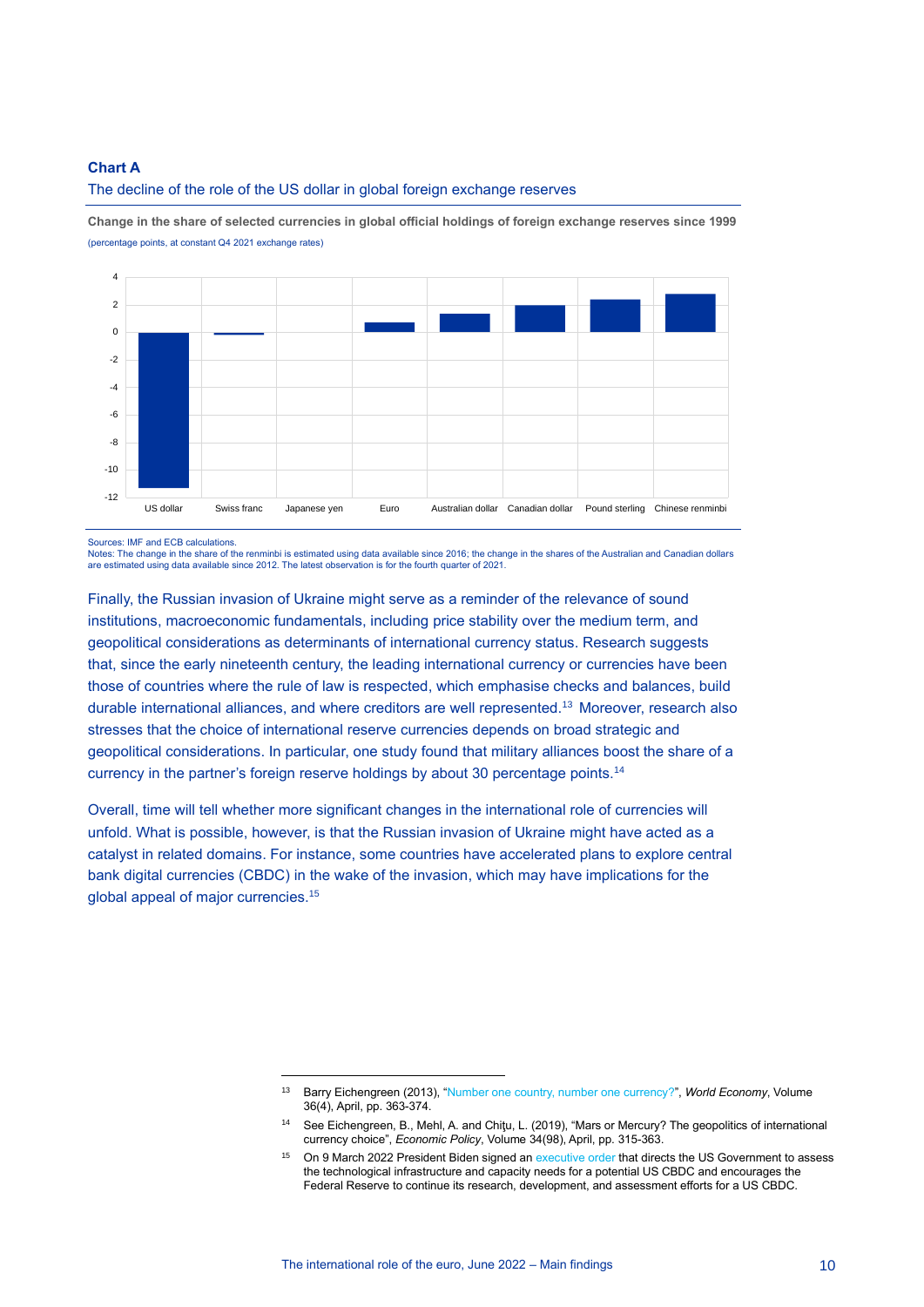#### **Chart B**

Share of foreign official investors in government debt: high for the US dollar and the euro, low for the Chinese renminbi

### **Share of foreign official holdings of outstanding general government debt**



Sources: BIS, IMF and ECB calculations.<br>Notes: \* Euro area sovereigns rated AA or above include Belgium, Germany, France, Luxembourg, the Netherlands, Austria and Finland. The latest<br>observation is for September 2021.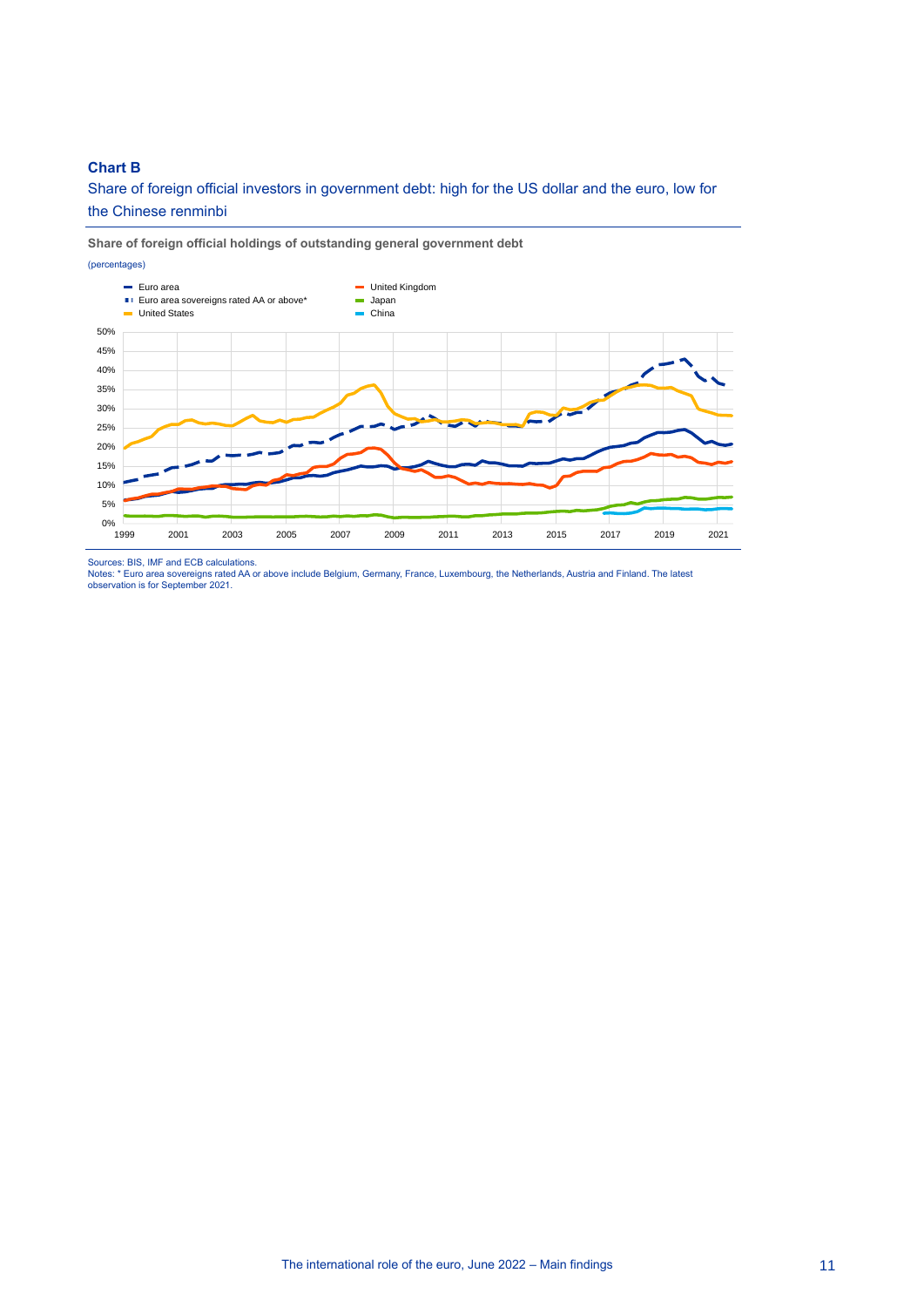## <span id="page-12-0"></span>2 Key developments

## 2.1 Use of the euro as an international reserve and investment currency

<span id="page-12-1"></span>**The share of the euro in global official holdings of foreign exchange reserves increased slightly in 2021.** The share of the euro in global official holdings of foreign exchange reserves stood at 20.6% at the end of 2021, rising by 0.5 percentage points compared with the previous year, when measured at constant exchange rates. By contrast, the share of the euro declined by 0.6 percentage points at current exchange rates as a result of the depreciation of the euro exchange rate against the US dollar by around 8 percentage points over the review period (**Charts 3 and 5**). The share of the US dollar – the major global reserve currency – remained broadly stable, at around 59%, when measured at current exchange rates. Over the review period, the share of the US dollar declined by about 1.5 percentage points at constant exchange rates. Over the past seven years, the share of the euro in global official holdings of foreign exchange reserves continued to remain broadly stable, hovering around a relatively narrow range.

#### **Chart 3**

The share of the euro in global foreign exchange reserves increased slightly in 2021

**Shares of the euro, US dollar and other currencies in global official holdings of foreign exchange reserves**



Sources: IMF and ECB calculations.

Note: The latest observation is for the fourth quarter of 2021.

**Foreign official investors accumulated euro-denominated reserves despite the low interest rates prevailing in the euro area compared with other major economies.** Purchases of euro-denominated reserves by official investors are estimated to have topped USD 150 billion during the review period compared with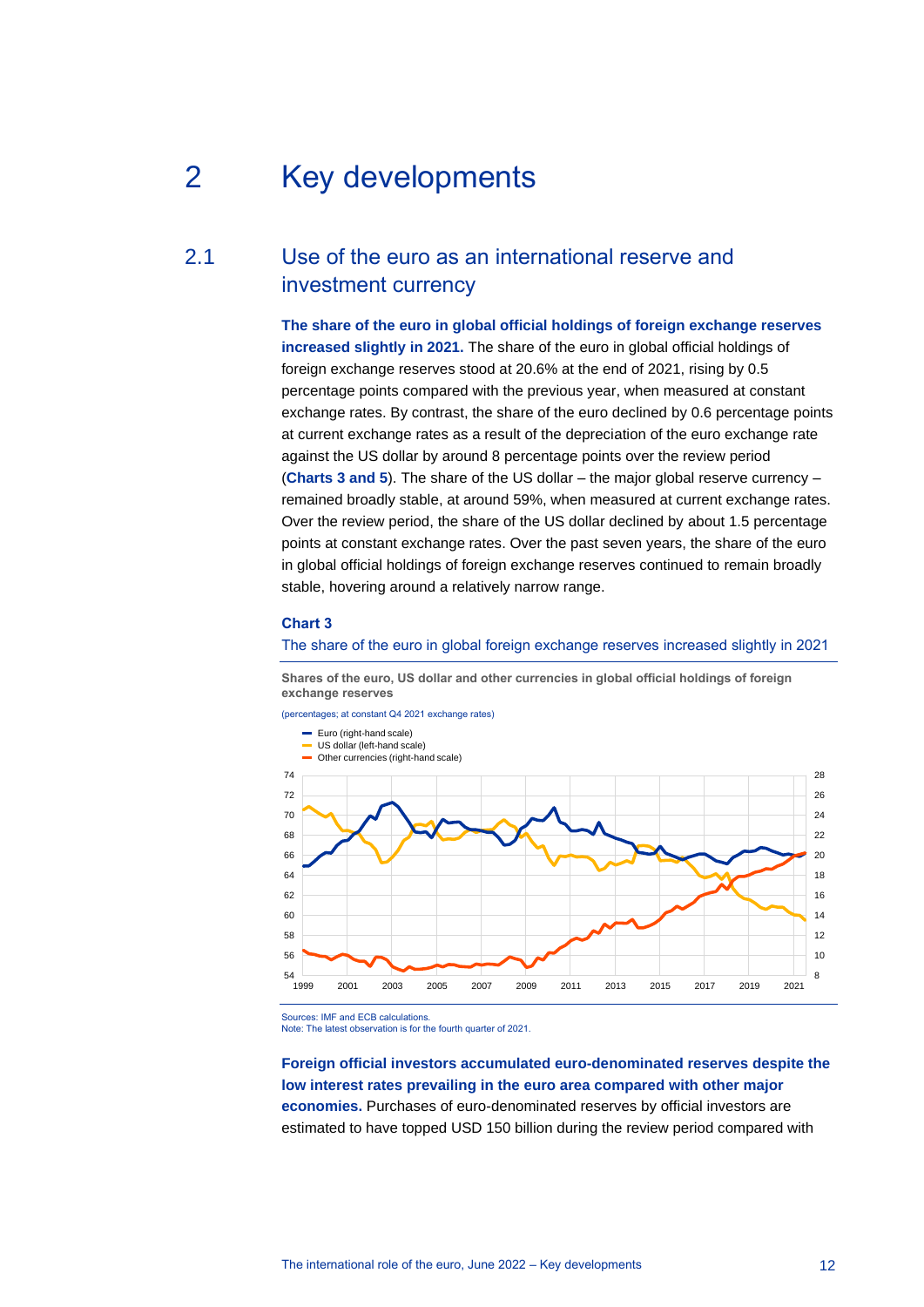almost USD 100 billion for purchases of US dollar assets.<sup>16</sup> Interest rates and fixedincome yields in the euro area were negative in the review period, hovering around - 0.5%, between 0.6 and 1.3 percentage points lower than in the United States, depending on the maturity considered (**Chart 4**). Indeed, as in previous years, lower and negative yields in euro area fixed-income markets might have been one of the main factors moderating the global appeal of the euro as a reserve currency. According to a regular survey conducted by the investment bank UBS,<sup>17</sup> around 86% of respondents cited this as one of the primary concerns for their investment strategy, this percentage having risen from around 70% in 2020. However, the survey indicates that sentiment among official reserve managers towards the euro might have improved, given that one-third of respondents indicated that they were planning to increase their portfolio allocation towards the euro.

#### **Chart 4**

#### Interest rates in the euro area were still in negative territory in 2021



**Five-year and one-month interest rate in the major economies in 2021**

Sources: Refinitiv Datastream, BIS and ECB calculations.

Note: The five-year government yield for the euro area is calculated as a debt-weighted average of five-year euro area yields of sovereigns with a Standard and Poor's credit rating of at least AA.

#### **Official reserve managers continued to diversify their portfolios in 2021 towards non-traditional reserve currencies, particularly the Chinese renminbi.**

At constant exchange rates, the share of currencies other than the euro and the US dollar increased by 1 percentage point over the review period (**Chart 3**). The share of official reserve assets denominated in Chinese renminbi increased by 0.4 percentage points to 2.8% of global reserves, rising at a similar pace to the previous year. Net purchases of renminbi by official investors amounted to an estimated USD 60 billion in the review period (see **Box 2** for a review of the internationalisation of the Chinese renminbi). The share of the Canadian dollar rose by around 0.3

<sup>&</sup>lt;sup>16</sup> Purchases were derived from changes in holdings over the review period. The estimates accounted for exchange rate valuation effects that influenced the amount of reserves denominated in euro and reported in US dollar terms. Estimates for purchases of US dollars and euro did not account for potential valuation effects stemming from changes in the price of the underlying securities in the portfolio of official investors where these were reported at market value.

<sup>17</sup> See UBS (2021), ["UBS Annual Reserve Manager](https://www.ubs.com/global/en/asset-management/global-sovereign-markets/reserve-management-seminar-highlights-2021/27th-annual-reserve-management-seminar-survey/_jcr_content/mainpar/toplevelgrid/col1/linklist/link.1725873437.file/PS9jb250ZW50L2RhbS9hc3NldHMvYW0vZ2xvYmFsL2RvYy9hbm51YWwtcmVzZXJ2ZS1tYW5hZ2VyLXN1cnZleS0yMDIxLnBkZg==/annual-reserve-manager-survey-2021.pdf) Survey", Zurich, June.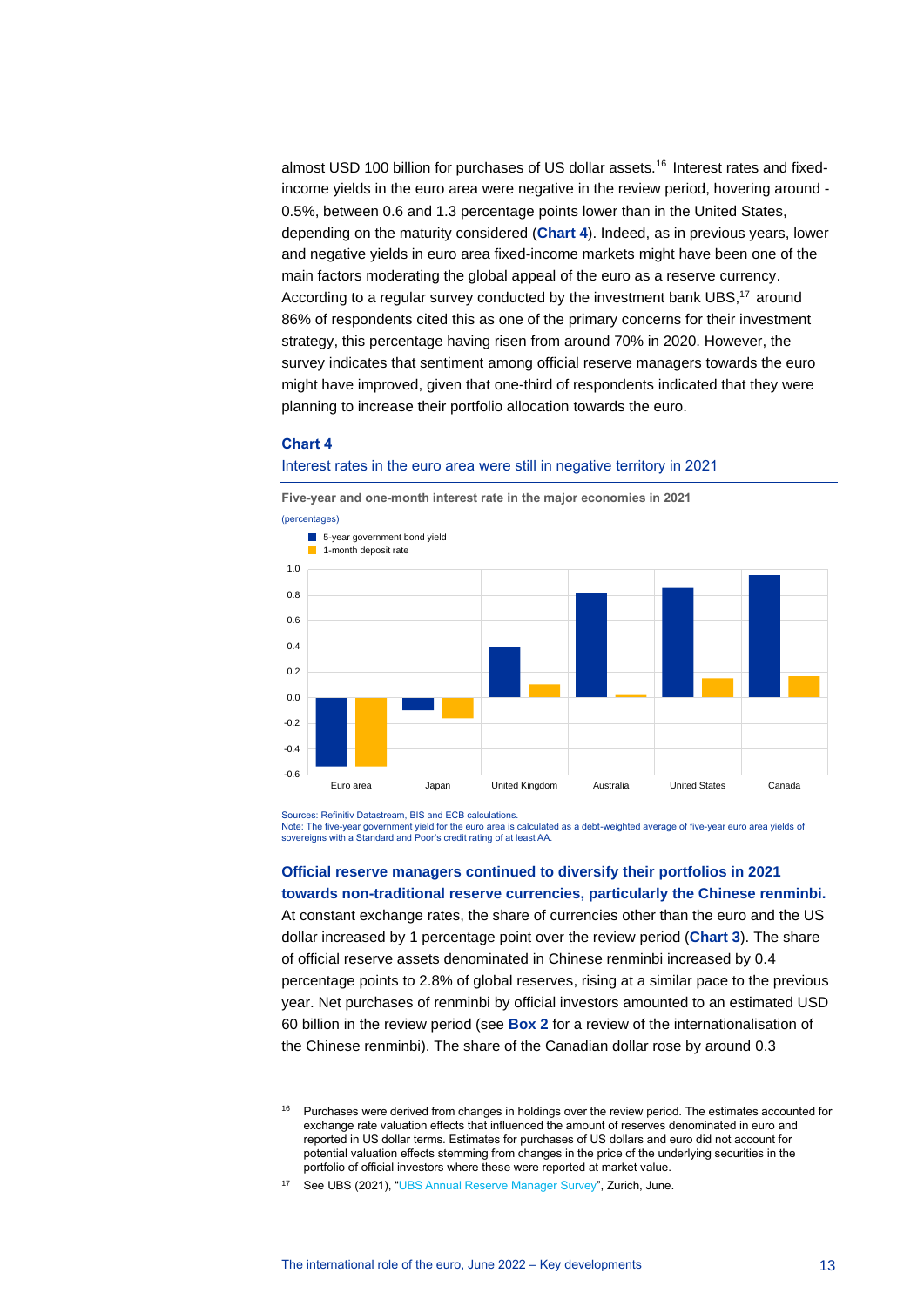percentage points. The share of other major reserve currencies remained broadly stable (**Chart 5**).

#### **Chart 5**

Official reserve managers continued to diversify towards non-traditional reserve currencies

**Change in the share of selected currencies in global official holdings of foreign exchange reserves**

(percentage points; at current and constant Q4 2021 exchange rates)



Sources: IMF and ECB calculations.

Note: The latest observation is for the fourth quarter of 2021.

#### <span id="page-14-0"></span>**Box 2**

#### The internationalisation of the renminbi: regaining strength?

**Prepared by Pablo Anaya Longaric and Paola Di Casola**

Notwithstanding earlier predictions that the renminbi would dethrone the US dollar as the leading international currency, the global role of the renminbi remains more limited than the shares of China in global trade and output.<sup>18</sup> In 2021 China accounted for 19% of global output, whereas the share of the renminbi in various measures of international use was much lower (see **Chart A**).

Several recent developments, however, might herald signs of a potential turnaround in the international role of the renminbi. First, China has made rapid progress in the development of a digital yuan which, if allowed to be used across borders, could support the international role of the renminbi. In January 2022 China launched a large retail central bank digital currency pilot project to enable domestic residents and foreign visitors to the Winter Olympics in February 2022 to use the digital yuan, with some restrictions. Take-up by foreigners during the Winter Olympics was limited. However, the digital yuan may still be used at some point in the future to settle a share of Chinese

<sup>&</sup>lt;sup>18</sup> On whether the Chinese renminbi would dethrone the US dollar as the leading global currency, see, for example, Subramanian, A. (2011), "*Eclipse: living in the shadow of China's economic dominance*", *Peterson Institute for International Economics*.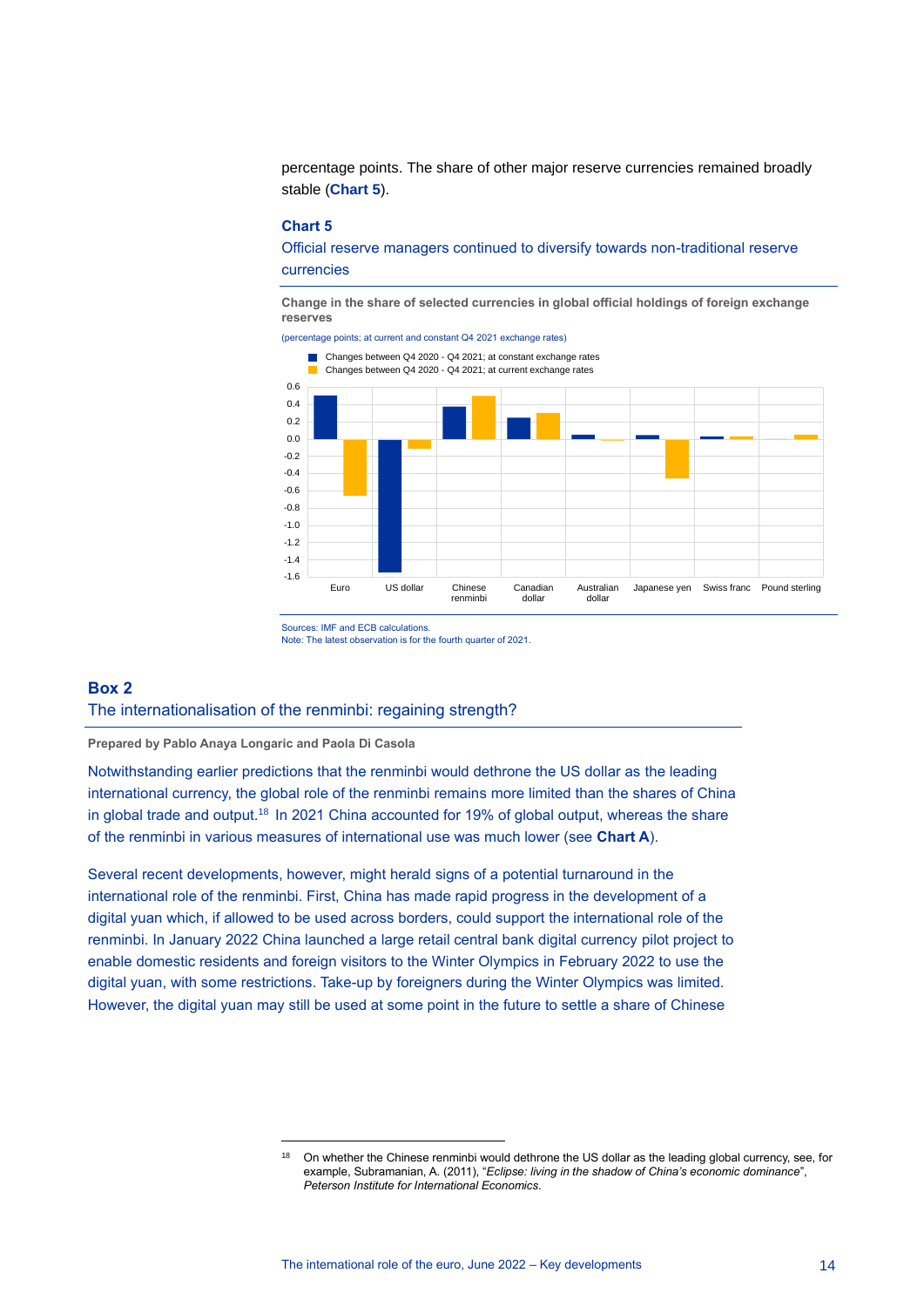imports and exports, for example in the context of the Belt and Road Initiative, thereby supporting the global status of the Chinese renminbi.<sup>19</sup>

Another relevant development pointing to an increase in the international appeal of the renminbi was the inclusion of Chinese bonds in major global bond benchmarks.<sup>20</sup> In line with evidence for other emerging markets in the past, this development led to an increase in foreign ownership of Chinese domestic government bonds, especially among US and euro area private sector investors.<sup>21</sup> For example, fixed-income funds domiciled in and operating outside the United States increased their exposures to assets denominated in renminbi from close to zero in 2017 to over 5% of total assets in 2021.<sup>22</sup> A further factor that may potentially support the international role of the renminbi is the resilience of the net capital flows to China – especially inflows – which remained positive in the past years. In particular, net bond inflows amounted to USD 147 billion in 2020 and USD 53 billion in 2021, despite the COVID-19 pandemic.

Finally, according to some observers, the recent Russian invasion of Ukraine and the financial sanctions imposed on Russia could accelerate a rebalancing of global reserve portfolios and payments away from the US dollar and the euro towards the renminbi (see **Box 1** in this report).

Based on the evidence to date, the share of the renminbi as a reserve currency has increased in the recent years, but remains modest compared with other major currencies, at around 2.8% of global official foreign exchange reserves in 2021 (see **Chart A(a)**). Since 2020, the countries with the largest share of official foreign exchange reserves in renminbi have included Russia (17%) and Tanzania  $(16\%)$ .<sup>23</sup> Use of the renminbi as an international financing currency remains limited; renminbi-denominated bonds account for less than 1% of the total issuance of international bonds. Use of the renminbi for international loans, i.e. by lenders resident outside China, is negligible (see **Chart A(a)**). However, cross-border lending by Chinese institutions has grown significantly. Based on available data up to 2017, China has become the world's largest official creditor, ahead of the World Bank and the IMF. $^{24}$  In the period 2000-2017, the average share of the renminbi in China's official lending was 11%. The renminbi share is usually higher in Asia and Africa (see **Chart B**) and

<sup>&</sup>lt;sup>19</sup> The Belt and Road Initiative is a Chinese-led project launched in 2013 aimed at expanding trade links between Asia, Africa and Europe. China is taking part in pilot projects to test a potential multi CBDC framework (mBridge). See the BISIH (Bank for International Settlements Innovation Hub) (2021), "Inthanon-LionRock to mBridge - [Building a Multi CBDC Platform for International Payments"](https://www.bis.org/publ/othp40.pdf), joint report by the BIS Innovation Hub Hong Kong Centre, the Hong Kong Monetary Authority, the Bank of Thailand, the Digital Currency Institute of the People's Bank of China and the Central Bank of the United Arab Emirates, Bank for International Settlements, Basel, 28 September.

<sup>&</sup>lt;sup>20</sup> Chinese bonds were included in Bloomberg's Barclays Global Aggregate Bond Index (with a weighting of 7.8% in 2019), in JP Morgan's Government Bond Index for Emerging Markets (with a weighting of 10% in 2020), and in the FTSE Russell World Government Bond Index (with an estimated weighting of 5.3% in 2021).

<sup>21</sup> See Raddatz, C., Schmukler, S. and Williams, T. (2017), "International asset allocations and capital flows: the benchmark effect", *Journal of International Economics*, Volume 108, September, pp. 413- 430; Broner, F., Martin, A., Pandolfi, L. and Williams, T. (2021), "Winners and losers from sovereign debt inflows," *Journal of International Economics*, Volume 130, May; Clayton, C, Dos Santos, A., Maggiori, M. and Schreger, J. (2022), "Internationalizing like China", mimeo.

<sup>&</sup>lt;sup>22</sup> The shares are calculated using a commercial dataset (Lipper for investment Management) and update analysis in the previous edition of this report (Anaya Longaric, P. and Habib M. (2021), "The US dollar bias of US fixed-income funds", [The International role of the euro,](https://www.ecb.europa.eu/pub/pdf/ire/ecb.ire202106~a058f84c61.en.pdf) European Central Bank, Frankfurt am Main, June 2021.

<sup>23</sup> See Arslanalp, S., Eichengreen, B. J. and Simpson-Bell, C., op. cit.

<sup>24</sup> See Horn, S., Reinhart, C. and Trebesch, C. (2021), "China's overseas lending", *Journal of International Economics*, Volume 133, November.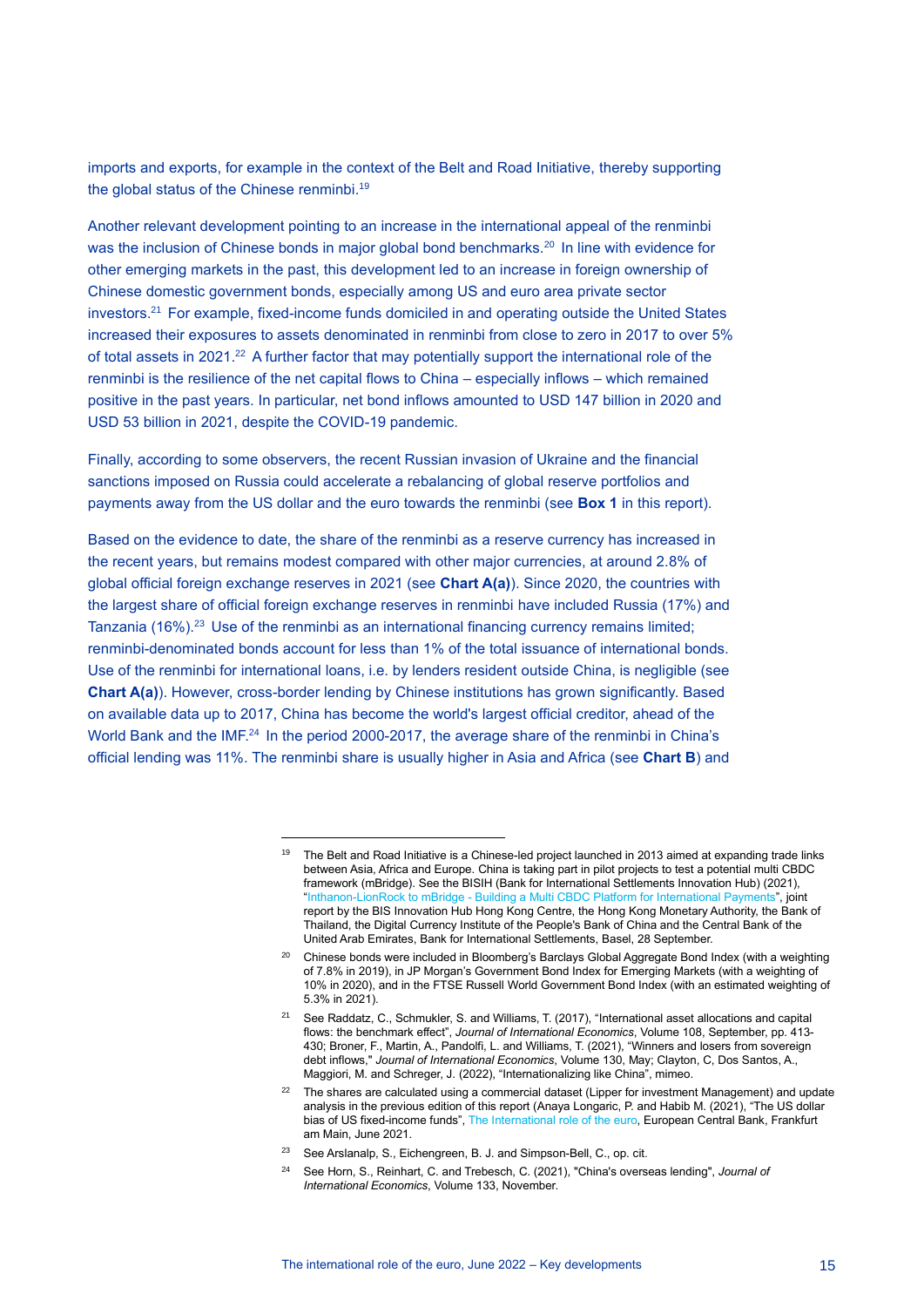when loans are provided on concessional terms, through a government agency, with a developmental or representational intent.<sup>25</sup>

In terms of cross-border payments, SWIFT data point to a pickup in the share of the renminbi to above 2% in 2021 (see **Chart A(a)**). In December 2021 the renminbi exceeded the Japanese yen as a global payment currency by value, becoming the fourth most active unit, behind the US dollar, the euro and the pound sterling. Use of China's cross-border interbank payment system (CIPS), which the People's Bank of China launched in 2015, has increased steadily. Average daily transactions have surged from RMB 8 billion in value in 2015 to RMB 334 billion in 2021. The volume of transactions in CIPS remains roughly 1% of the volume of global payments handled by the SWIFT system, but it might rise further following the imposition of sanctions on Russia, such as the ban of some Russian banks from SWIFT. Use of the renminbi for invoicing imports and exports has also increased, although it remains at low levels (see **Chart A(b)**). Research suggests that renminbi invoicing has been supported by the establishment of currency swap lines by the People's Bank of China and other central banks.<sup>26</sup> Finally, more recently, following stable demand for yuandenominated oil futures contracts, initially launched in 2018, China launched yuan-denominated energy options contracts open to foreigners.

Various factors might have hindered further progress in the international use of the renminbi. For instance, research suggests that geopolitical tensions, particularly China's trade disputes with the United States, might have been one such factor.<sup>27</sup> Incomplete openness of China's capital and financial account (particularly for capital outflows), capital controls and the lack of full exchange rate flexibility are other factors believed to impair the internationalisation of the renminbi.<sup>28</sup> The recent slight increase in the weighting of the renminbi as part of the revision of the Special Drawing Rights (SDRs) basket, which will come into effect in August 2022, may support the global profile of the renminbi.<sup>29</sup> However, a clear-cut impact of the inclusion of the renminbi in the SDR basket in 2016 on the international role of the Chinese currency is not visible so far.

<sup>25</sup> Custer, S., Dreher, A., Elston, T.B., Fuchs, A., Ghose, S., Lin, J., Malik, A., Parks, B.C., Russell, B., Solomon, K., Strange, A., Tierney, M.J., Walsh, K., Zaleski, L., and Zhang, S. (2021), ["Tracking](https://www.aiddata.org/publications/aiddata-tuff-methodology-version-2-0)  [Chinese development finance: an application](https://www.aiddata.org/publications/aiddata-tuff-methodology-version-2-0) of AidData's TUFF 2.0 Methodology", AidData, William and Mary, Williamsburg, 29 September.

<sup>26</sup> Boz, E., Casas, C., Georgiadis, G., Gopinath, G., Le Mezo, H., Mehl, A. and Nguyen, T. (2022), "Patterns of invoicing currency in global trade: New evidence ", *Journal of International Economics*, Volume 136; Bahaj, S., Reis, R. (2020), "Jumpstarting an international currency", CEPR Discussion Paper, No. 14793; Georgiadis, G., Le Mezo, H., Mehl, A. and Tille, C. (2021), "Fundamentals v [policies: can the US dollar's dominance in global trade be dented?"](https://www.ecb.europa.eu/pub/pdf/scpwps/ecb.wp2574~664b8e9249.en.pdf), *Working Paper*, No 2574, ECB, July.

<sup>27</sup> Cheung, Y.W., Grimm, L. and Westermann, F. (2021), "The evolution of offshore renminbi trading: 2016 to 2019", *Journal of International Money and Finance*, Volume 113, Issue 113.

<sup>&</sup>lt;sup>28</sup> See latest update of dataset described in Fernandez, A., Klein, M., Rebucci, A., Schindler, M., Uribe, M. (2016), "Capital Control Measures: A New Dataset", *IMF Economic Review,* Volume 64, August and Allen, F., Gu, X. and Jagtiani, J. (2022), "Fintech, cryptocurrencies, and CBDC: financial structural transformation in China", *Journal of International Money and Finance*, Volume 124, June.

<sup>29</sup> With effect from 1 August 2022, the IMF has determined that the five currencies that meet the selection criteria for inclusion in the SDR valuation basket will be assigned the following weights based on their roles in international trade and finance: U.S. dollar 43.38 percent, euro 29.31 percent, Chinese renminbi 12.28 percent, Japanese yen 7.59 percent, pound sterling 7.44 percent.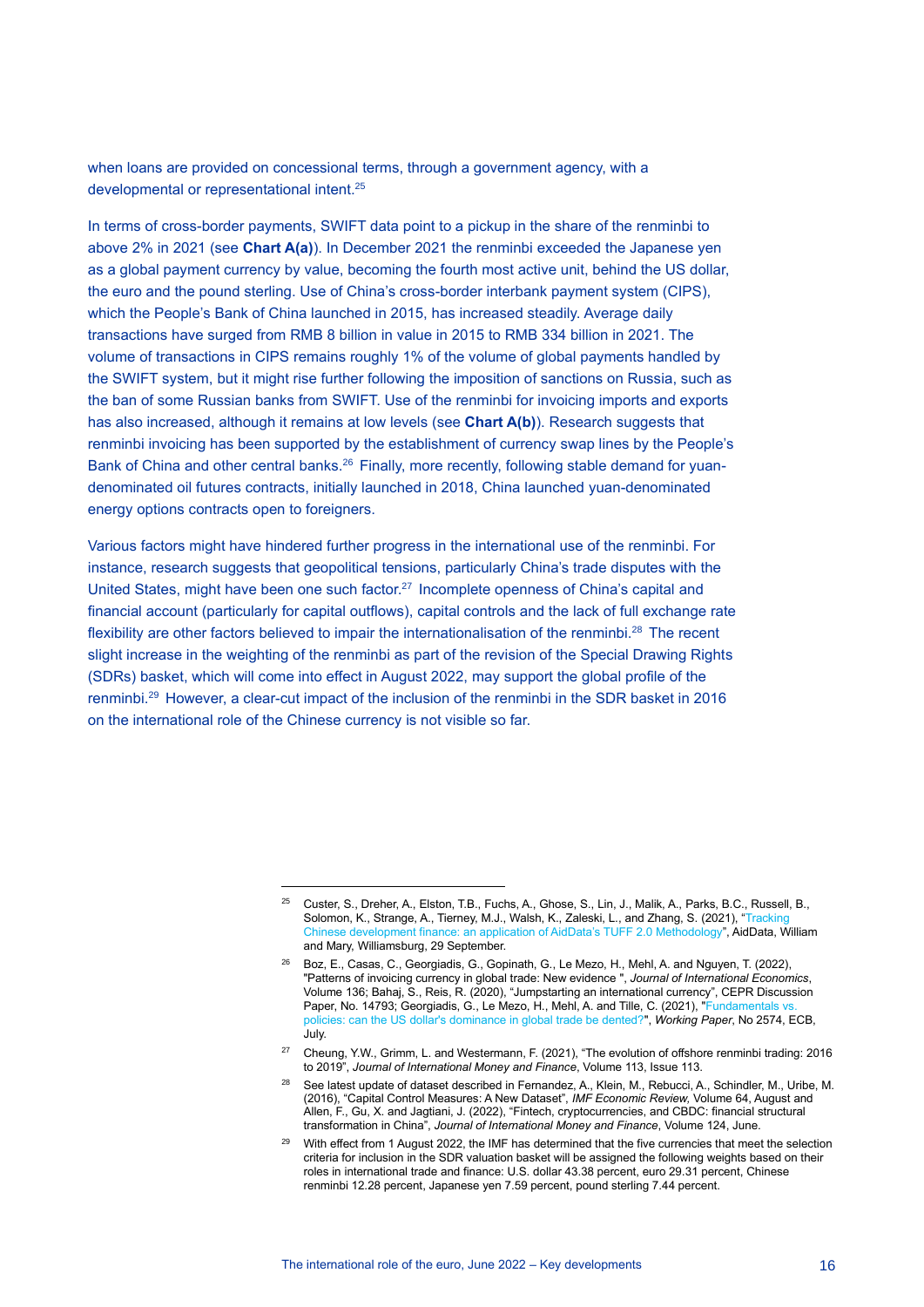#### **Chart A**

#### Evidence of an increase in the global role of the renminbi from a low level



Sources: Dealogic, Haver Analytics, IMF, People's Bank of China, SWIFT, Boz et al., op. cit. and ECB calculations. Note: Exports and imports in renminbi are constructed as the weighted average of global trade invoiced in renminbi. The latest observations are for 2021 (left panel) and 2019 (right panel).

#### **Chart B**

#### China's official lending in renminbi is more significant in some parts of Asia and Africa

**Share of the renminbi in China's official lending between 2000 and 2017**

(percentages)



Sources: AidData and ECB calculations.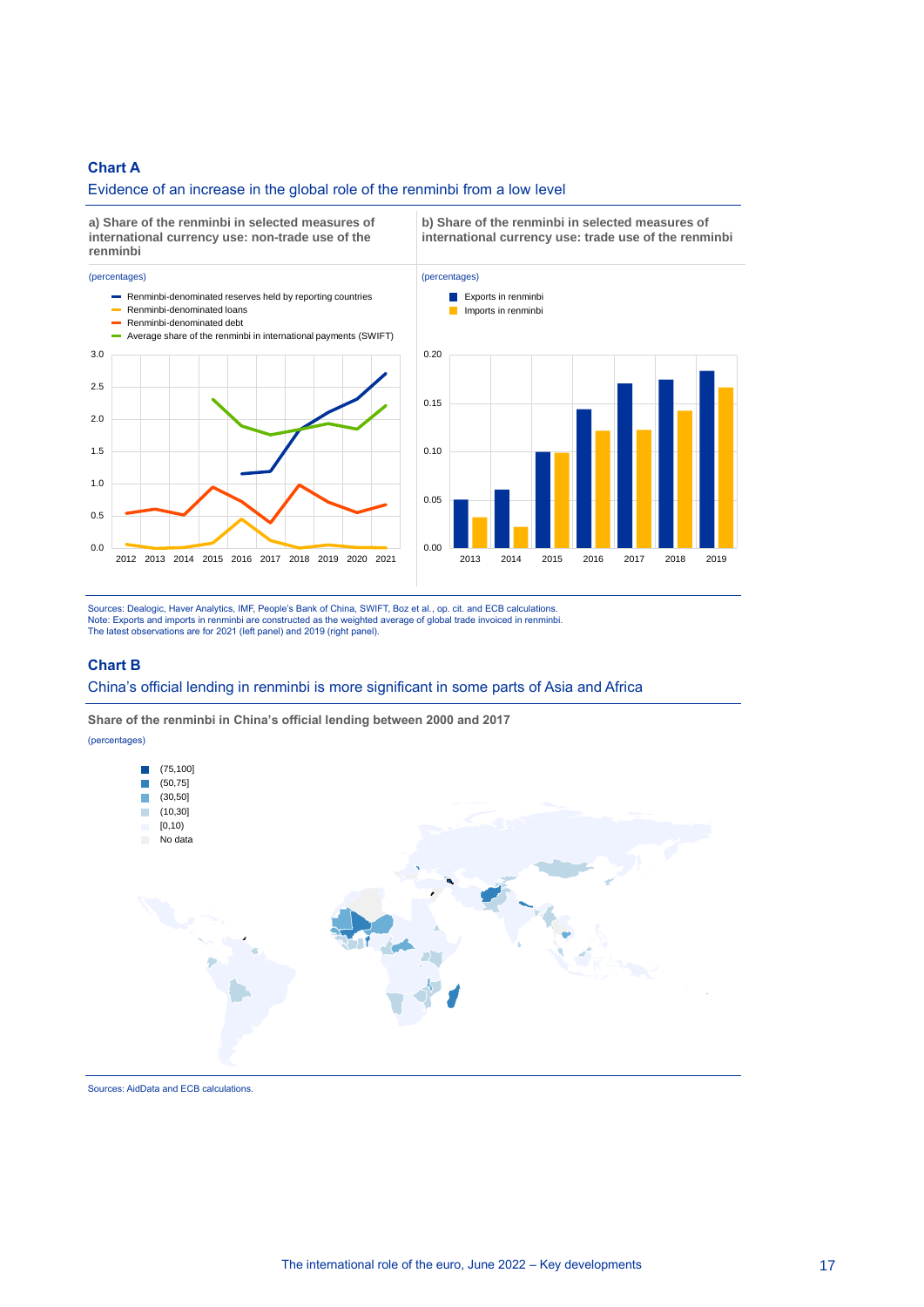## 2.2 The euro in global foreign exchange markets

<span id="page-18-0"></span>**While the euro remains the second most actively traded currency in global foreign exchange markets after the US dollar,** <sup>30</sup> **its share in global foreign exchange settlements declined in 2021.** According to quantity-based evidence on foreign exchange transactions settled in the CLS system, the share of the euro in foreign exchange settlements stood at 35.5% in the fourth quarter of 2021 (see **Chart 6(a)**), reflecting a noticeable decrease of almost 1.4 percentage points compared with the previous year when measured at constant exchange rates.<sup>31</sup> The decline in the share of the US dollar was similar at around 1.4 percentage points. However, the US dollar remains the leading currency in the foreign exchange market by a wide margin, as it was involved in just over 90% of all settlements in the fourth quarter of 2021. <sup>32</sup> Volumes of euro settlements increased by over 1.4% in the fourth quarter of 2021 compared with the previous year, extending the trend of the past decade (**Chart 6(b)**).

#### **Chart 6**

#### The share of the euro in global foreign exchange settlements declined in 2021



Sources: CLS Bank International and ECB calculations. Note: The latest observation is for the fourth quarter of 2021.

<sup>&</sup>lt;sup>30</sup> This is broadly consistent with the latest available evidence from the Triennial Central Bank Survey of Foreign Exchange and Over-the-counter (OTC) Derivatives Markets conducted by the Bank for International Settlements in 2019. Results of the next survey are expected to be published later this year.

<sup>&</sup>lt;sup>31</sup> CLS is operated by CLS Bank International, a specialised financial institution providing settlement services to its members in the foreign exchange market. Although not all foreign exchange transactions are settled in CLS, which partly reflects the fact that the foreign exchange market is largely decentralised, it has been estimated that over 50% of eligible global foreign exchange transactions are settled in CLS. This suggests that data on activity in CLS might be indicative of broader market trends.

<sup>&</sup>lt;sup>32</sup> Since transactions in foreign exchange markets always involve two currencies, shares add up to 200%.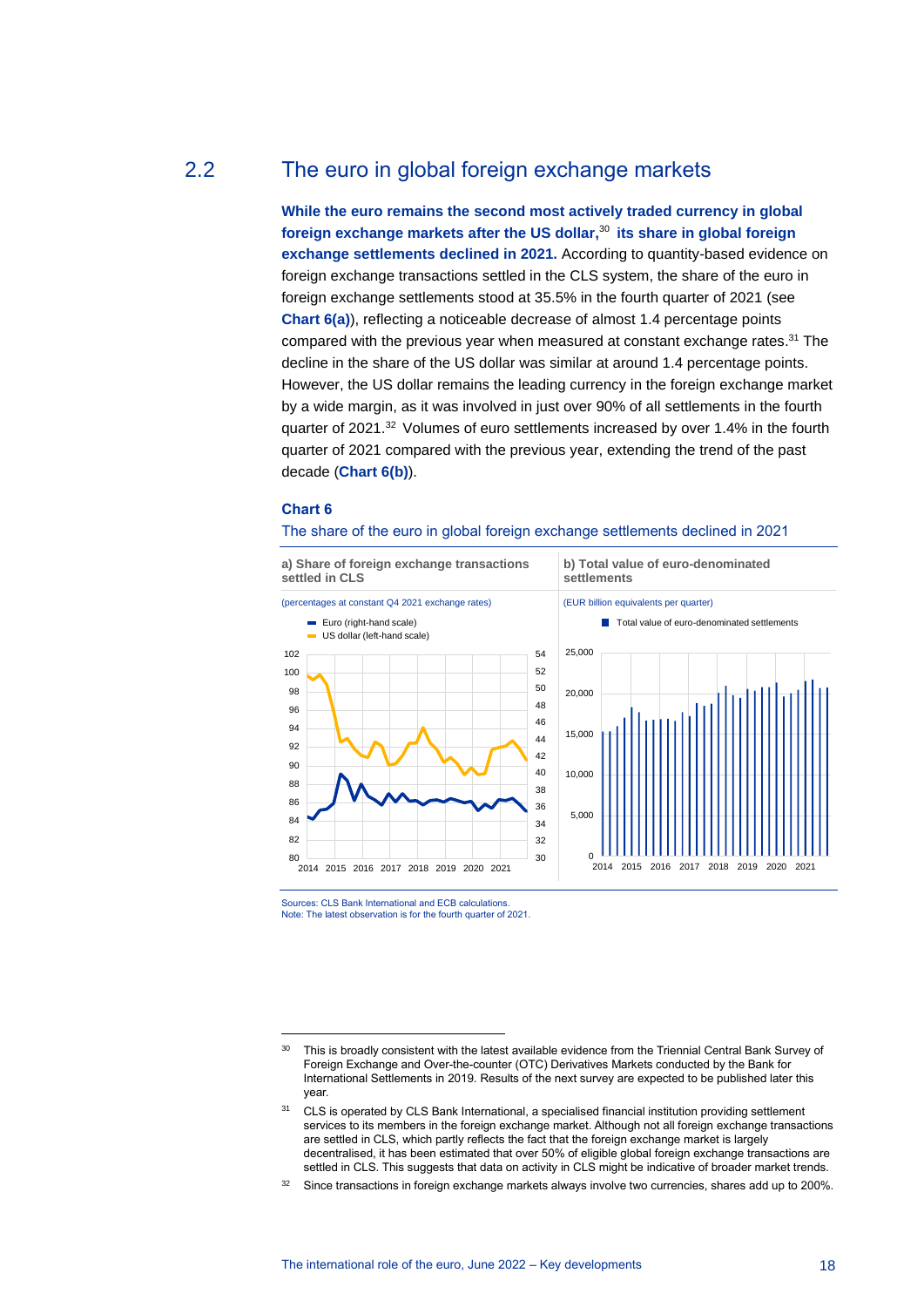## <span id="page-19-0"></span>2.3 Use of the euro in international debt and loan markets

### 2.3.1 The euro in international debt markets

**The share of the euro in the stock of international debt securities remained stable in 2021 at around 21.7% at constant exchange rates.** <sup>33</sup> As such, the share of the euro has remained over 9 percentage points lower than at the peak of the mid-2000s. By contrast, the share of the US dollar has continued to increase gradually, by 0.6 percentage points, confirming the upward trend of recent years. The US dollar has consolidated its dominant role as an international financing currency, given that it now accounts for more than 65% of the stock of international debt securities (see **[Chart 7](https://darwin.escb.eu/livelink/livelink/app/nodes/347745832)** and **[Table A4](https://darwin.escb.eu/livelink/livelink/app/nodes/347789121)**).

#### **Chart 7**

The share of the euro in the stock of international debt securities remained stable in 2021

**Currency composition of outstanding international debt securities** (percentages; at constant Q4 2021 exchange rates) 70 Euro US dollar Japanese yen  $\blacksquare$  Other



Sources: BIS and ECB calculations.

Notes: Narrow measure. The latest observation is for the fourth quarter of 2021.

**Granular data on international issuance of foreign currency-denominated bonds suggest that the volume of international bond issuance rose markedly in 2021, with euro-denominated securities accounting for an increasing share of issuance.** <sup>34</sup> In 2021 the total volume of foreign-currency denominated bond issuance increased by 10% to more than USD 2.3 trillion. This increase occurred amid strong bond issuance globally, driven by the global economic recovery from

<sup>&</sup>lt;sup>33</sup> The discussion here is based on the "narrow" definition of international debt issuance, which focuses on the foreign-currency principle. This definition therefore excludes all domestic currency issuance, i.e. all those securities denominated in the currency of the economy in which the issuer resides, from the standard (also known as "broad") definition of international debt issuance. For instance, the narrow definition excludes a euro-denominated bond issued by a German company, whether issued outside the euro area (e.g. in the United States) or inside the euro area (e.g. in France).

The fact that the data on the share of the euro in foreign currency-denominated bond issuance reveal a different pattern to the data on the stock of international debt securities may be due to the fact that the latter depend additionally on net redemptions and developments in money market instruments.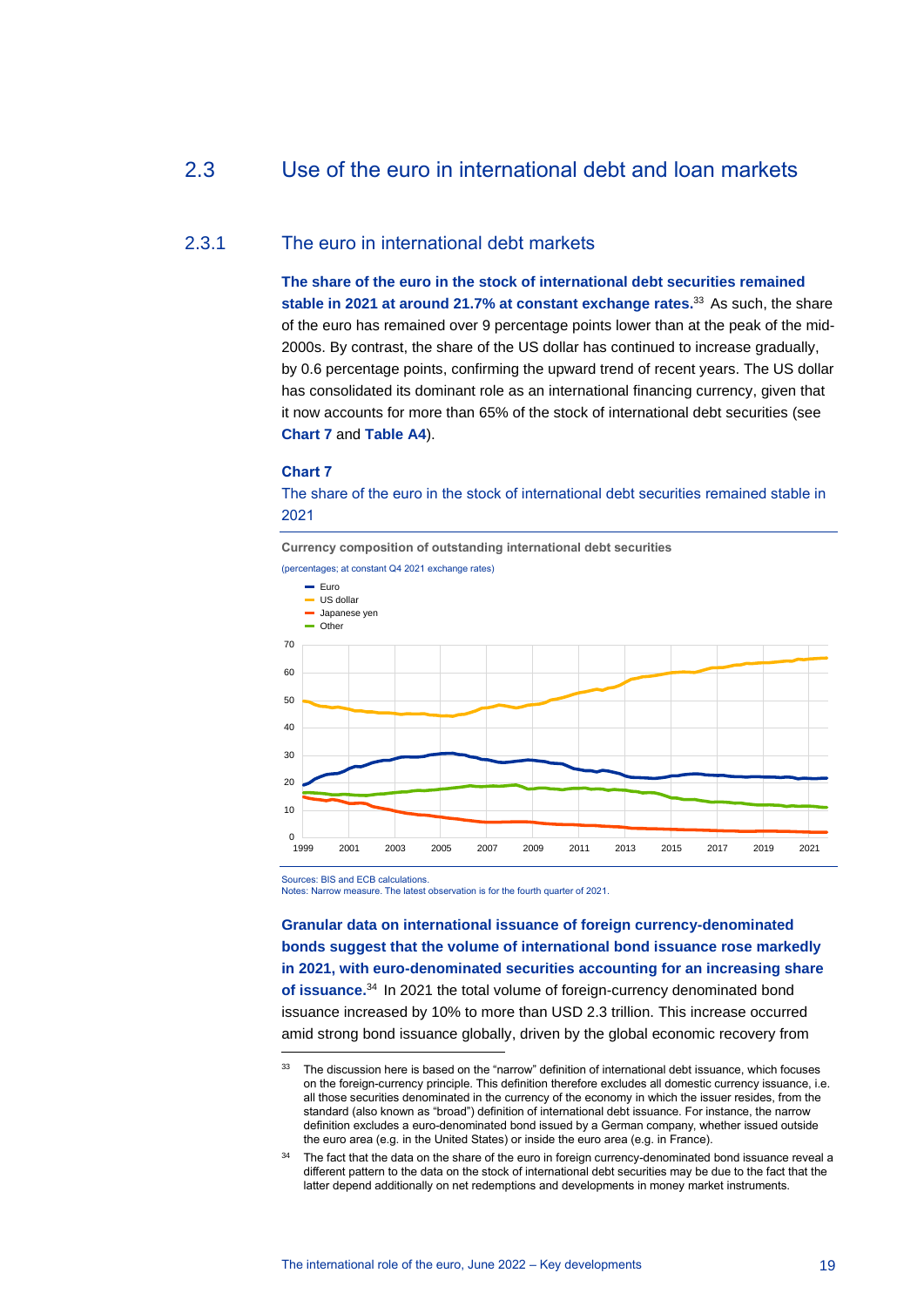earlier disruptions caused by the pandemic, and ample fiscal and monetary policy support in major economies. Issuance of euro-denominated bonds increased by 24% to USD 571 billion in 2021 compared with the previous year. The share of the euro in international bond issuance increased by almost 3 percentage points to 24.6% in 2021. Issuance of US dollar-denominated bonds slowed, increasing by just over 2.5% to USD 1,453 billion in 2021 (see **Chart 8(a)**).<sup>35</sup> The share of the US dollar decreased by almost 5 percentage points in 2021. However, the US dollar remained by far the leading currency for international issuance of foreign currencydenominated bonds, accounting for more than 60% of total issuance in the review period (see **Chart 8(b)**).<sup>36</sup>

#### **Chart 8**

### The share of the euro in international issuance of foreign currency-denominated bonds increased in 2021



**b) Currency composition of foreign currencydenominated bond issuance** 



Sources: Dealogic and ECB calculations. Note: The latest observation is for end-2021.

**The increase in euro-denominated international bond issuance was broadbased, with issuance from borrowers resident in the United Kingdom being particularly dynamic**, where it increased by 77% in 2021, and in emerging market economies, where it increased by 53% compared with the previous year. As a result, residents of the United Kingdom are now the largest issuers of euro-denominated international bonds, ahead of US residents (see **Chart 9(b)**). These developments suggest that London currently continues to play an important role as a centre for intermediation of euro-denominated funding despite Brexit. <sup>37</sup> Emerging market economies remained the largest issuers of international US dollar-denominated bonds (see **Chart 9(a)**), although issuance by these borrowers decreased by 5%

<sup>&</sup>lt;sup>35</sup> Issuance in currencies other than the US dollar and the euro increased by 29% in 2021.

<sup>&</sup>lt;sup>36</sup> The share of other currencies increased by 2 percentage points to stand at approximately 13% in 2021.

See McCauley, R., McGuire, P. and Wooldrige, P. (2021), ["Seven decades of international banking"](https://www.bis.org/publ/qtrpdf/r_qt2109e.pdf) *BIS quarterly review*, Bank for International Settlements, Basel, September; and Avdjiev, S., Everett, M. and Shin, H.S. (2019), ["Following the imprint of the ECB's asset purchase programme on global bond](https://www.bis.org/publ/qtrpdf/r_qt1903g.pdf)  [and deposit flows"](https://www.bis.org/publ/qtrpdf/r_qt1903g.pdf), *BIS quarterly review*, Bank for International Settlements, Basel, March.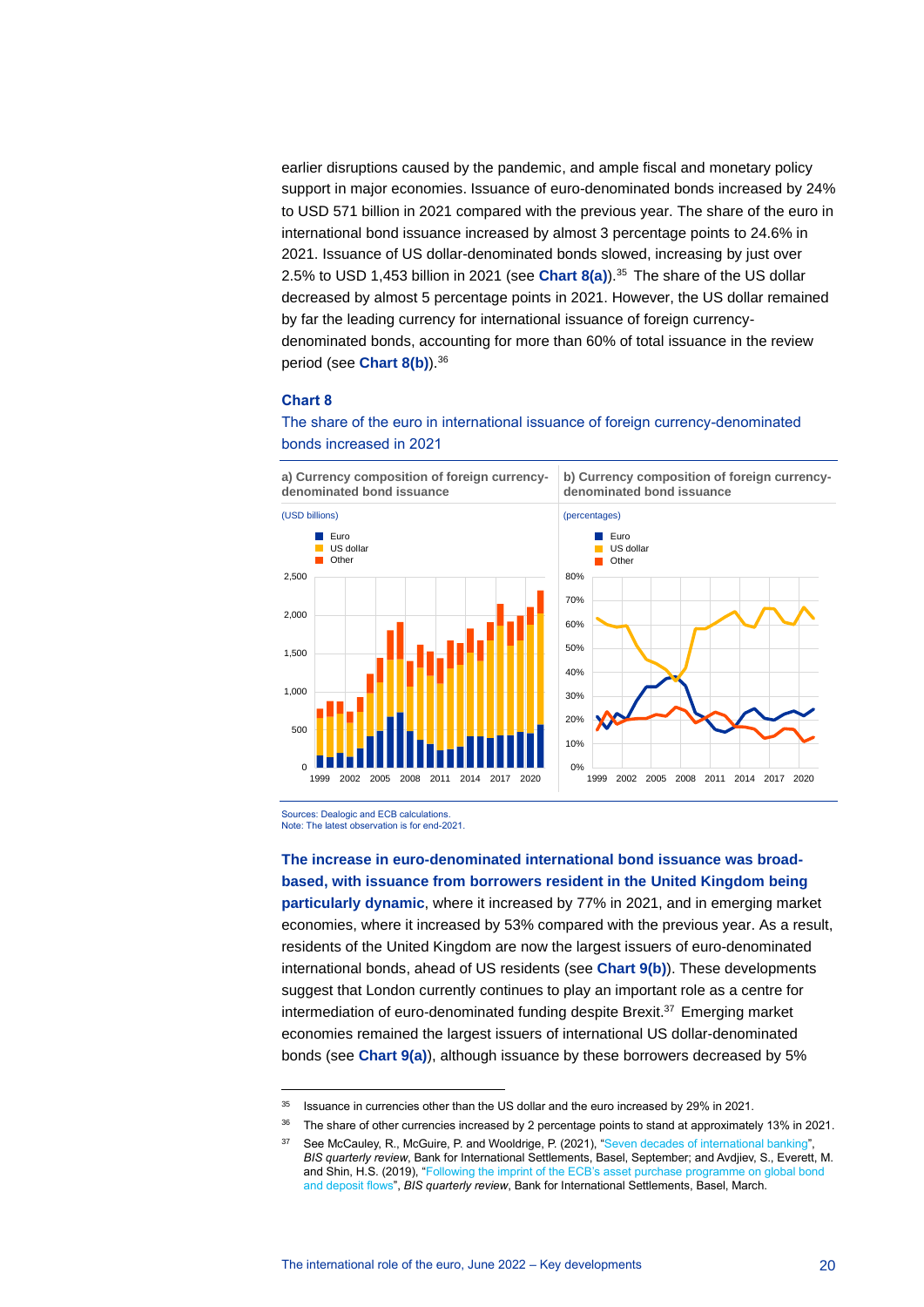over the review period. However, emerging market issuance of foreign-currency bonds remained more resilient than domestic currency-denominated issuance due to the loose global financial conditions and robust global risk appetite that prevailed throughout most of the pandemic period.<sup>38</sup>

#### **Chart 9**

Emerging market borrowers still the largest issuers of US dollar-denominated international bonds in 2021, while borrowers resident in the United Kingdom became the largest issuers of euro-denominated bonds outside the euro area



Sources: Dealogic and ECB calculations. Note: The latest observation is for end-2021.

**Looking at developments across sectors, the share of financial and other services firms in international issuance of euro-denominated bonds rose considerably,** rising by 19 percentage points from 46% in 2020 to 65% in 2021 (see **Chart 10(a))**. <sup>39</sup> This increase may reflect the greater disruption to services-based firms caused by the pandemic. $40$  By contrast, all other sectors saw a decrease in their share of euro-denominated bond issuance, with the construction and manufacturing sectors experiencing the largest declines of around 6 percentage points, perhaps reflecting the more limited impact of pandemic-induced lockdowns on these sectors. A broadly similar, albeit less pronounced, pattern can be observed for US dollar-denominated international bond issuance, with the share of financial and other services firms increasing by approximately 4 percentage points, while the share of public administration borrowers recorded a similar decline(see **Chart 10(b)**).

<sup>38</sup> See Goel, R. and Evan, P. (2021), ["Drivers of Emerging Market Bond Flows and Prices"](https://www.imf.org/en/Publications/global-financial-stability-notes/Issues/2021/12/16/Drivers-of-Emerging-Market-Bond-Flows-and-Prices-511057), *Global Financial Stability Notes*, No 2021/04, International Monetary Fund, Washington, December.

See ["International role of the euro",](https://www.ecb.europa.eu/pub/pdf/ire/ecb.ire202106~a058f84c61.en.pdf) European Central Bank, Frankfurt am Main, June 2021.

<sup>40</sup> See ["An asynchronous and divergent recovery may put financial stability at risk"](https://www.imf.org/en/Publications/GFSR/Issues/2021/04/06/global-financial-stability-report-april-2021#chapter1), *Global Financial Stability Report*, International Monetary Fund, Washington, April 2021.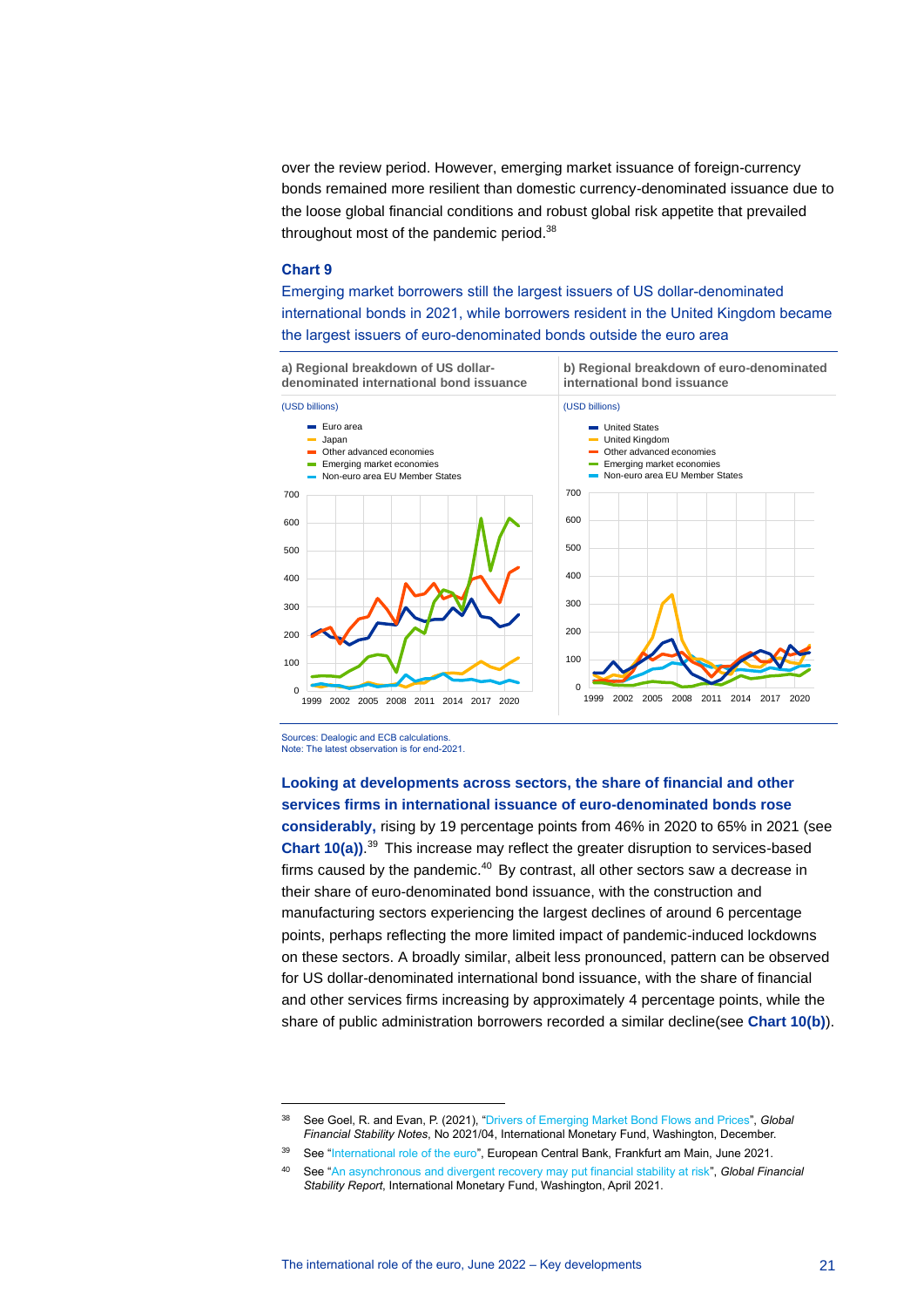#### **Chart 10**

#### The financial and other services sector accounted for a larger share of issuance of euro-denominated bonds in 2021

**a) Sector breakdown of euro-denominated international bond issuance**

**b) Sector breakdown of US dollardenominated international bond issuance**





Sources: Dealogic and ECB calculations.

**The growth of global issuance of green bonds accelerated in 2021.** It reached close to USD 500 billion in 2021 (€420 billion), more than double the total volume of issuance of the previous year (see **Chart 11(a)**). This expansion was supported by various factors, such as greater investor focus on environmental issues, and an increasing willingness on the part of borrowers to adapt their business practices and funding strategies to environmental considerations. Sustainable finance was also supported by the 2021 United Nations Climate Change Conference (COP26) and announcements of country goals for energy consumption and transition to a net-zero economy.<sup>41</sup>

**The Next Generation EU (NGEU) stimulus package also helped to sustain the expansion of the green bond market and, indirectly, the role of the euro in this market.** In October 2021 the European Commission issued a €12 billion green bond, the largest ever issuance in this specific market segment. While most of the initial investors were domiciled in the EU, more than one-third came from outside the euro area, in particular the United Kingdom (see Chart 11(b)).<sup>42</sup> The European Commission plans to issue up to €250 billion in green bonds as part of the NGEU bond programme to become the largest issuer of green bonds globally. Announcements by several central banks of their increasing awareness of climate change implications for the conduct of monetary and financial stability policies have been mentioned as a factor that might affect demand for green bonds.<sup>43</sup> The ECB's monetary policy strategy review included a commitment to consider climate change

<sup>41</sup> Se[e Sustainable Debt Market, Summary H1 2021,](https://www.climatebonds.net/files/reports/cbi_susdebtsum_h12021_02b.pdf) Climate Bonds Initiative, September 2021.

 $42$  On 24 January 2022, the European Commission tapped the issuance of green bonds through an auction of €2.5 billion.

<sup>43</sup> See footnote 41.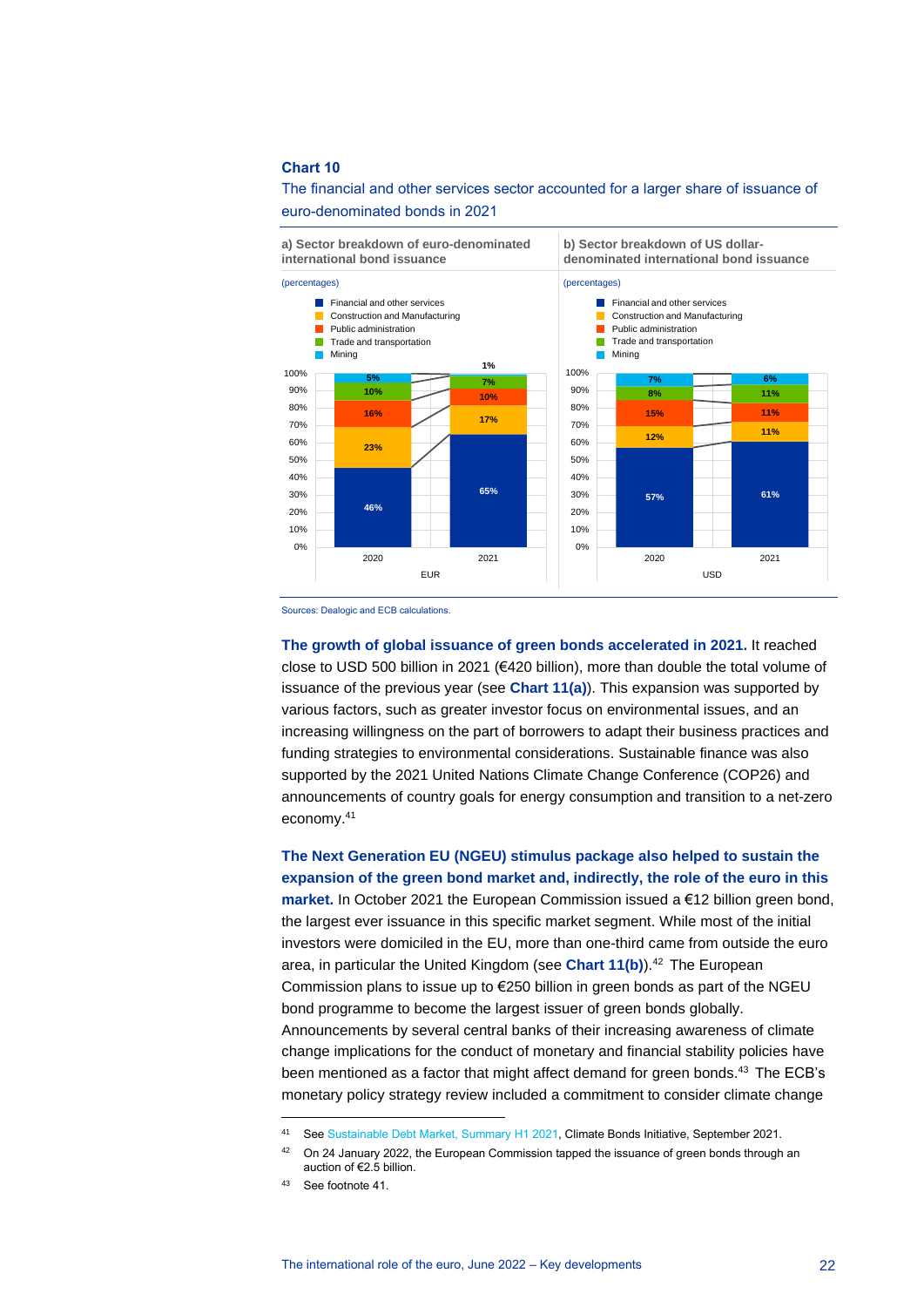in monetary policy operations in the areas of disclosure, risk assessment, collateral frameworks and corporate sector asset purchases.<sup>44</sup>

#### **Chart 11**

Global issuance of green bonds increased rapidly in 2021, including public issues such as green NGEU bonds



Sources: Dealogic, European Commission and ECB calculations. Notes: The left panel shows annual totals based on aggregation of individual deals; the latest observation is as of end-2021. The right panel shows data on green NGEU bonds issued on 12 October 2021.

#### **International issuance of green bonds has also increased markedly over the**

**past five years.**<sup>45</sup> In absolute terms, the amount of international green bonds issued in major currencies has increased steadily since 2016 and accelerated in the course of 2021 (see **Chart 12(a)**). International green bond issuance denominated in euro increased from USD 26 billion (€23 billion) in 2020 to USD 48 billion (€41 billion) in 2021, while US dollar-denominated issuance increased from USD 35 billion to USD 80 billion. The share of euro-denominated green bonds declined by about 5 percentage points in 2021, whereas the share of the US dollar increased by 2 percentage points (see **Chart 12(b)**). This development is partly due to the sharp increase in green bond issuance in emerging markets, which have primarily been denominated in US dollars, this being consistent with emerging market bond issuance more generally.

<sup>44</sup> ECB (2021), ["Climate change and monetary policy in the euro area",](https://www.ecb.europa.eu/pub/pdf/scpops/ecb.op271~36775d43c8.en.pdf) *Occasional Paper Series,* No 271, European Central Bank, Frankfurt am Main, September.

<sup>45</sup> International issuance of green bonds refers here to issuance in a foreign currency based on the nationality of the issuer or the parent entity of the issuer.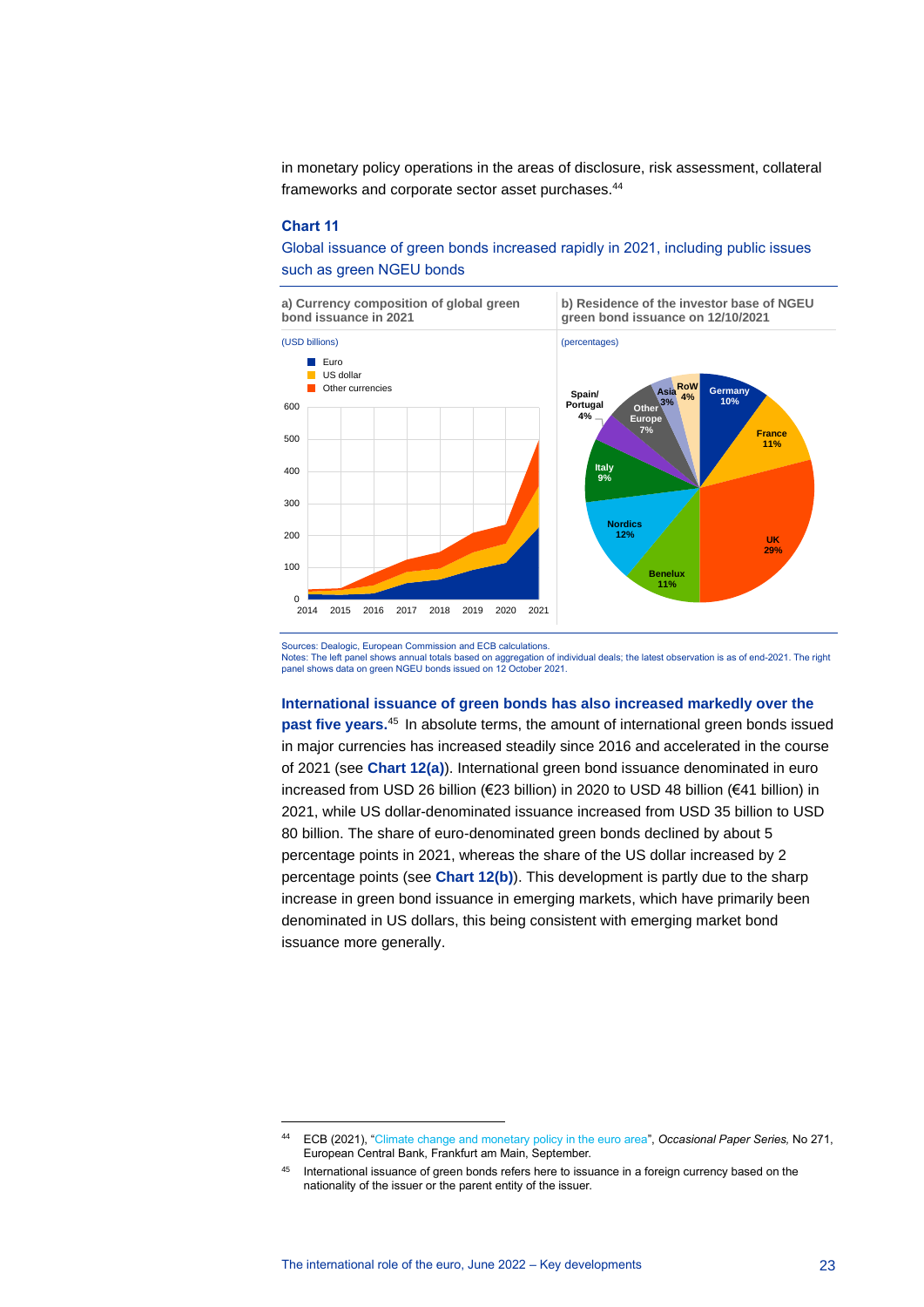#### **Chart 12**

Euro-denominated international green bond issuance almost doubled in volume in 2021, even though the share of the euro in total issuance declined

**a) Currency composition of foreign currencydenominated green bond issuance**



**b) Currency composition of foreign currencydenominated green bond issuance**



Notes: Annual totals based on the aggregation of individual deals. The latest observation is for end-2021.

## 2.3.2 The euro in international loan and deposit markets

**The share of the euro in the outstanding stock of international loans continued to increase in 2021.** At constant exchange rates, it rose by over 2 percentage points over the review period (see **Chart 13** and **Table A6**).<sup>46</sup> However, at below 18%, the share of the euro remains 4 percentage points below the peak of almost 22% reached in 2005. Having declined continuously since 2016, the share of the US dollar in international loan markets stabilised compared with the previous year. However, the US dollar remained the leading currency in international loan markets by a large margin, accounting for about 55% of total loans.

Sources: Dealogic and ECB calculations.

<sup>46</sup> International loans are defined as loans by banks outside the currency area to borrowers outside the currency area. For instance, international loans in euro correspond to all euro-denominated loans by banks outside the euro area to borrowers outside the euro area.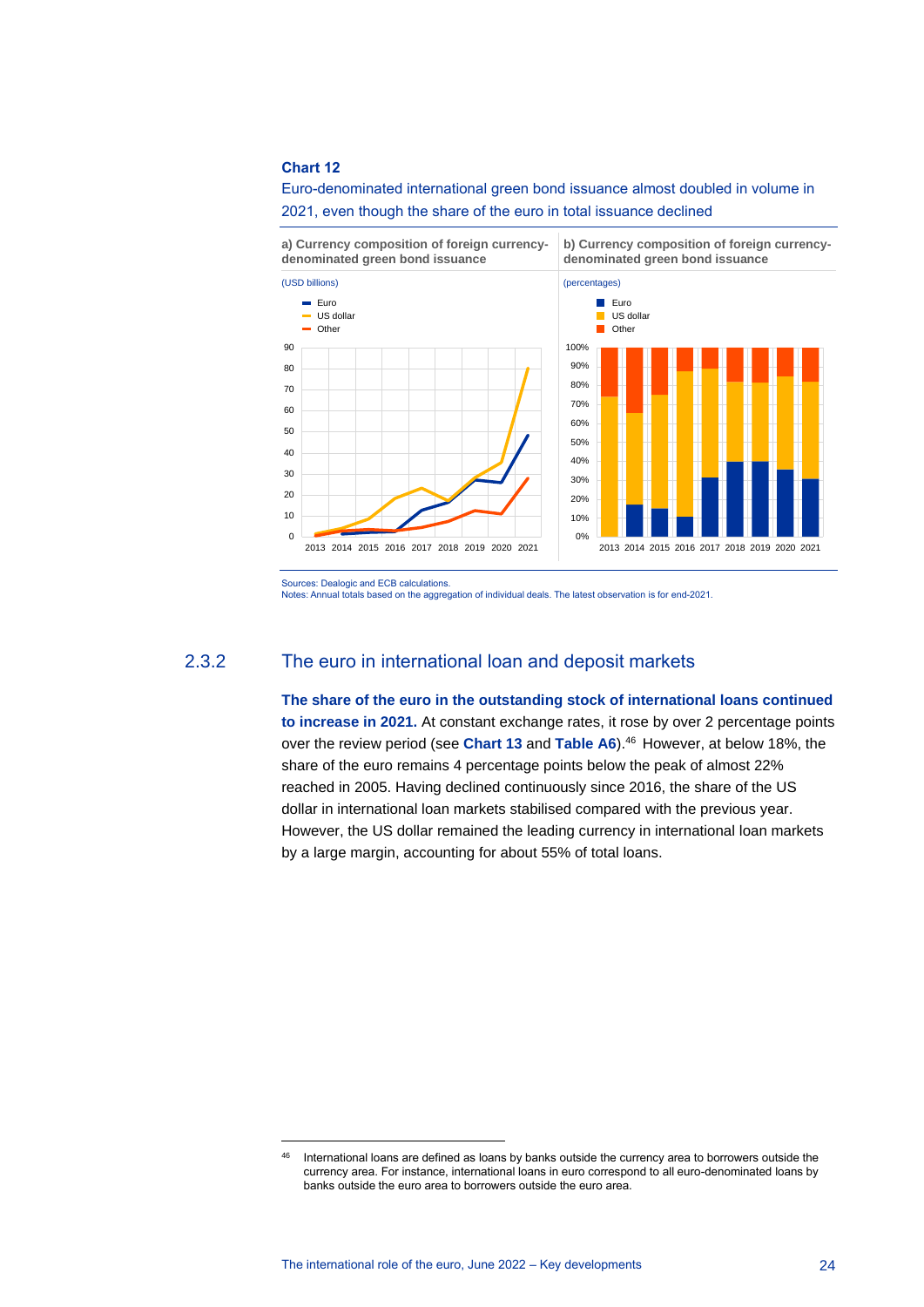#### **Chart 13**



**Currency composition of outstanding amounts of international loans**



Sources: BIS and ECB calculations.

Notes: The latest observation is for the fourth quarter of 2021. International loans are defined as loans by banks outside the currency area to borrowers outside the currency area.

## **The ECB's accommodative monetary policy stance continued to support the euro in international loan markets in 2021, with volumes of international loans denominated in euro increasing further.** Volumes of euro-denominated loans by banks outside the euro area to non-euro area borrowers increased by around 8% in the review period (see **Chart 14**). This expansion coincided with the ECB's sustained accommodative monetary policy stance, which served to ease financing conditions in euro funding markets. The stock of euro-denominated loans is now almost twice as large as in 2016**.**

#### **Chart 14**

#### Volumes of international loans denominated in euro continued to increase in 2021

**Amounts outstanding of international loans denominated in euro**







Sources: BIS and ECB calculations.

Note: The latest observation is for the fourth quarter of 2021.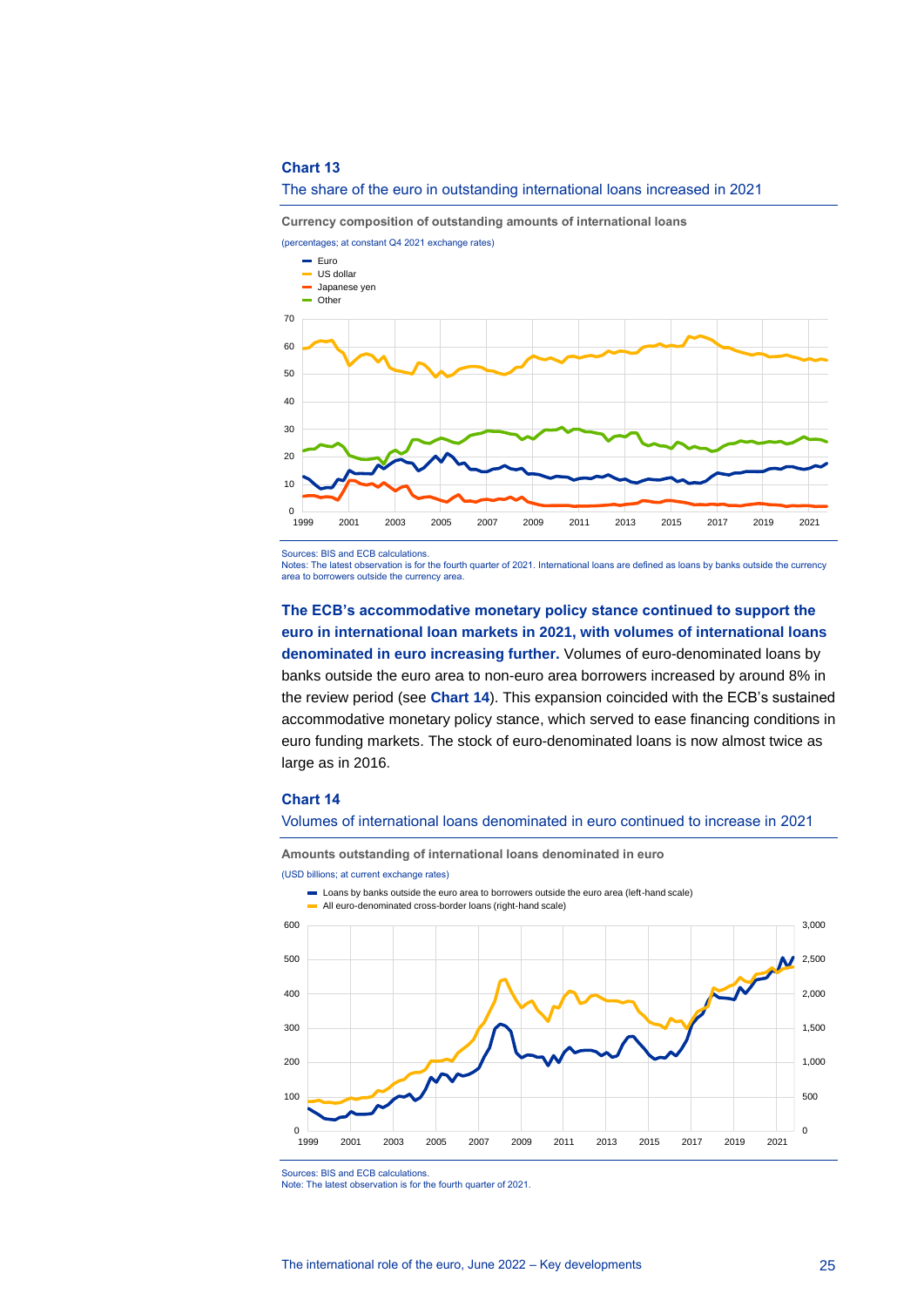#### **The share of the euro in outstanding international deposits increased in 2021.**

There was a notable increase of 1.4 percentage points in the share of the euro over the review period, when measured at constant exchange rates, to stand at almost 17% (see **Chart 15** and **Table A7**). <sup>47</sup> As noted last year, the rise of US dollardenominated deposits was particularly pronounced in the first quarter of 2020 when the outbreak of the pandemic led to a dash for (US dollar) cash.<sup>48</sup> Although the share of the US dollar in the stock of international deposits declined by 1.7 percentage points in 2021, it remains close to the pre-pandemic levels, at around  $53\%$ . $49$ 

#### **Chart 15**

#### The share of the euro in outstanding international deposits increased in 2021

**Currency composition of outstanding amounts of international deposits**



Sources: BIS and ECB calculations.

Notes: The latest observation is for the fourth quarter of 2021. International deposits are defined as deposits with banks outside the currency area from creditors outside the currency area.

#### <span id="page-26-0"></span>**Box 3**

New insights from sectoral developments in international loans

**Prepared by Peter McQuade and Swapan-Kumar Pradhan (BIS) 50**

This box provides insight into the international use of the euro as a financing currency across economic sectors and the related trends. It uses BIS international locational banking statistics

- 47 The definition of international deposits is equivalent to the definition of international loans. International deposits are defined as deposits with banks outside the currency area made by creditors from outside the currency area. For instance, international deposits in euro correspond to all euro-denominated deposits with banks outside the euro area made by creditors from outside the euro area.
- 48 See ["The international role of the euro"](https://www.ecb.europa.eu/pub/pdf/ire/ecb.ire202106~a058f84c61.en.pdf), European Central Bank, Frankfurt am Main, June 2021. See also Aldasoro, I., Eren, E. and Huang, W. (2021), ["Dollar funding of non-US banks through Covid-](https://www.bis.org/publ/qtrpdf/r_qt2103c.htm)[19"](https://www.bis.org/publ/qtrpdf/r_qt2103c.htm), *BIS Quarterly Review,* Bank for International Settlements, Basel, March; Acharya, V. and Steffen, S. (2020), "The risk of being a fallen angel and the corporate dash for cash in the midst of COVID", *The Review of Corporate Finance Studies*, Volume 9, Issue 3, November.
- Other research has suggested that the introduction of international dollar liquidity facilities by the US Federal Reserve following the dash for cash, while effective in the short run, left patterns of crossborder liquidity and capital flows broadly unchanged over longer time horizons. See Goldberg, L.S. and Ravazzolo, F. (2021), ["The Fed's International Dollar Liquidity Facilities: New Evidence on Effects"](https://www.newyorkfed.org/research/staff_reports/sr997), *Staff Reports*, No 997, Federal Reserve Bank of New York, December.
- <sup>50</sup> The views expressed here do not reflect those of the Bank for International Settlements.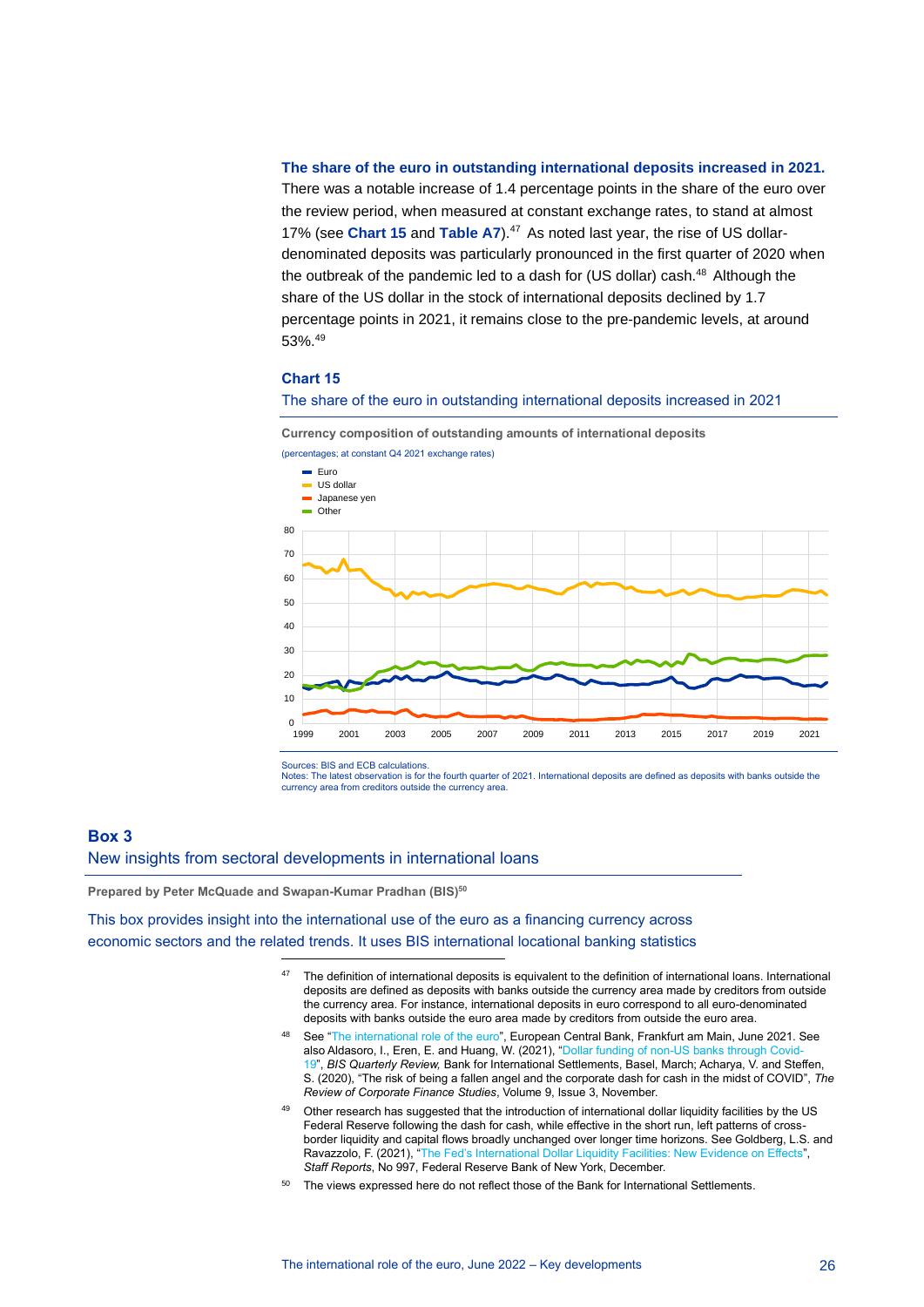(LBSs), which include information on international loans.<sup>51</sup> The LBS statistics have been enhanced since the fourth quarter of 2013 to provide additional sectoral granularity and shed light on developments in financial linkages through internationally active banks. The box shows that eurodenominated international loans to non-bank financial institutions (NBFIs) have expanded in recent years and that the euro is an important financing currency in this segment of the international loan market.<sup>52</sup>

**Chart A(a)** combines data on euro-denominated international loans with information on the euro legacy currencies. It shows the remarkable growth in amounts outstanding of euro-denominated loans in the past four decades. This expansion was largely driven by loans to banks until the mid-2000s. However, loans to banks declined substantially during the global financial crisis and the European sovereign debt crisis. By contrast, loans to non-banks have remained relatively resilient and continued to rise in recent years. These developments have led to a marked increase in the share of non-banks, which now account for about one-half of total euro-denominated international loans. 53

**Chart A(b)** shows the newly enhanced disaggregated data, which have been available since the fourth quarter of 2013. The data provide a breakdown of total euro-denominated international loans to non-banks into four sub-sectors, namely: NBFIs, corporates, government and households.<sup>54</sup> Most of the recent rise in euro-denominated international loans is attributable to NBFIs. Data on breakdowns by counterparty and country (not shown in the chart) reveal that this is primarily due to loans to NBFIs located in the United States and the United Kingdom.

<sup>&</sup>lt;sup>51</sup> Cross-border loans outside the respective currency area are referred to here as the narrow measure of international loans, consistent with annex **Tables A6 and A7**. Thus, euro-denominated loans by resident banks to local residents outside the euro area are excluded (e.g. euro loans to UK residents by banks in the UK). The stock of such euro-denominated local loans outside the euro area stood at about USD 720 billion as at the fourth quarter of 2021.

<sup>&</sup>lt;sup>52</sup> NBFIs comprise insurance companies and pension funds, finance companies, broker-dealers, special purpose vehicles, money market funds, hedge funds, other investment funds and central counterparties.

<sup>53</sup> See "Non-bank financial intermediation in the euro area: implications for monetary policy transmission and key vulnerabilities", *Occasional Paper Series*[, No 270, European Central Bank, Frankfurt am Main,](https://www.ecb.europa.eu/pub/pdf/scpops/ecb.op270~36f79cd6ca.en.pdf)  [Revised December 2021.](https://www.ecb.europa.eu/pub/pdf/scpops/ecb.op270~36f79cd6ca.en.pdf)

<sup>&</sup>lt;sup>54</sup> The charts show observations from the fourth quarter of 2014 given that the number of countries reporting the data was limited prior to this. The gap between the height of the area and the top blue line is due to claims that remain unallocated by non-bank subsectors. In the fourth quarter of 2021, around 21% of euro-denominated international loans to non-banks were not allocated to a sub-sector, while the equivalent figure for international loans in all currencies was 46%. Note that unallocated values more likely reflect claims on the non-financial corporations, government and household sectors, for which reporting is only on an encouraged basis, in contrast to claims on the NBFI sector, for which reporting is mandatory.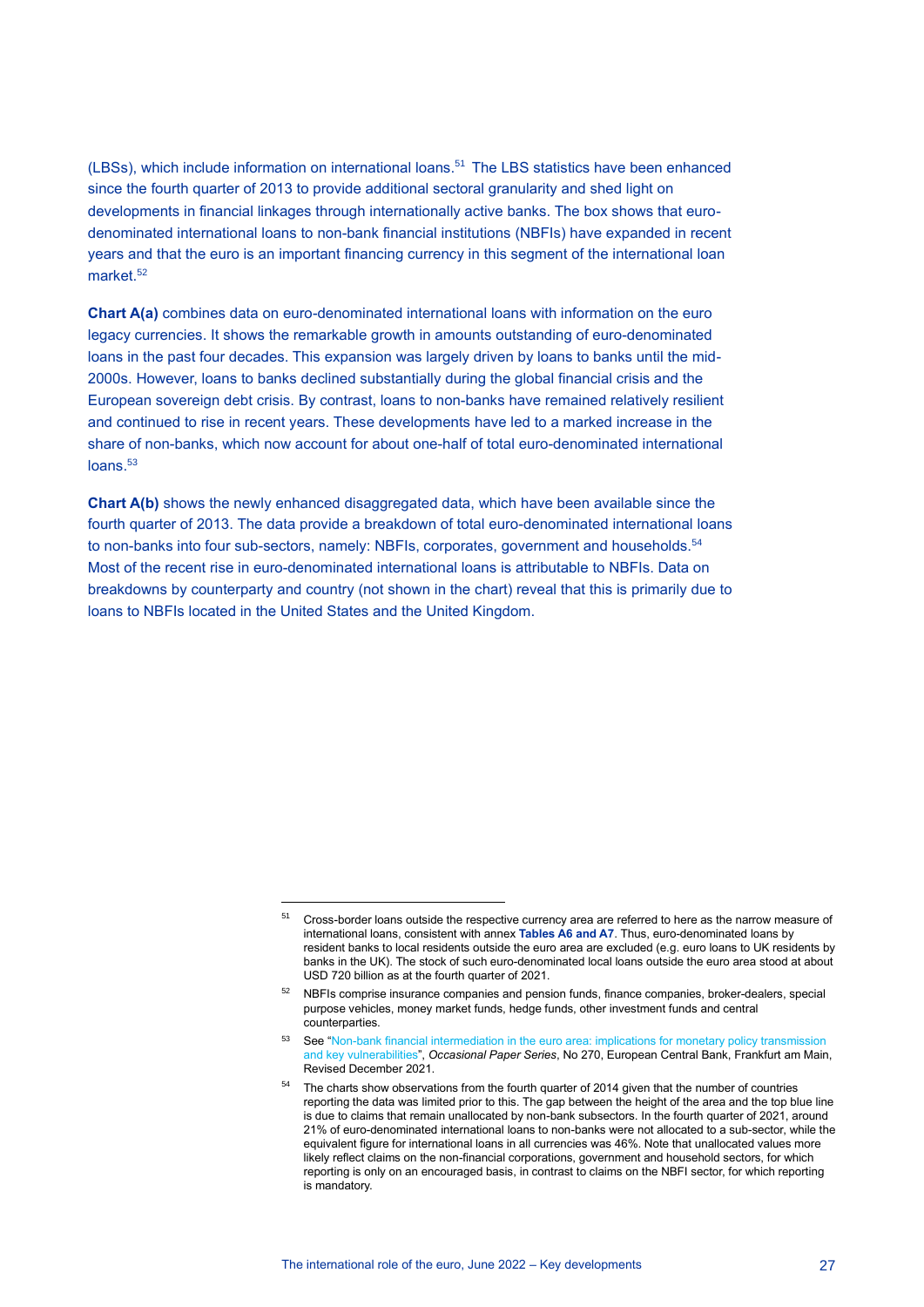#### **Chart A**

## Growth in euro-denominated international bank loans driven by loans to non-bank financial

**b) Amounts outstanding of euro-denominated**

#### institutions

**a) Amounts outstanding of euro-denominated international loans to banks and non-banks** 



Sources: BIS LBSs; BIS and ECB calculations.

Notes: Pre-1999 data based on euro legacy currencies. The number of reporting countries varies across quarters. In the right panel, the gap between the<br>height of the area and the blue line represents the value of non-bank of 2021. NBFI stands for non-bank financial institutions, CORP for non-financial corporates, GOVT for governments, HOUS for households and NBKS for nonbanks.

**Chart B(a)** shows a currency breakdown of total international loans across different non-bank subsectors. For loans denominated in euro, the share is highest for NBFIs, standing at around 33%, while the shares of loans to other sub-sectors are 12% for households, 15% for corporates and 23% for general government. By contrast, the US dollar's importance is strongest for loans to corporates.

**Chart B(b)** shows the persistent growth in the total volume of international loans to NBFIs in all currencies (see the light-blue line), while the share of the euro has remained relatively stable (see the dark-blue area). The share of loans to NBFIs (in all currencies) in total loans to non-banks has increased from just over 43% in 2014 to almost 57% in 2021. The relatively rapid growth of loans to NBFIs may have therefore supported the international role of the euro through composition effects.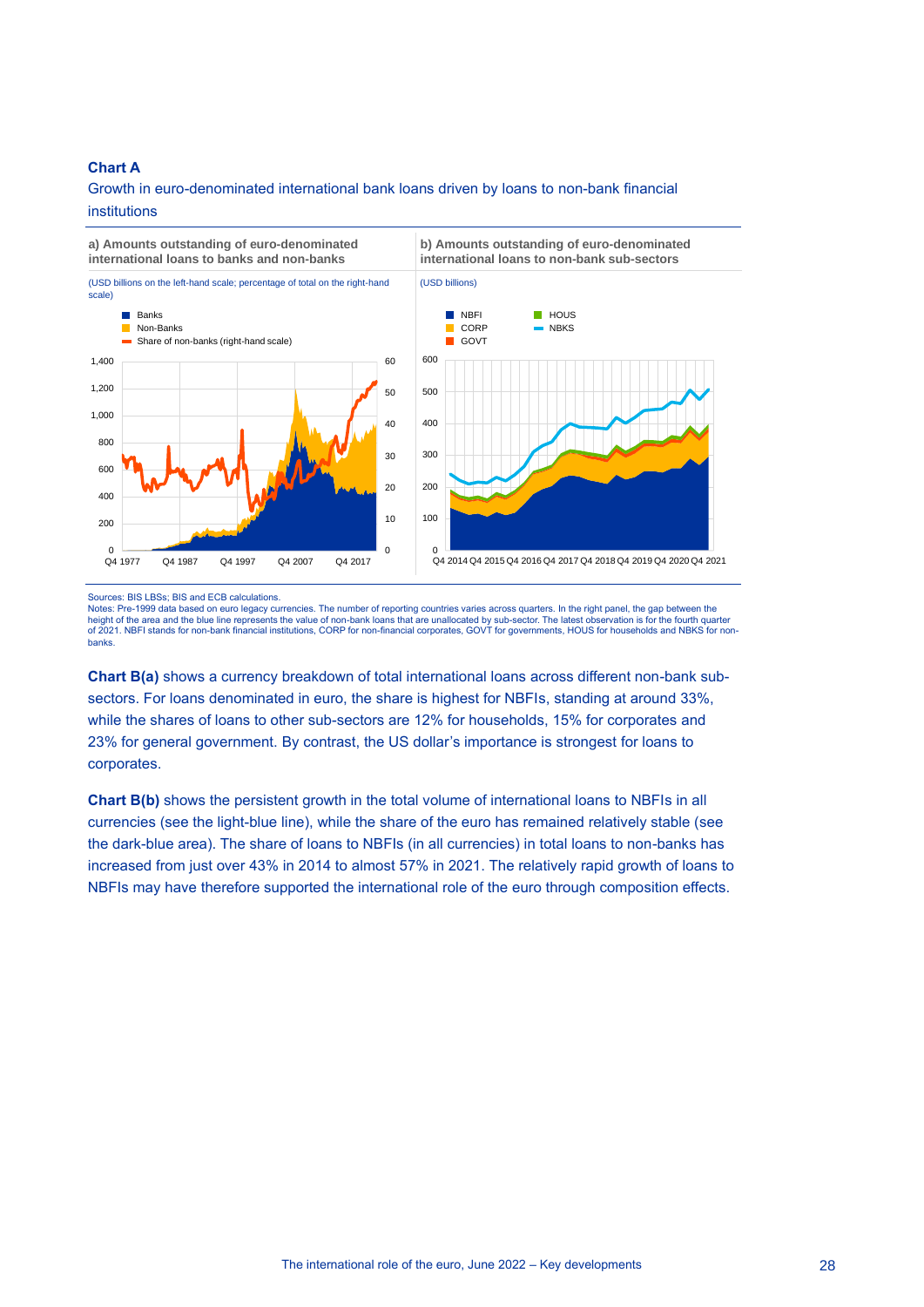#### **Chart B**

The large share of the euro in loans to non-bank financial institutions has supported its role in international loan markets through composition effects



Sources: BIS LBSs; BIS and ECB calculations.

Note: The number of reporting countries varies across the respective quarters. The latest observation is for the fourth quarter of 2021. NBKS stands for nonbanks, NBFI for non-bank financial institutions, CORP for non-financial corporates, GOVT for governments and HOUS for households.

Overall, the importance of euro-denominated loans in total bank claims to NBFIs has implications for policy. From a global financial stability perspective, exposures of NBFIs located outside the euro area to euro-denominated-loans is a potential channel of spillovers from developments in euro area liquidity to global financial markets and vice versa. Moreover, given that NBFIs are expected to play an increasingly important role in the global financial system, further development of the NBFI sector may support the global appeal of the euro as a financing currency going forward. 55

## 2.4 Use of the euro as an invoicing currency

<span id="page-29-0"></span>**The share of the euro as an invoicing or settlement currency for extra-euro area trade declined slightly in 2021.** Around 59% of extra-euro area exports of goods were invoiced in euro in 2021, half a percentage point less than in 2020. The share of extra-euro area imports of goods invoiced in euro remained broadly unchanged in 2021, at above 51% (see **Chart 16(a)** and **Table A8**). The relatively large share of euro invoicing in euro area exports and imports has significant implications for the pass-through of exchange rate changes to trade prices and volumes (see **Box 4**). Around 59% of extra-euro area services exports were invoiced

<sup>&</sup>lt;sup>55</sup> See Panetta, F. (2021), ["Stay safe at the intersection: the confluence of big techs and global stable coins"](https://www.ecb.europa.eu/press/key/date/2021/html/ecb.sp211008~3c37b106cf.en.html), Speech delivered at the UK G7 Presidency Conference on "Safe Openness in Global Trade and Finance" hosted by the Bank of England, 8 October; Emter, L., Killeen, N. and McQuade, P. (2021), ["Bank and](https://www.centralbank.ie/docs/default-source/publications/financial-stability-notes/no-3-bank-and-non-bank-financial-institutions.pdf?sfvrsn=7)  non-bank financial institutions' cross-border [linkages: New evidence from international banking data"](https://www.centralbank.ie/docs/default-source/publications/financial-stability-notes/no-3-bank-and-non-bank-financial-institutions.pdf?sfvrsn=7), *Financial Stability Notes 2021*, Volume 2021, No 03, Central Bank of Ireland, Dublin, June.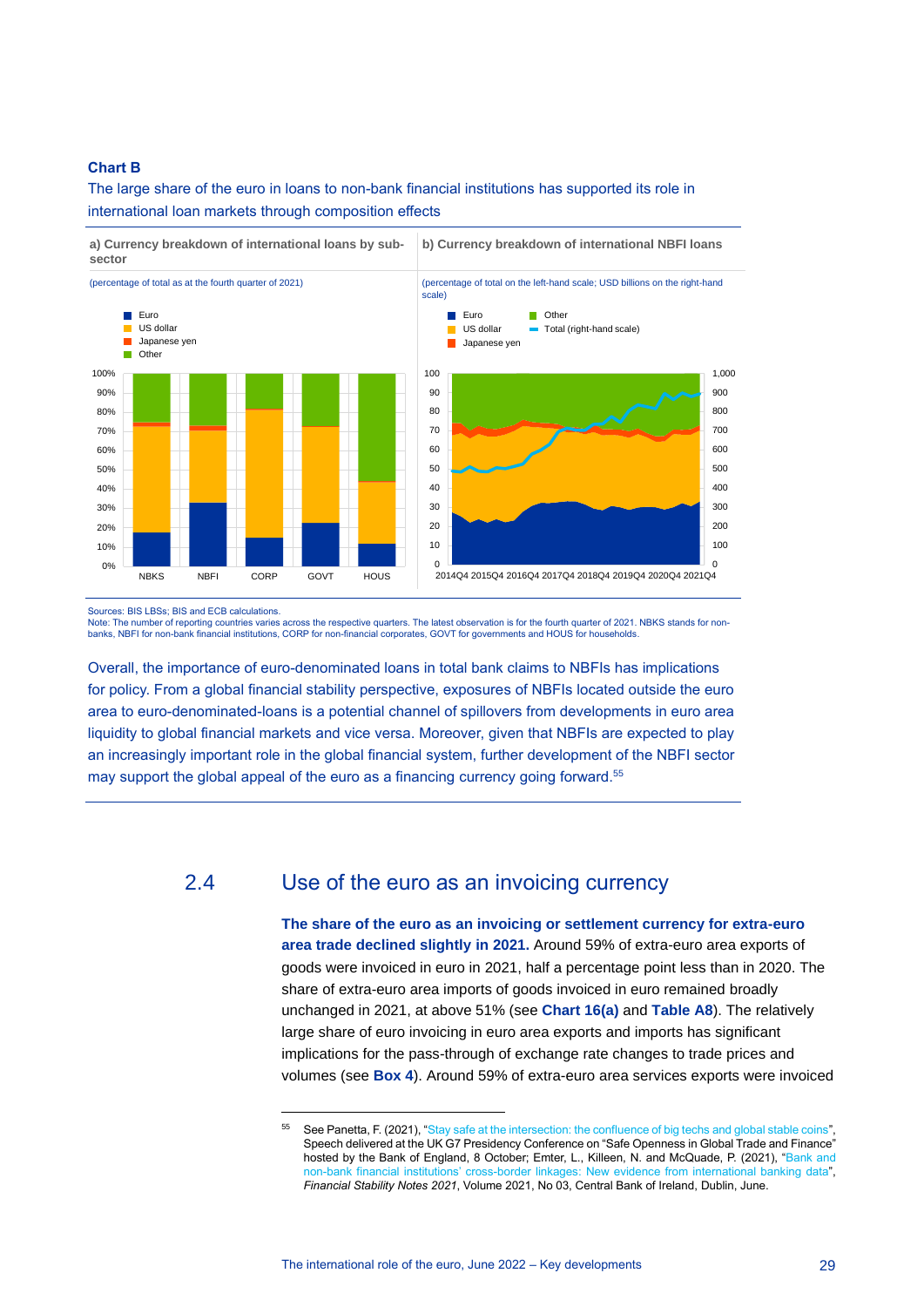in euro in 2021, down from around 62% in the previous year. Likewise, around 52% of extra-euro area imports of services were invoiced in euro in 2021, down from over 54% in the previous year (see **Chart 16(b)**).

#### **Chart 16**

The share of the euro as an invoicing currency of extra-euro area transactions declined slightly in 2021



Sources: ECB, IMF direction of trade statistics (DOTS) and ECB calculations. Note: The latest observation is for 2021.

#### <span id="page-30-0"></span>**Box 4**

How important is invoicing currency choice for the impact of exchange rate fluctuations on trade?

#### **Prepared by Martina Di Sano, Erik Frohm, Vanessa Gunnella**

The magnitude and speed of the trade impact of exchange rate changes is of significant importance for economic activity and inflation. This is especially the case for open economies such as the euro area. Yet, structural characteristics, such as firms' choices of invoicing currency for international trade and their participation in global value chains (GVCs), may influence the pass-through of exchange rate changes to trade prices and volumes.

The choice of invoicing currency for international trade has consequences for exchange rate elasticities. For countries or regions with widely used currencies, such as the euro area or the United States, trade adjustments to exchange rate changes manifest themselves mainly in export volumes but only to a small extent in import volumes. This is because, if prices are settled in an international currency, e.g. the euro, exchange rate variations would immediately translate into changes in export prices faced by customers in their own domestic currency, driving demand for euro area exported goods and services. Conversely, many euro area import prices are sticky in euro terms in the short run, i.e. they do not change with the exchange rate. Invoicing in euro thus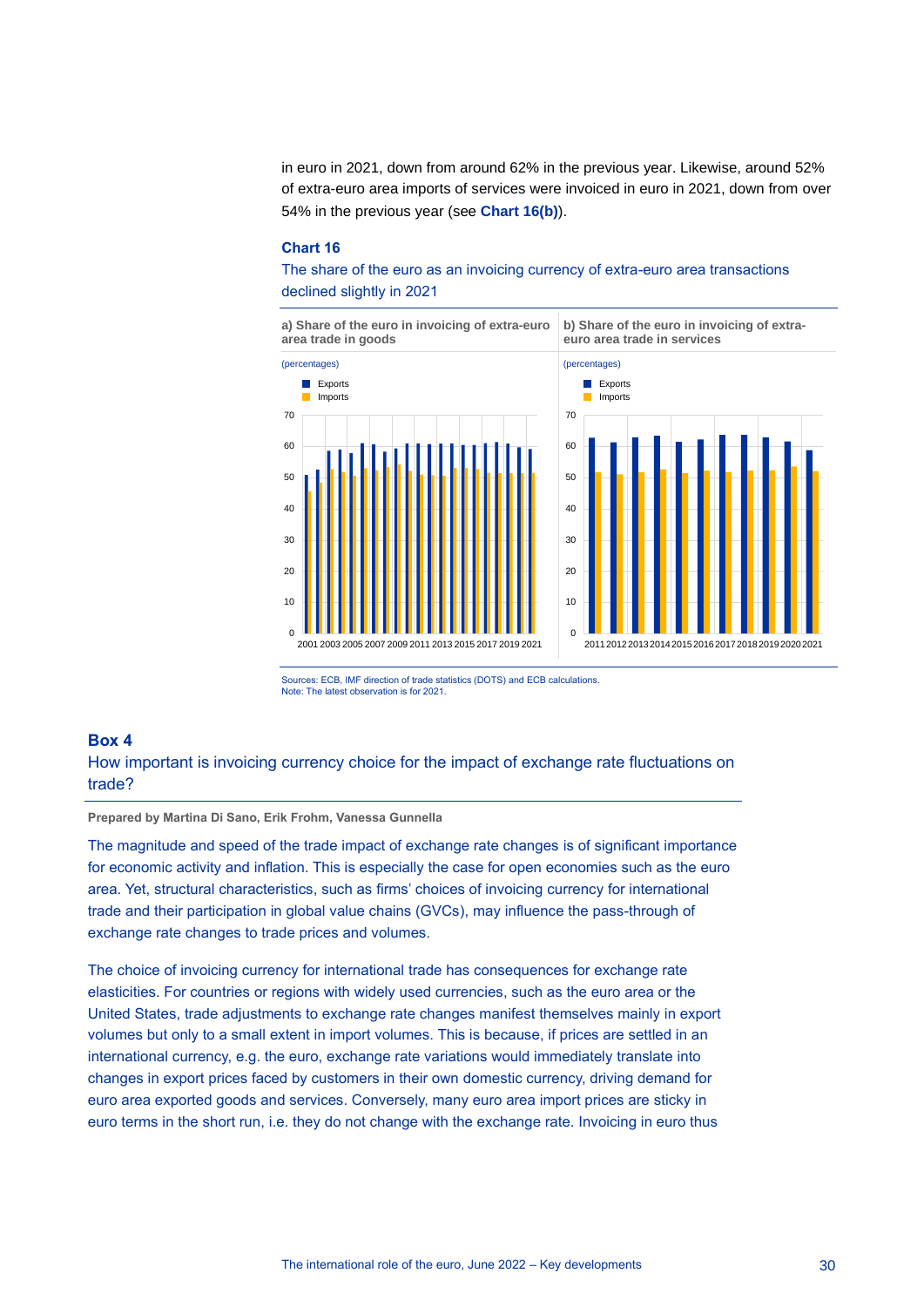lowers the pass-through of exchange rate fluctuations to import prices, limiting the implications of exchange rate fluctuations for euro area demand for imports.<sup>56 57</sup>

In this box, the dynamic reaction of trade prices and trade volumes to changes in the euro exchange rate is estimated on the basis of trade equations that consider structural factors, such as invoicing shares and GVC participation. In a sample of euro area bilateral trade with countries outside the euro area, panel local projections<sup>58</sup> are used to examine the historical correlations between exchange rate changes and trade prices (in unit values) and trade volumes over a twoyear horizon. The estimated equations take into account and investigate the role of the trading partners' invoicing shares and GVC participation by means of interaction terms.<sup>59</sup>

Higher trading partners' euro invoicing shares are related to a stronger sensitivity of euro area export volumes and a lower sensitivity of trade prices to changes in the exchange rate. **Chart A** reports the estimated short-run (i.e. up to the first quarter, in Chart A(a)) and medium-run (i.e. up to two years, in Chart A(b)) elasticities of trade volumes and unit values, also accounting for the role of  $GVCs<sup>60</sup>$  While euro area import volumes do not seem to react to exchange rate movements regardless of the share of euro invoicing, <sup>61</sup> export volumes rise more strongly following a euro depreciation when the share of exports denominated in euro is large with a partner country than they do when euro invoicing shares are low. As regards trade unit values, the higher the share of prices invoiced in euro, the less an exchange rate depreciation would affect prices, as shown in

- <sup>58</sup> See Jordà, Ò. (2005), "Estimation and inference of impulse responses by local projections", *American Economic Review*, Volume 95, Issue 1, pp.161-182.
- <sup>59</sup> The regressor for the baseline specification is the bilateral exchange rate, its interaction with bilateral GVC participation indices and most importantly its interaction with trading partners' invoicing share in overall trade (invoicing shares of bilateral trade are not available). Interaction terms are the product of the bilateral exchange rate and the GVC participation index or invoicing share. The regression also includes both a trading-partner-fixed effect and a time-fixed effect, as well as 14 lags of the dependent variable and additional controls (extra-euro area export producer price index (PPI) and the trading partners' export unit value in the export price regression, the domestic PPI and the trading partners' import unit value in the import price regression, import volumes of the trading partner in the export volumes regression and the euro area industrial production to approximate for euro area import demand in the import volumes regression; one-year ahead proportional deviation of forecasted euro exchange rates to spot exchange rates in all regressions, to take into account expectations of exchange rate developments). The sample includes monthly data from April 2001 to December 2019.
- <sup>60</sup> Average shares of GVC participation over time are considered.
- $61$  The import volumes' elasticity and interaction terms turn out to be only mildly significant over the horizon considered (i.e. only at specific times). This result may be partly explained by the composition of euro area imports, where energy products are particularly relevant. On the one hand, the exchange rate pass-through to energy product prices is generally larger than to manufacturing product prices – being homogenous, non-differentiated goods (see Campa, J. and Goldberg, L. (2008), "Pass-Through of Exchange Rates to Consumption Prices: What has Changed and Why?", *International Financial Issues in the Pacific Rim: Global Imbalances, Financial Liberalization and Exchange Rate Policy*, National Bureau of Economic Research, pp. 139-176, and Ben Cheikh, N. and Rault, C. (2017), "Investigating first‐stage exchange rate pass‐through: Sectoral and macro evidence from euro area countries", *The World Economy*, Volume 40, Issue 12, February, pp. 2611-2638). On the other hand, and correspondingly, euro area energy demand, and thus import volumes, may be characterised by relatively low elasticity owing to limited substitution possibilities.

<sup>56</sup> See Gopinath, G., Boz, E., Casas, C., Díez, F.J., Gourinchas, P.O. and Plagborg-Møller, M. (2020), "Dominant currency paradigm", *American Economic Review*, Volume 110, Issue 3, pp. 677-719.

<sup>57</sup> GVC linkages are known to dampen the effect of exchange rate fluctuations on *export* volumes, given that the competitiveness gains on the exporting side are counteracted by a change in the cost of imported intermediate inputs or exported products reimported after undergoing processing. As regards trade prices in euro and *import* volumes, GVCs are expected to increase exchange rate effects given that more imported inputs are used in export production or a sizable share of exports returns to the euro area as final products (see de Soyres, F., Frohm, E., Gunnella, V. and Pavlova, E. (2021), "Bought, sold and bought again: the impact of complex value chains on export elasticities", *European Economic Review*, Volume 140, November).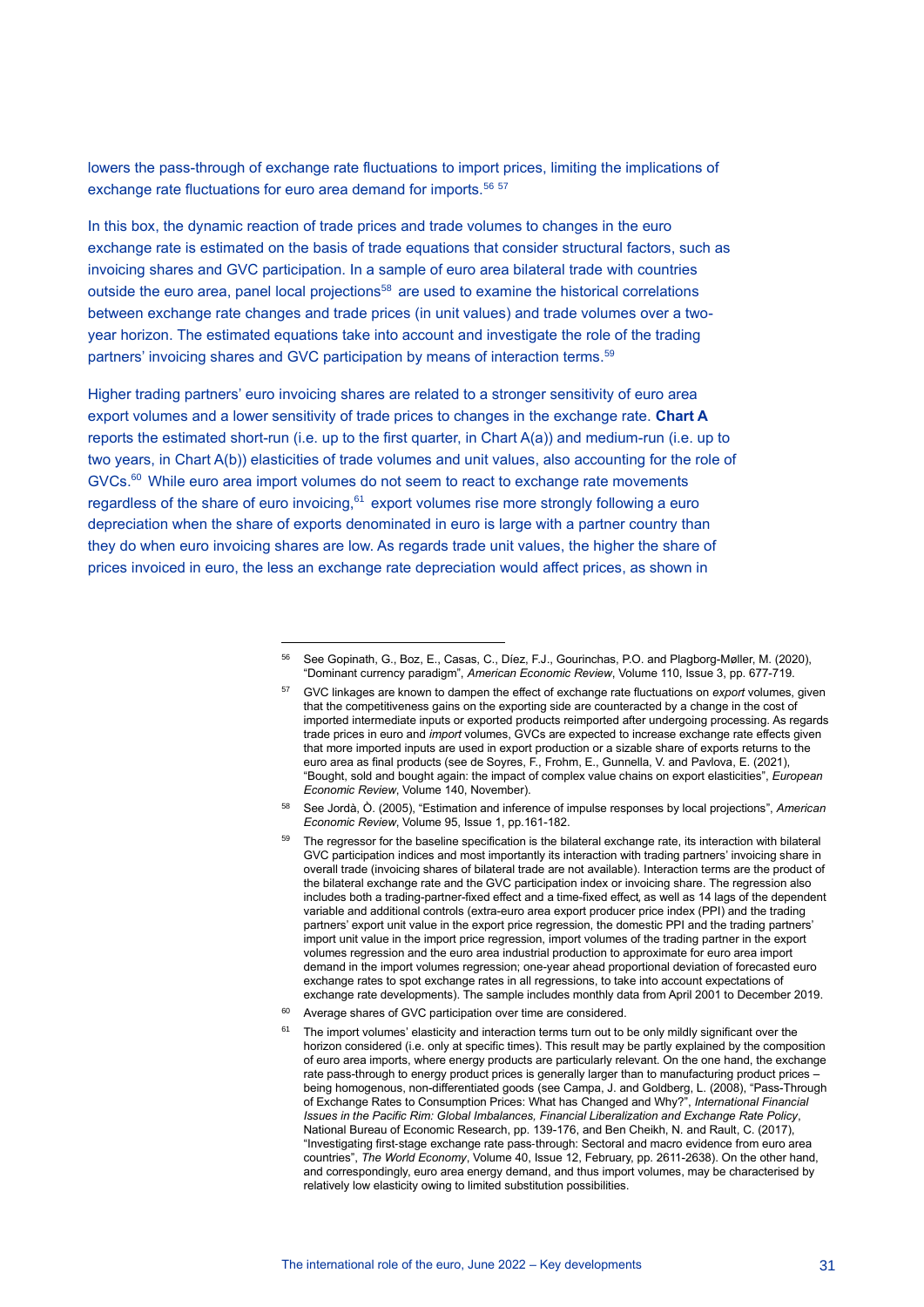**Chart A**, where the unit values responses are nullified in the presence of high euro invoicing shares. These results are consistent with existing theoretical and empirical contributions.<sup>62</sup>

#### **Chart A**

Trade elasticities vis-à-vis the exchange rate and invoicing currency

**a) Effect of a 1 percentage point euro depreciation – short term**



**b) Effect of a 1 percentage point euro depreciation – medium term**



Sources: ECB, Eurostat, de Soyres et al., op. cit., Boz et al., op. cit., CPB Netherlands Bureau for Economic Policy Analysis, Bloomberg and ECB calculations.

Notes: The reported effects consider sample mean values of GVC indices. Import and export prices are unit values expressed in euro (trade values divided by trade volumes). The bars are the cumulative impulse response functions and the whiskers are 90 percent confidence intervals. Short term refers to the first quarter (3rd month) after the change. Medium term refers to two years after the change. Low and high euro invoicing correspond to the 25th and 75th<br>percentile of the euro invoicing share distribution in the sample, namely

In the event of strong exchange rate movements, invoicing thus plays a key role in terms of trade implications. Euro area export and import prices (and hence inflation) are partially shielded from large euro exchange rate movements when a sizeable share of trade flows is invoiced in euro. On the other hand, euro area export volumes respond more strongly, including in the short-to-medium term, when exports are invoiced in euro.

For instance, in the case of exports, the results when euro invoicing is low correspond to local currency pricing where at the limit no reaction in volumes to exchange rate changes is expected and results for high euro invoicing is akin to producer currency pricing where full adjustment of quantities is expected.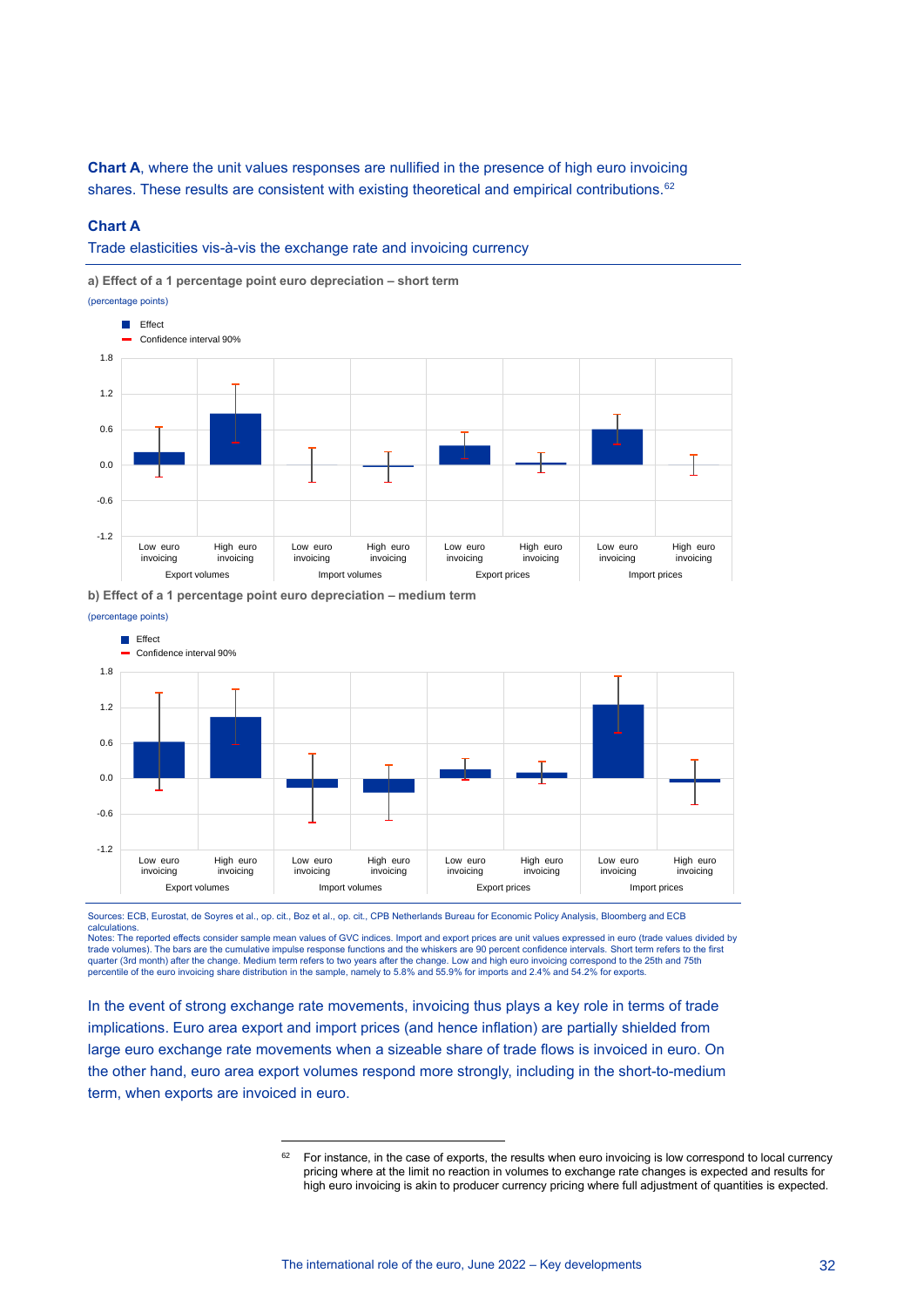## 2.5 Use of euro cash outside the euro area

<span id="page-33-0"></span>**Foreign demand for euro cash outside the euro area decreased significantly in 2021, possibly due to the lingering effects of the pandemic on tourism and remittances.** Net registered shipments of euro banknotes to destinations outside the euro area declined by around 6% over the review period – the largest decline since the launch of the euro (see **Chart 17**). Data collected from banknote wholesalers, which act as intermediaries between the national central banks of the Eurosystem and financial institutions outside the euro area, suggest a similar pattern. Sales (exports) of euro banknotes to regions outside the euro area in 2021 increased by 11% compared with 2020, but purchases (imports) of euro banknotes increased much more (by 45%). Entities in countries neighbouring the euro area remained the main exporters and importers of euro banknotes (see **Chart 18**), with 78% of all euro banknote exports going to European regions and 73% of all euro banknote imports coming from European regions. Foreign demand for euro banknotes, which are used both for transactions and as store of value, depends on various factors. Recent research suggests that the determinants of developments in flows of euro cash are mainly local (including those affecting a country's demand for euro, such as local inflation, exchange rate developments, economic activity and foreign tourism) rather than external (such as global uncertainty or short-term interest rates in the euro area). <sup>63</sup> For example, in 2021 the Turkish lira stabilised in exchange markets towards the end of the year and a de-hoarding of euro banknotes could be observed in Turkey. Tourism and remittances are also important determinants of foreign demand for euro cash outside the euro area and might have been still affected by the lingering effects of the pandemic in 2021.

<sup>63</sup> See Lalouette, L., Zamora-Pérez, A., Rusu, C., Bartzsch, N., Politronacci, E., Delmas, M., Rua, A., Brandi, M. and Naksi, M. (2021), ["Foreign demand for euro banknotes"](https://www.ecb.europa.eu/pub/pdf/scpops/ecb.op253~5a3d5de1d1.en.pdf), *Occasional Paper Series*, No 253, European Central Bank, Frankfurt am Main, January.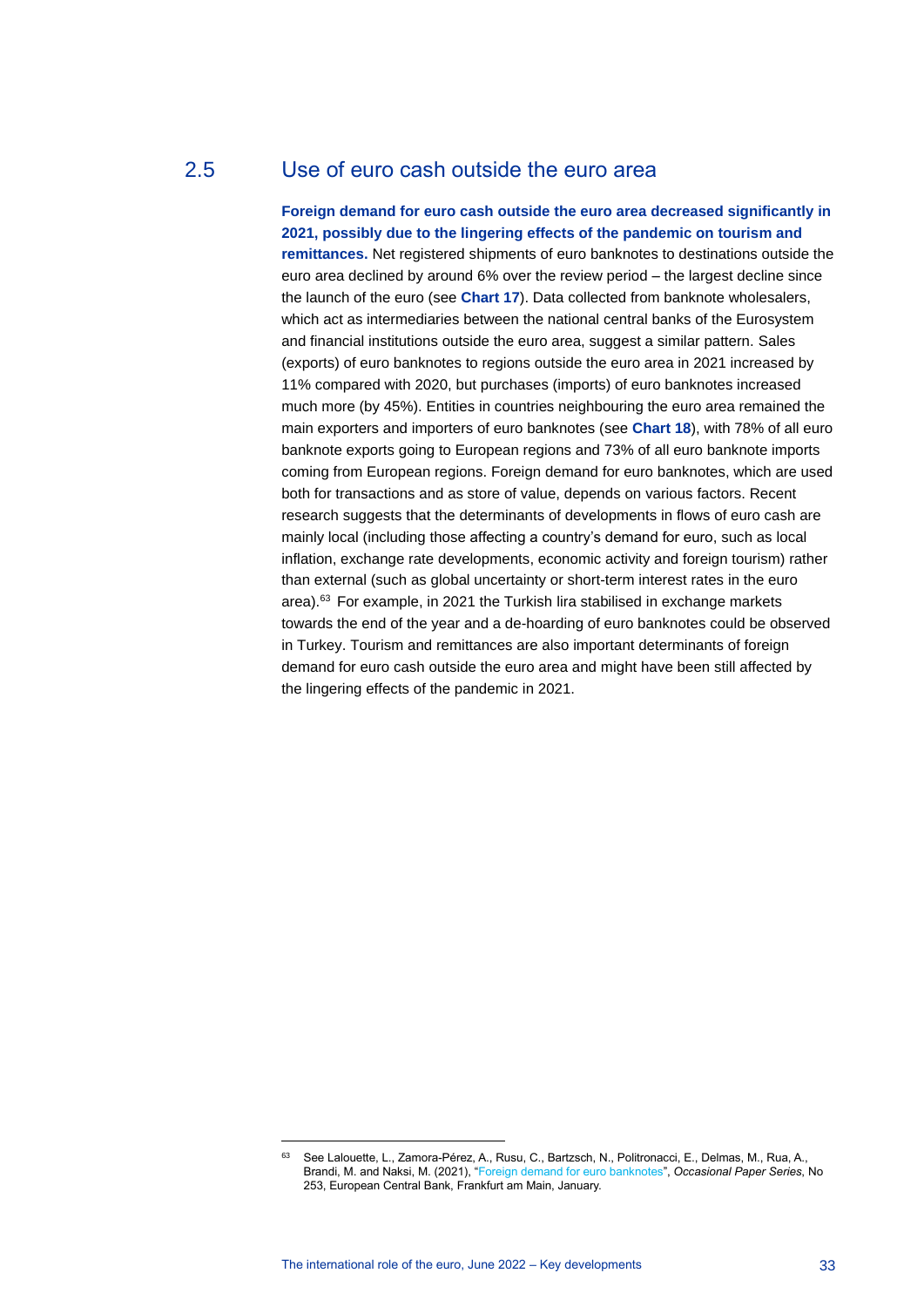#### **Chart 17**

#### Net extra-euro area shipments of euro banknotes declined in 2021

**Net monthly shipments of euro banknotes to destinations outside the euro area**



Source: Eurosystem.

Notes: Net shipments are euro banknotes sent to destinations outside the euro area minus euro banknotes received from outside the euro area. The latest observation is for February 2022.

#### **Chart 18**

#### In 2021, euro banknotes were mainly exported to and imported from European

regions

**a) Sales (exports) of euro banknotes to regions outside the euro area – breakdown by destination** 

**b) Purchases (imports) from regions outside the euro area – breakdown by destination**



Source: ECB calculations based on data from international banknote wholesalers. Note: The data are for 2021.

#### <span id="page-34-0"></span>**Box 5** Euro-based stablecoins

**Prepared by Massimo Ferrari Minesso and Maurizio Michael Habib**

Stablecoins are digital assets designed to minimise price volatility typically against a single fiat currency (or a basket of fiat currencies). There are different types of stablecoins – tokenised, collateralised, algorithmic – which use different mechanisms to ensure that stability against the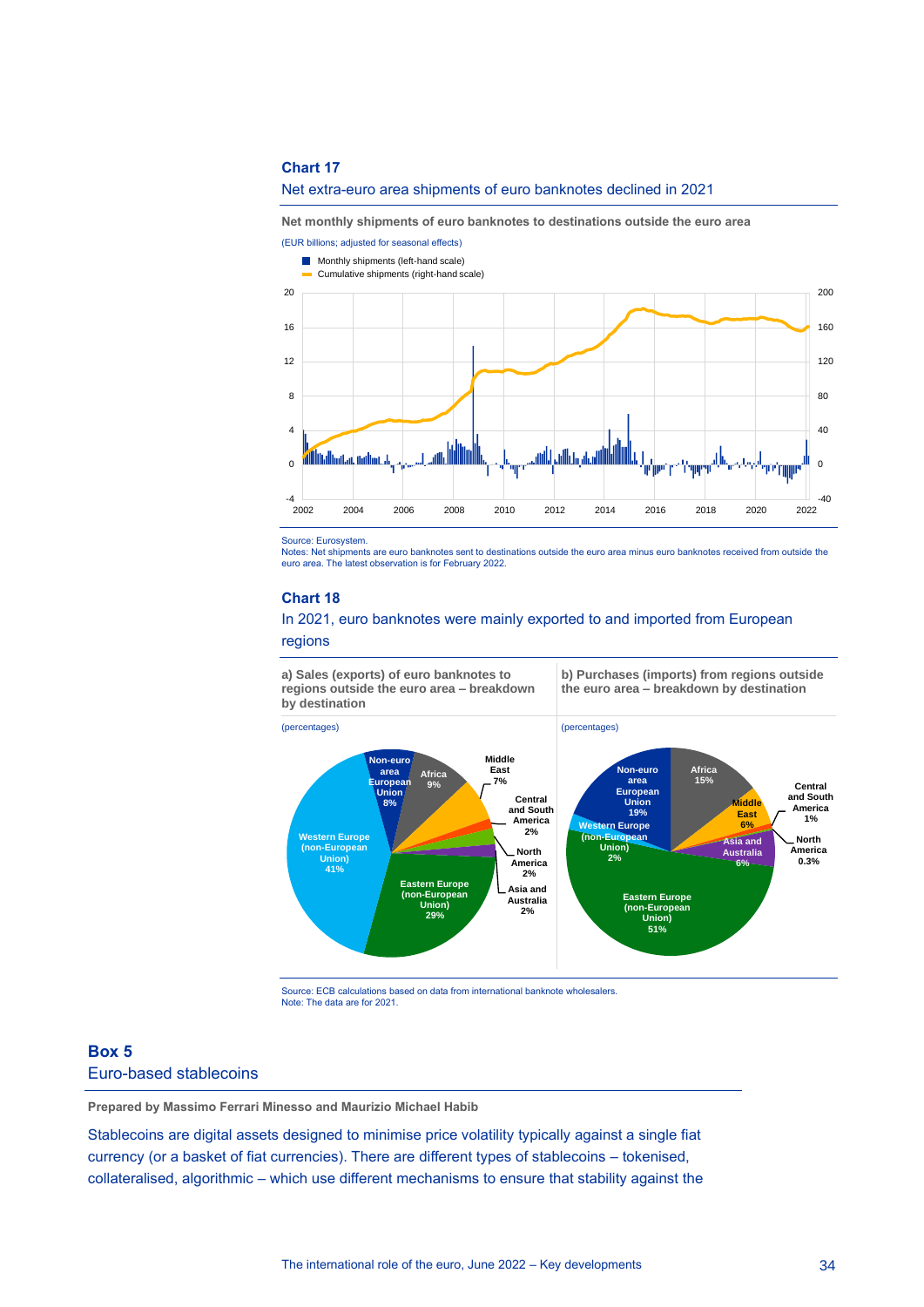target fiat currency is maintained.<sup>64</sup> Price stability may vary significantly across different coins due to differences in the ways in which they are pegged, the type and volatility of reserve assets (if any) and their governance structure. Recent empirical evidence suggests that it is likely that stablecoins have acted primarily as a bridge between traditional fiat currencies and volatile digital assets and as collateral in crypto-asset derivative transactions.<sup>65</sup>

From a financial stability perspective, due to full backing of their liabilities at par, stablecoins have been compared to money market funds or currency boards. However, stablecoins are particularly vulnerable to reserve outflows and therefore exposed to the risk of digital runs in the event that doubts about the backing of a coin issuance surface. <sup>66</sup> Large-scale redemptions of stablecoin units, possibly triggered by confidence shocks, could lead to fire sales of reserve assets, creating disruptions in markets used to invest the reserves. Therefore, stablecoins should not be regarded as a new class of safe asset but rather as a less volatile but risky crypto-asset.<sup>67</sup>

The vast majority of stablecoins are linked to the US dollar, which could support its international profile if private stablecoins were to gain broader acceptance.<sup>68</sup> Stablecoins pegged to the euro have started to gain popularity, although the market remains in its infancy. Given the potential systemic importance of stablecoins should the market develop further in the future, this box aims to assess the role of the euro in this market and whether euro-denominated stablecoins follow trends specific to crypto-asset markets or those of traditional financial instruments.

The stablecoin market has boomed in the past two years. It was valued at about USD 160 billion in 2021. As shown by **Chart A**, the stablecoin ecosystem is strongly dominated by coins linked to the US dollar, which account for about 99% of total capitalisation. The two largest stablecoins, USD Tether and USD Coin, have a combined market capitalisation of about USD 120 billion. Eurodenominated stablecoins are the second largest market segment, but their value is very limited (about €500 million). Their share is very small, at about 0.2% of the total stablecoin market. The market for euro-denominated stablecoins is also dominated by two large coins, EUR Tether and Stasis euro, that together account for about half of the total.

<sup>&</sup>lt;sup>64</sup> For the definition of alternative backing schemes for stablecoins and the difference between tokenised, collateralised and algorithmic coins, see Bullmann, D., Klemm, J. and Pinna, A. (2019), ["In search for](https://www.ecb.europa.eu/pub/pdf/scpops/ecb.op230~d57946be3b.en.pdf)  [stability in crypto-assets: are stablecoins the solution?"](https://www.ecb.europa.eu/pub/pdf/scpops/ecb.op230~d57946be3b.en.pdf), *Occasional Paper*, No 230, European Central Bank, August.

<sup>65</sup> See Griffin, J. and Shams, A. (2022), "Is Bitcoin Really Untethered?", *Journal of Finance*, Vol. 75, Issue 4, 2020, pp. 1913-1964; International Monetary Fund (2022), ["Global Financial Stability Report",](https://www.imf.org/en/Publications/GFSR/Issues/2021/10/12/global-financial-stability-report-october-2021) Washington, October, and Financial Stability Board (2022), "Assessment of Risks to Financial Stability [from Crypto-assets"](https://www.fsb.org/wp-content/uploads/P160222.pdf), Basel, February.

<sup>66</sup> See Lyons, R. and Viswanath-Natraj, G. (2020), "What Keeps Stablecoins Stable?", *Working Paper*, No. 27136, National Bureau of Economic Research, Cambridge, May.

<sup>&</sup>lt;sup>67</sup> Panetta, F. (2021), ["The present and future of money in the digital age"](https://www.ecb.europa.eu/press/key/date/2021/html/ecb.sp211210~09b6887f8b.en.html), Lecture at the 2021 Federcasse annual meeting, Rome, 10 December; Arner, D., Auer, R. and Frost, J. (2021), "Stablecoins: risks [potential and regulation",](https://www.bis.org/publ/work905.htm) *BIS Working Paper*, No. 905, Bank for International Settlements, Basel, 24 **November** 

<sup>68</sup> Prasad, E., "Digital currencies carry threats as well as promises", *Financial Times*, 14 February 2022; Garratt, R., Lee, M., Martin, A. and Torregrossa, J. (2022), ["The Future of Payments Is Not](https://libertystreeteconomics.newyorkfed.org/2022/02/the-future-of-payments-is-not-stablecoins/)  [Stablecoins",](https://libertystreeteconomics.newyorkfed.org/2022/02/the-future-of-payments-is-not-stablecoins/) The Federal Reserve Bank of New York, 7 February. Th[e President's Working Group on](https://home.treasury.gov/news/press-releases/jy0454)  [Financial Markets Report and Recommendations on Stablecoins \(2021\), US Department of the](https://home.treasury.gov/news/press-releases/jy0454)  [Treasury, 1 November,](https://home.treasury.gov/news/press-releases/jy0454) reached similar conclusions.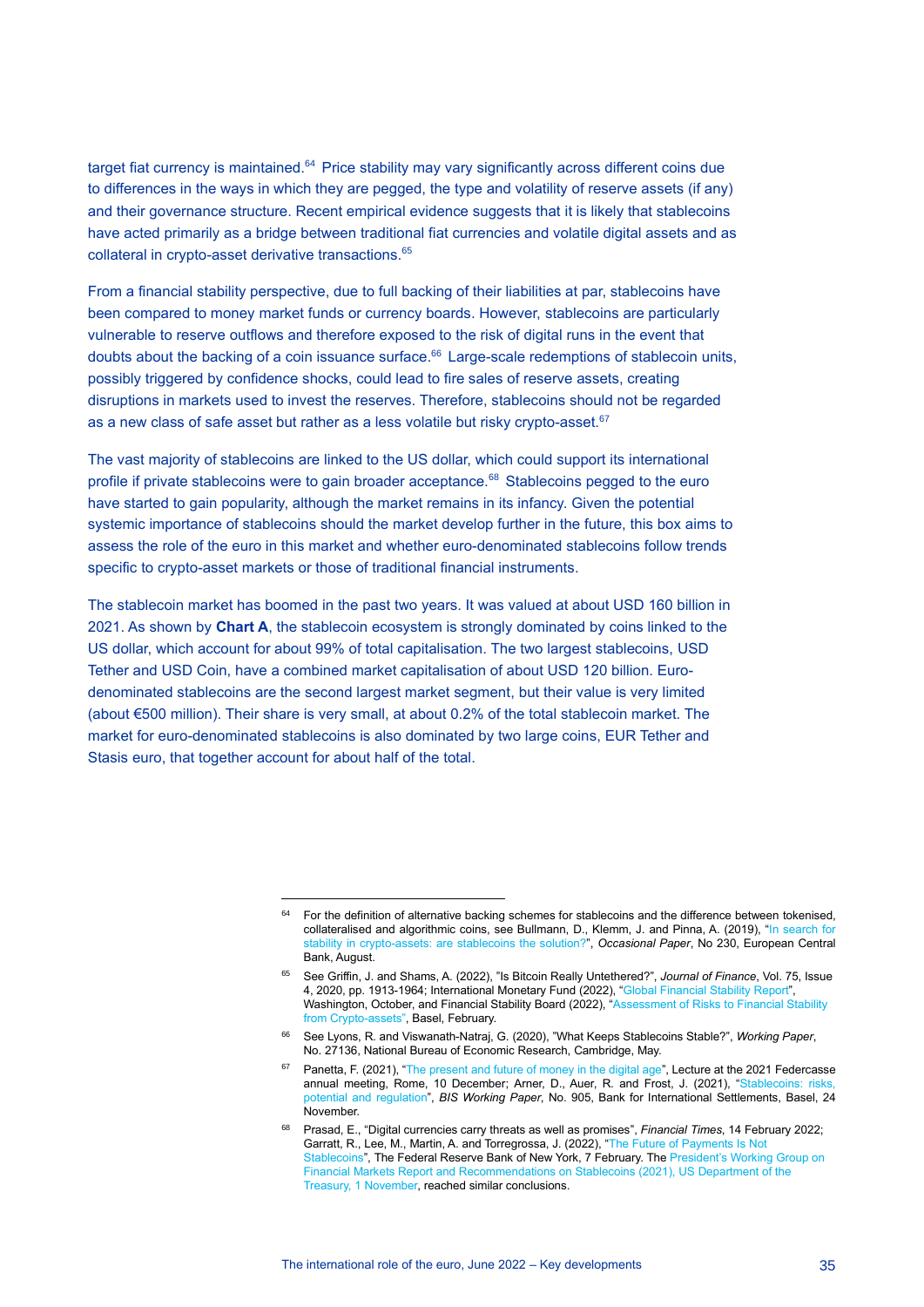#### **Chart A**

Stablecoin issuance has increased noticeably in the last two years



Note: The latest observation is for 31 March 2022.

All major stablecoins trade at a small premium relative to parity on average (see **Table A**). This phenomenon might reflect the use of stablecoins as vehicles for crypto-asset trading or the existence of transaction frictions.<sup>69</sup> Prices are also volatile and may fall below parity, although volatility is substantially lower than riskier crypto-assets, such as bitcoin.<sup>70</sup> This is particularly the case for euro-based stablecoins that are traded on relatively small and shallow markets compared to US dollar-based coins.<sup>71</sup>

Retail investors have significantly increased their exposures to crypto-assets since 2018. Recent analysis suggests that crypto and equity markets have become increasingly interconnected across economies and over time.<sup>72</sup> The evidence can be re-examined by contrasting developments for Stasis euro (the most important euro-backed stablecoin, which has a history of over two years) and USD Tether (the largest stablecoin by market capitalisation) relative to a control group, which includes bitcoin and other financial variables. The analysis examines developments since 2020 – the period over which the stablecoin market has boomed – and consists in comparing returns in periods of global financial market stress, identified by large increases in the VIX index. The aim is to assess whether stablecoins are good hedges against global risk shocks.<sup>73</sup>

<sup>69</sup> See Baur, D., Hoang, D. and Lai, T. (2021), "A crypto safe haven against Bitcoin", *Finance Research Letters*, Vol. 38, January.

 $70$  Bitcoin daily returns had an average volatility of 4% in 2020 and 2021, with negative returns in excess of 1% on 30% of the days.

<sup>71</sup> Stasis euro, for example, traded below parity about 25% of all days in 2021, against 18% for EUR Tether. Negative spikes are also significant. Stasis euro traded at a discount of 10 basis points or more against parity in 21% of all days in 2021. The largest negative deviation from parity was almost 9%. In comparison for USD Tether the largest discount was only 0.8%.

<sup>72</sup> See Iyer, T. (2022), ["Cryptic Connections: Spillovers between Crypto and Equity Markets"](https://www.imf.org/en/Publications/global-financial-stability-notes/Issues/2022/01/10/Cryptic-Connections-511776), *IMF Global Financial Stability Note*, No. 2022/01, International Monetary Fund, Washington, January.

 $73$  Results are similar when the early phase (January to March 2020) of the COVID-19 pandemic is excluded.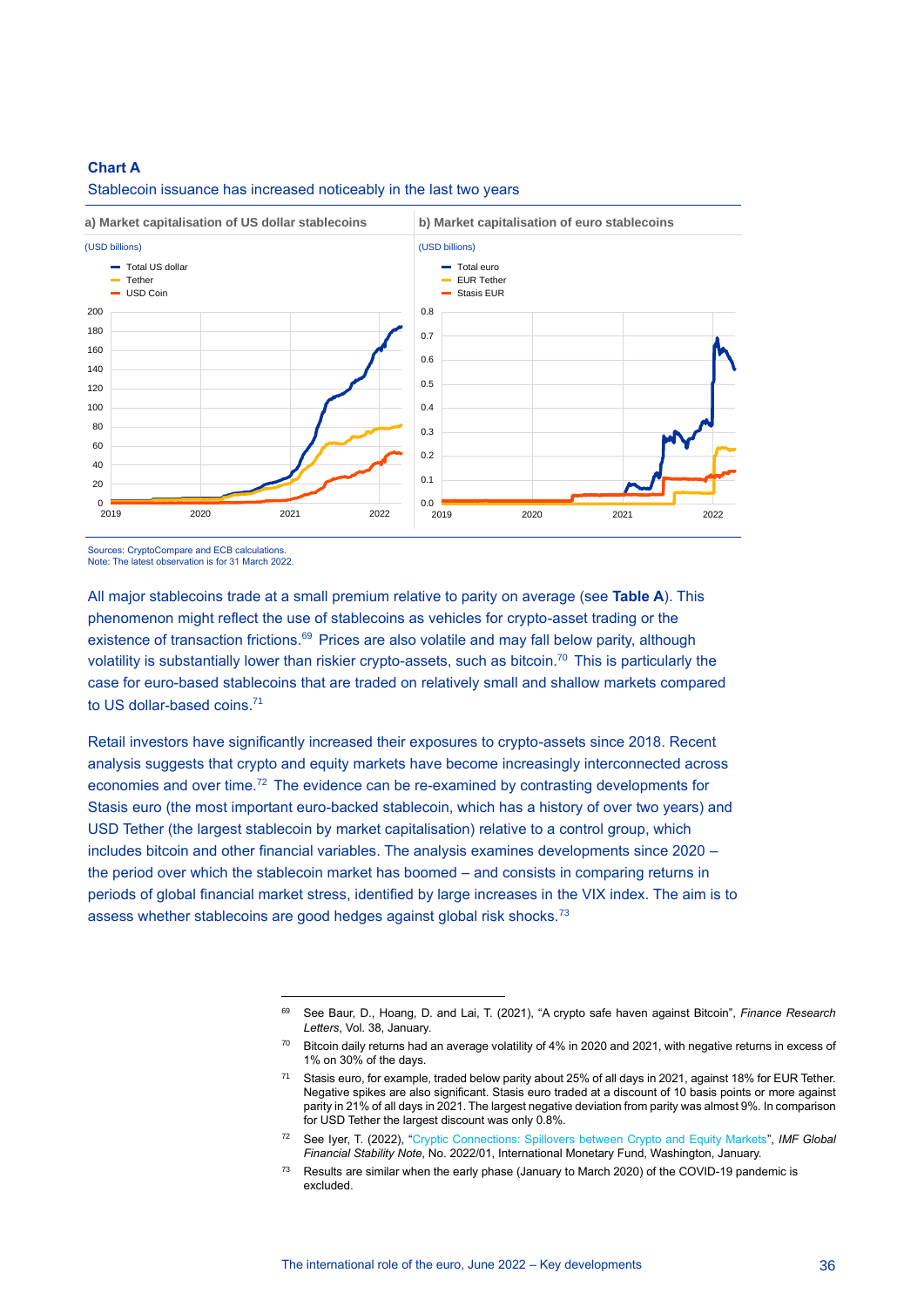#### **Table A**

#### Dollar and euro stablecoins

| <b>Stablecoin</b>             | Average premia<br>(percentage) | <b>Volatility</b><br>(percentage) | <b>Market</b><br>capitalisation<br>(USD billions.<br>01/01/2021) | <b>Market</b><br>capitalisation<br>(USD billions,<br>31/12/2021) | <b>Average trading</b><br>volume<br>(USD billions) | <b>Issuance date</b> |
|-------------------------------|--------------------------------|-----------------------------------|------------------------------------------------------------------|------------------------------------------------------------------|----------------------------------------------------|----------------------|
| <b>USD Tether*</b>            | 0.07                           | 0.25                              | 20.93                                                            | 78.44                                                            | 64.27                                              | Jan-2014             |
| <b>USD Coin*</b>              | 0.04                           | 0.25                              | 3.93                                                             | 42.43                                                            | 1.81                                               | Sep-2018             |
| <b>EUR Tether<sup>o</sup></b> | 0.31                           | 0.50                              | $\sim$                                                           | 0.05                                                             | 0.01                                               | Jul-2021             |
| Stasis euro <sup>o</sup>      | 0.06                           | 1.71                              | 0.04                                                             | 0.11                                                             | 0.01                                               | Jul-2018             |

#### **Characteristics of stablecoin premia since 2020**

Sources: Coingeko and ECB calculations.

Notes: Stablecoin premia are defined as the percentage deviation of the stablecoin price from parity with the pegging currency. Because each reporting platform aggregates data using different algorithms and sources, reported values can vary depending on the sources, reported values can vary depending on the sources, research in the source used. \* Indicates a US dollar-ba  $\degree$  Indicates a stablecoin linked to the euro. Market capitalisation and trading volumes are in billions of US dollars. The latest observation is for 31 March 2022.

On average, USD Tether returns correlate positively – albeit to a moderate extent – with US dollar exchange rate returns, negatively with stock market returns, and they are uncorrelated with both bitcoin returns and the VIX index (see the blue bars in **Chart B(a)**). However, the correlation coefficients are not statistically significant. USD Tether returns do not therefore appear to be significantly associated with stock market nor with bitcoin price fluctuations. By contrast, returns for the euro-pegged stablecoin, Stasis euro, are positively and significantly correlated with stock market and bitcoin returns (see the dashed yellow bars in **Chart B(a)**). The value of Stasis euro, unlike that of USD Tether, declines when stock market volatility rises. This feature is also evident from the negative correlation between Stasis euro returns and the VIX index. Differences between US dollar and euro-linked stablecoin returns might reflect differences in relative liquidity and risk profiles. Euro-based coins are less liquid and tend to be sold similarly to other risky assets rather than behaving like a vehicle in digital transactions and trading.

A similar picture emerges from the analysis of high-risk episodes, defined as periods in which changes in the VIX index lie within the top 5th percentile of the distribution of weekly changes. In these episodes, stock market returns are negative (by around -1 to -1.5 percent), as are bitcoin returns (by around half a percent), as shown in **Chart B(b)**. This suggests that investors sell risky assets and that bitcoin is considered to be a risky asset. Prices of stablecoins do not decline to a similar extent. However, returns on stablecoins become marginally negative when global financial market volatility rises, in particular those of Stasis euro, which depreciates by about 13 basis points, more than twice the average premium on this instrument. This suggests that investors sell stablecoins alongside other riskier asset classes, thereby raising potential financial stability concerns if larger shocks to global risk were to occur. This confirms the findings of recent studies on the stability of stablecoins.<sup>74</sup>

<sup>74</sup> See Gorton, G.B., Ross, C.P. and Ross, S.Y., (2021), "Making Money", *Working Paper*, No 29710, National Bureau of Economic Research, January: "Stablecoins have not developed individual reputations, nor are they accepted as money, no-questions-asked. As a result, stablecoins do not yet earn a positive convenience yield".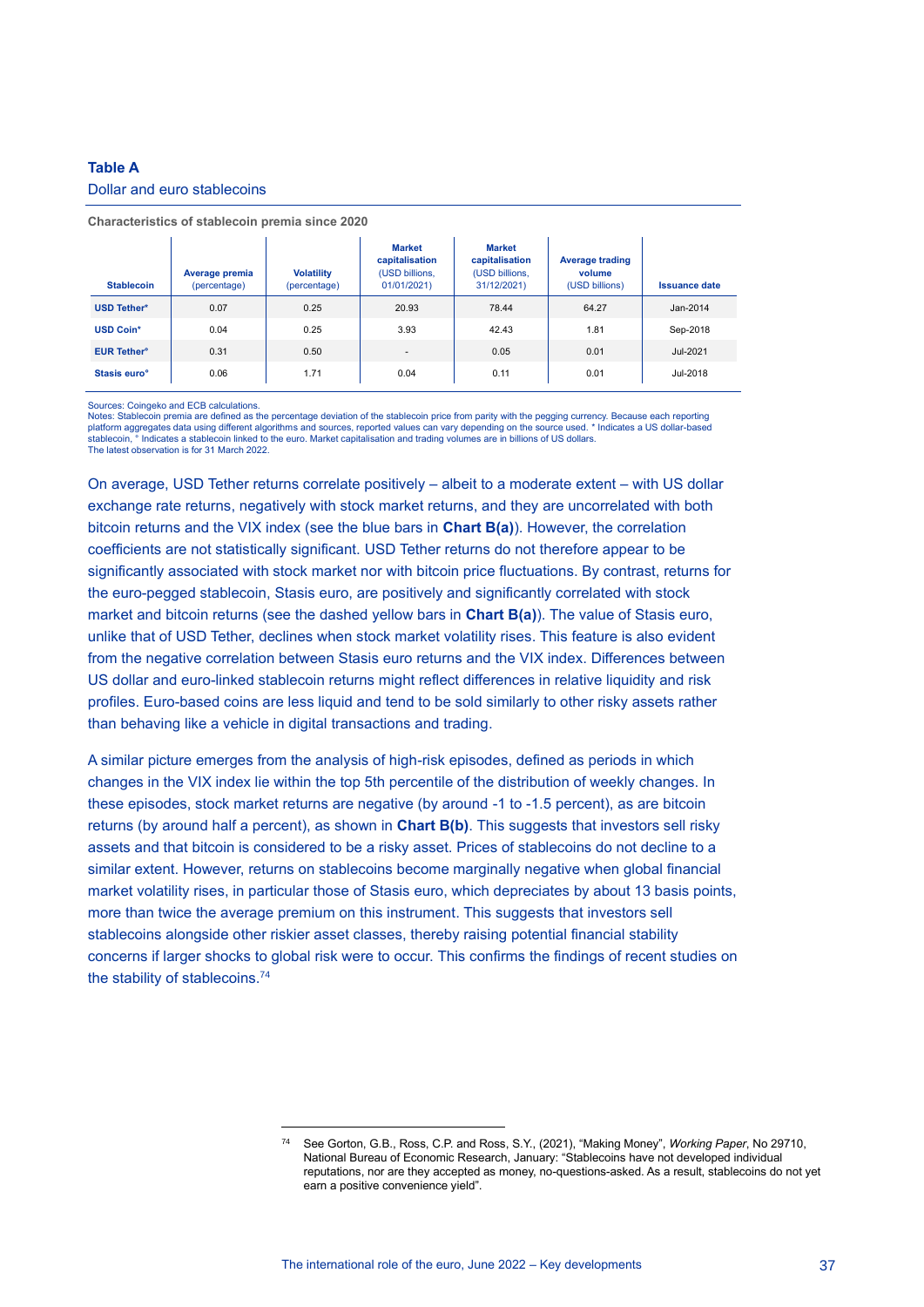#### **Chart B**

#### Stasis euro was not a good hedge against corrections in risky asset prices



Sources: Coingeko, Haver Analytics and ECB calculations.

Notes: The left panel reports the correlation coefficients of weekly returns between stablecoin prices, financial market variables and bitcoin. The dashed bars indicate coefficients significant at the 10% level of confidence. The USD NEER is the US dollar nominal effective exchange rate. The right panel shows the averages of the returns in these variables in periods when changes in the VIX index lie within the top 5th percentile of the distribution of weekly changes. The latest observation is for 31 March 2022.

Transaction volumes of stablecoins suggest that they are influenced by developments specific to crypto-assets. This is particularly the case for USD Tether, the largest stablecoin by market capitalisation. **Chart C** plots daily changes in traded volumes of stablecoins against those in bitcoin; it shows that purchases of USD Tether strongly co-move with bitcoin transactions (see **Chart C(a)**). For Stasis euro, the correlation is positive but less strong (see **Chart C(b)**). This suggests that eurodenominated stablecoins are used less frequently as vehicles for bitcoin purchases, perhaps because they are less liquid. Additional regression-based estimates show that financial market and crypto-assets returns explain a very low share of transactions in stablecoins. In contrast, transactions in stablecoins, particularly in US dollar stablecoins, are largely driven by transactions in crypto-assets. This suggests that stablecoins are not considered as a new financial asset class that investors would arbitrage against other asset classes, but as vehicles for transactions in more volatile crypto-assets.<sup>75</sup> Potential risks triggered by more widespread stablecoin adoption could be managed through the existing Eurosystem's oversight framework that covers stablecoin arrangements that qualify as payment systems, regardless of the technology used. Moreover, in Europe the issuance of stablecoins and provision of crypto-asset services will be regulated under the Markets in Crypto-Assets (MiCA) Regulation, which is currently at the negotiation stage between the European Parliament, Council and Commission. Any stablecoin transfer function that qualifies as a payment system would either need to comply with the ECB Regulation on oversight requirements for systemically important payment systems or be assessed against the Eurosystem's oversight framework for retail payment schemes.<sup>76</sup> These efforts would need to be complemented by stronger international cooperation on the regulation of crypto-assets.

<sup>75</sup> See Griffin and Shams, op. cit., and Lyons and Viswanath-Natraj, op. cit.

<sup>76</sup> See ECB Crypto-Assets Task Force (2020), ["Stablecoins: Implications for monetary policy, financial](https://www.ecb.europa.eu/pub/pdf/scpops/ecb.op247~fe3df92991.en.pdf)  [stability, market infrastructure and payments, and banking supervision in the euro area"](https://www.ecb.europa.eu/pub/pdf/scpops/ecb.op247~fe3df92991.en.pdf), *Occasional Paper Series*, No 247, European Central Bank, Frankfurt am Main, September.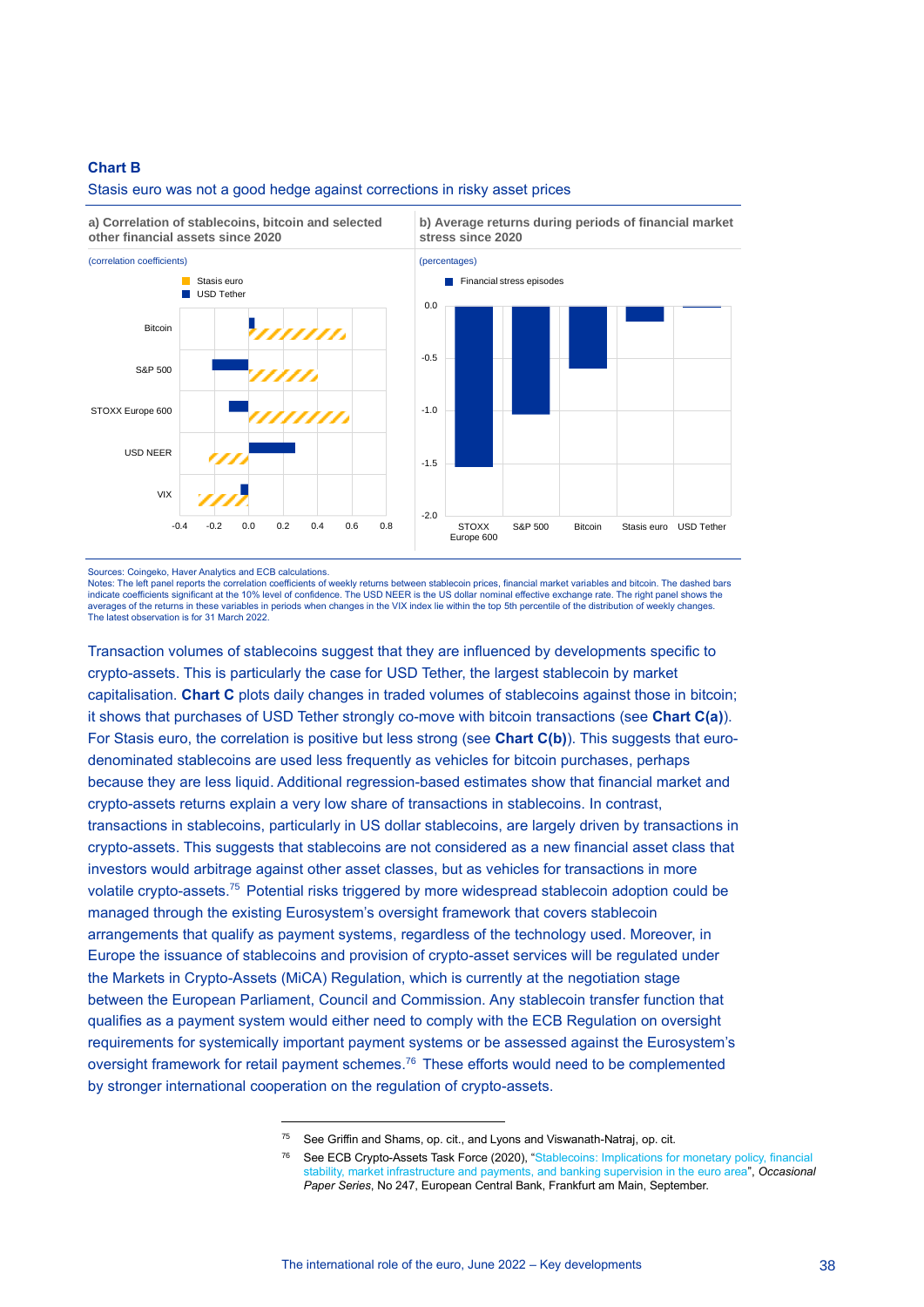#### **Chart C**



Transactions in stablecoins correlate with transactions in crypto-assets

Sources: Coingeko and ECB calculations. Notes: The latest observation is for January 2022.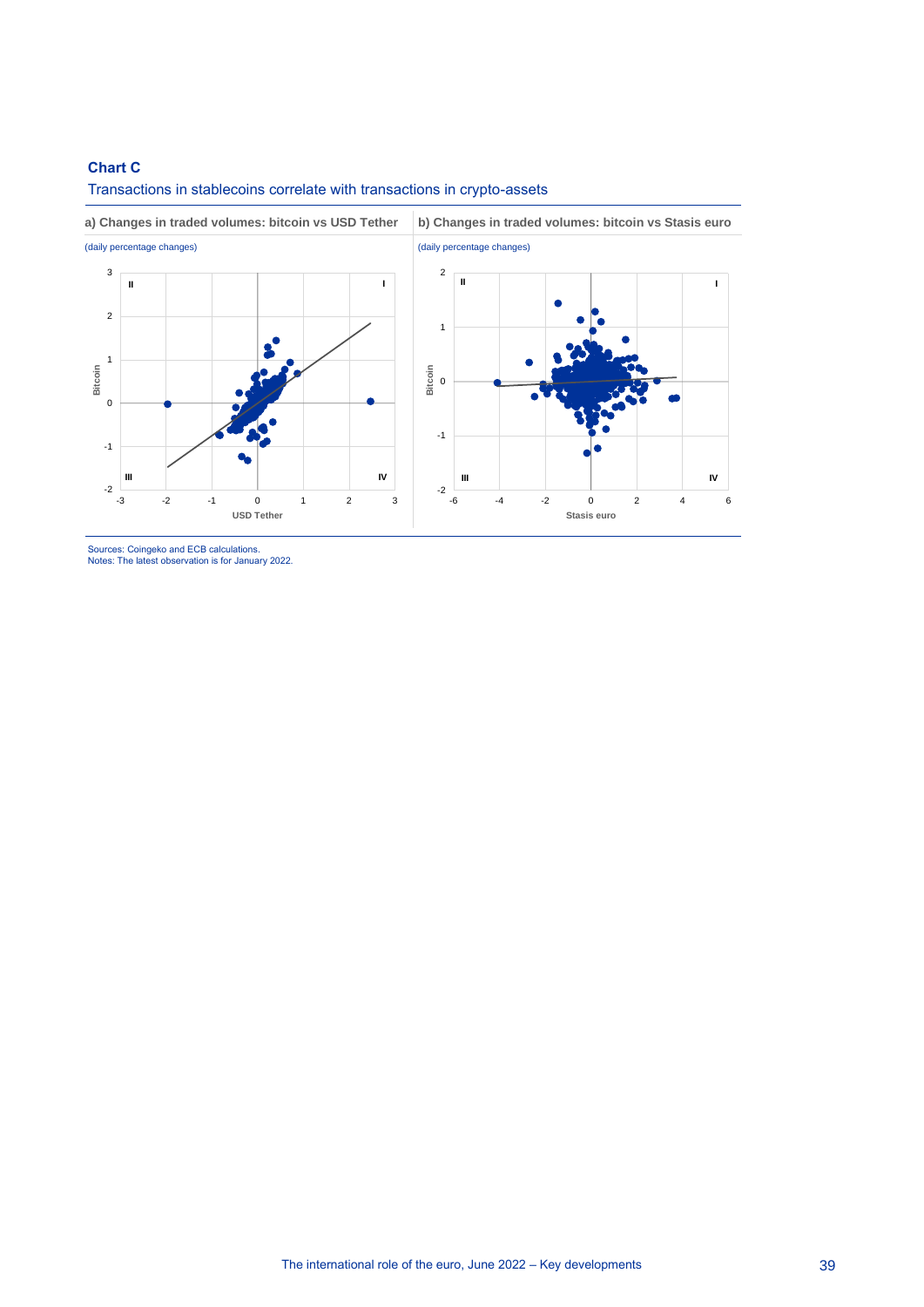# 3 Statistical annex

<span id="page-40-0"></span>See [more.](https://www.ecb.europa.eu/pub/pdf/ire/ecb.ire202206_annex.en.pdf)